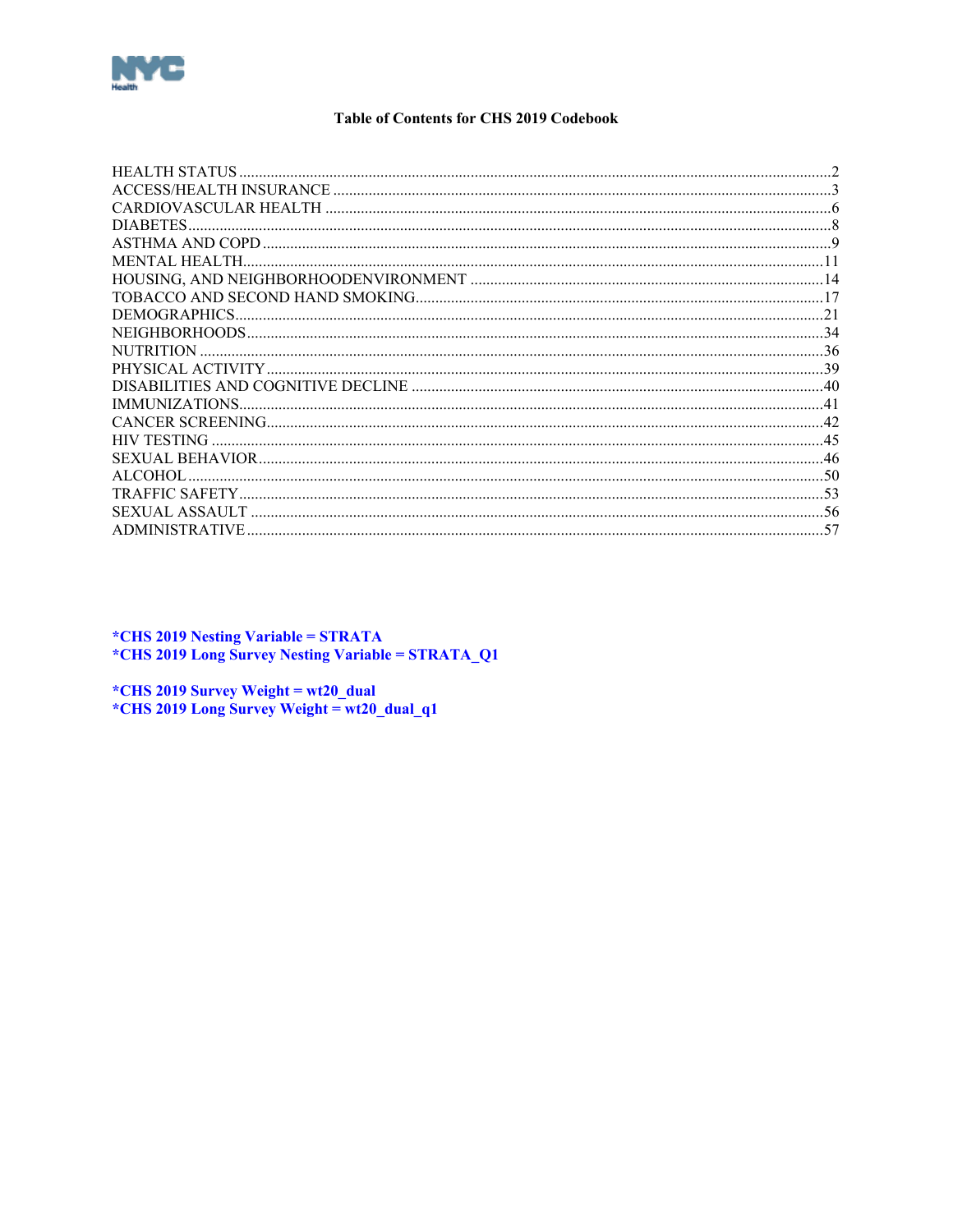<span id="page-1-0"></span>

| <b>HEALTH STATUS</b>    |                                                                          |                 |               |                                                                           |                                         |                          |              |  |  |  |
|-------------------------|--------------------------------------------------------------------------|-----------------|---------------|---------------------------------------------------------------------------|-----------------------------------------|--------------------------|--------------|--|--|--|
| <b>Recoded Variable</b> | <b>Ouestion</b>                                                          | <b>Raw Name</b> | <b>Source</b> | <b>Frequencies (unweighted)</b>                                           |                                         | <b>Prior years</b>       | <b>NOTES</b> |  |  |  |
| generalhealth           | Would you say that in<br>general your health is:<br>excellent, very good | health1         | Q1.1          | $1 = Excellent$<br>$2 = V$ ery good<br>$3 = Good$<br>4=Fair<br>$5 = Poor$ | 1,431<br>2,486<br>2,685<br>1,676<br>499 | 2002-2018: generalhealth |              |  |  |  |
|                         |                                                                          |                 |               | .d=Don't know<br>$r =$ Refused                                            | 21                                      |                          |              |  |  |  |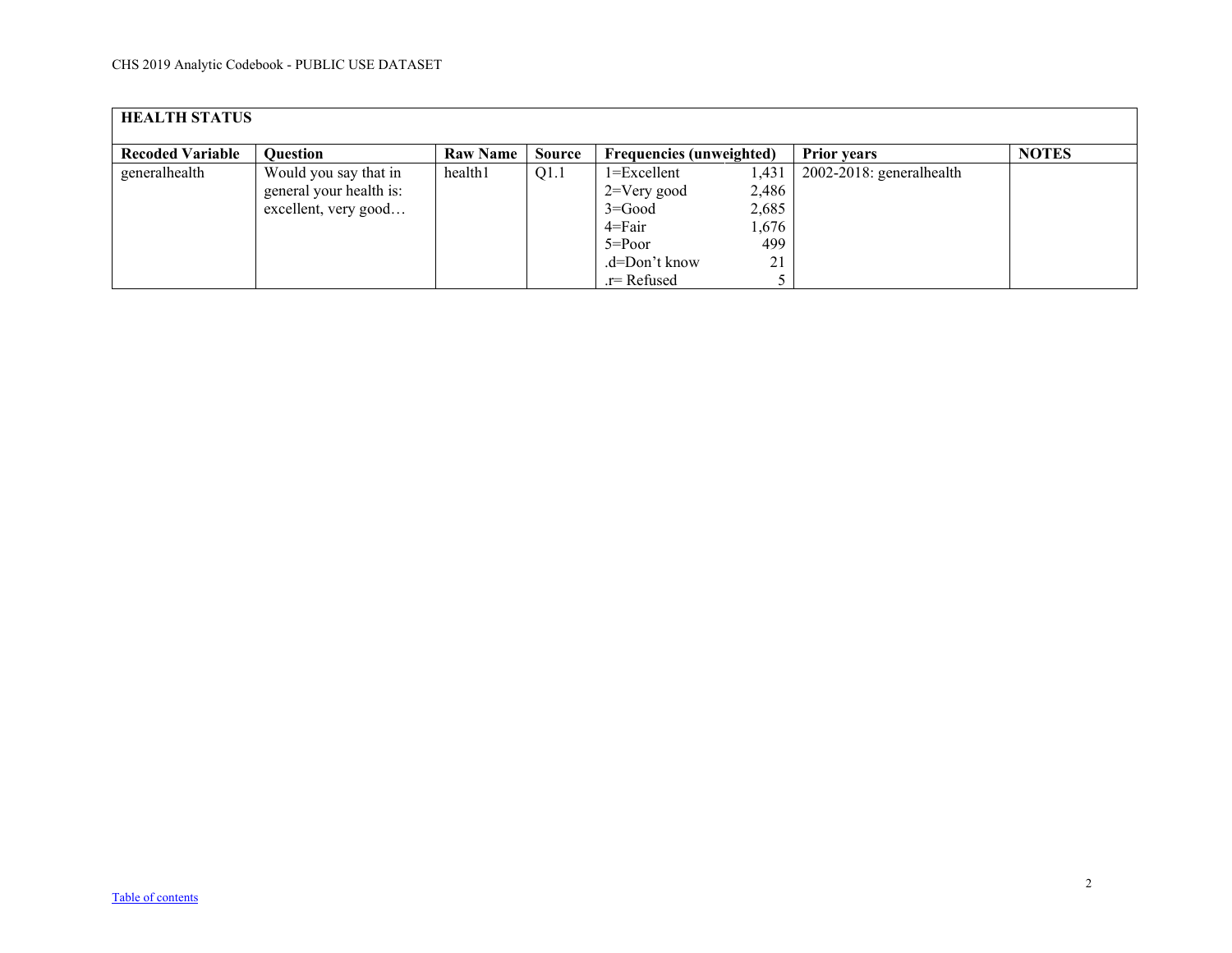<span id="page-2-0"></span>

| <b>ACCESS/HEALTH INSURANCE</b> |                                                                                                                                                        |                    |               |                                                                                                                                                                                       |                                                                 |                                                                                                                                                                                                                                                                                                                                                                                                                 |                                                                                                                 |  |  |  |
|--------------------------------|--------------------------------------------------------------------------------------------------------------------------------------------------------|--------------------|---------------|---------------------------------------------------------------------------------------------------------------------------------------------------------------------------------------|-----------------------------------------------------------------|-----------------------------------------------------------------------------------------------------------------------------------------------------------------------------------------------------------------------------------------------------------------------------------------------------------------------------------------------------------------------------------------------------------------|-----------------------------------------------------------------------------------------------------------------|--|--|--|
| <b>Recoded Variable</b>        | Question                                                                                                                                               | Raw<br><b>Name</b> | <b>Source</b> | <b>Frequencies (unweighted)</b>                                                                                                                                                       |                                                                 | <b>Prior years</b>                                                                                                                                                                                                                                                                                                                                                                                              | <b>NOTES</b>                                                                                                    |  |  |  |
| insuredgateway19               | Do you have any kind of<br>health insurance coverage,<br>including private health<br>insurance or government<br>plans such as Medicare or<br>Medicaid? | access66           | Q2.1          | $1 = Yes$<br>$2=N0$<br>.d=Don't know<br>.r=Refused                                                                                                                                    | 7,933<br>829<br>29<br>12                                        | $2002: -$<br>2003 spg: healthcover<br>2003 fall: healthcover<br>2004-06: insuredgateway<br>2007: insuredgateway07<br>2008: insuredgateway08<br>2009: insuredgateway09<br>2010: insuredgateway10<br>2011: insuredgateway11<br>2012: insuredgateway12<br>2013: insuredgateway13<br>2014: insuredgateway14<br>2015: insuredgateway15<br>2016: insuredgateway16<br>2017: insuredgateway17<br>2018: insuredgateway18 | Question<br>wording changed<br>in 2016                                                                          |  |  |  |
| insure19r                      | What type of health<br>insurance do you use to<br>pay for your doctor or<br>hospital bills? Is it<br>insurance through                                 | access42           | Q2.2          | 1=Employer<br>2=Self-purchase<br>3=Medicare<br>4=Medicaid/Family Health+<br>5=Milit/CHAMPUS/Tricare/<br>VA, COBRA or Other<br>6=Uninsured<br>.d=Don't know<br>.r=Refused<br>.=Missing | 3,193<br>516<br>1,696<br>1,970<br>304<br>884<br>169<br>30<br>41 | 2002: insure02<br>2003: insure03<br>2004: insure04<br>2005: insure05<br>2006: insure06<br>2007: insure07<br>2008: insure08<br>2009: insure09<br>$2010$ : insure10<br>$2011:$ insure11<br>$2012$ : insure12<br>2013: insure13<br>2014: insure14<br>2015: insure15<br>$2016$ : insure16<br>2017: insure17<br>2018: insure18                                                                                       | Question<br>wording and<br>response options<br>for health<br>insurance<br>coverage have<br>changed over<br>time |  |  |  |
| insured                        | Any type of health<br>insurance?                                                                                                                       | $\overline{a}$     | insure19      | $1 = Yes$<br>$2=N0$<br>.d=Don't know<br>.r=Refused<br>$-$ Missing                                                                                                                     | 7,679<br>884<br>169<br>30<br>41                                 | 2002-201 $\overline{8:}$ insured                                                                                                                                                                                                                                                                                                                                                                                | Based on<br>insure19;<br>question<br>wording and<br>response options<br>changed over<br>time                    |  |  |  |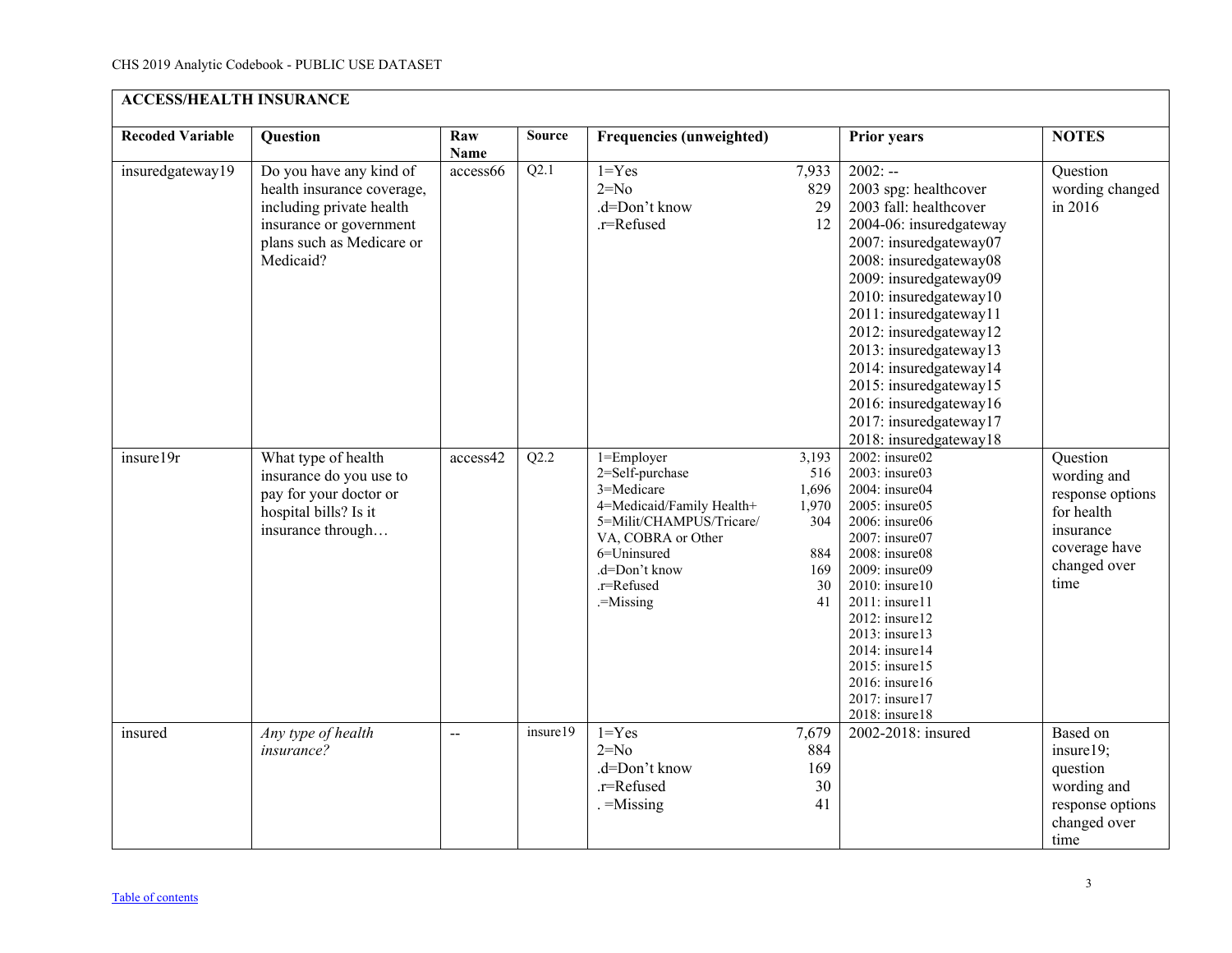| <b>ACCESS/HEALTH INSURANCE</b> |                                                                                                                                                                  |                    |                  |                                                                                                                                                                              |                                                                                       |                                                                                                                                                  |                                                                                                |  |  |
|--------------------------------|------------------------------------------------------------------------------------------------------------------------------------------------------------------|--------------------|------------------|------------------------------------------------------------------------------------------------------------------------------------------------------------------------------|---------------------------------------------------------------------------------------|--------------------------------------------------------------------------------------------------------------------------------------------------|------------------------------------------------------------------------------------------------|--|--|
| <b>Recoded Variable</b>        | <b>Question</b>                                                                                                                                                  | Raw<br><b>Name</b> | <b>Source</b>    | <b>Frequencies (unweighted)</b>                                                                                                                                              |                                                                                       | <b>Prior years</b>                                                                                                                               | <b>NOTES</b>                                                                                   |  |  |
| insure5<br>pcp19               | Type of health insurance<br>coverage<br>Do you have one person or<br>more than one person you<br>think of as your personal<br>doctor or health care<br>provider? | --<br>access45     | insure19<br>Q2.3 | $1 =$ Private<br>2=Medicare<br>3=Medicaid<br>$4 =$ Others<br>5=Uninsured<br>.d=Don't know<br>.r=Refused<br>$=$ Missing<br>$1 = Yes$<br>$2=No$<br>.d=Don't know<br>.r=Refused | 3,709<br>1,696<br>1,970<br>304<br>884<br>169<br>30<br>41<br>7,541<br>1,213<br>43<br>6 | 2002-2018: insure5<br>2002-04: pcp<br>2005: pcp05<br>2006: рер06<br>2007: pcp07<br>2008: pcp08                                                   | Variable used on<br>EQ.<br>Question<br>wording and<br>response options<br>changed over<br>time |  |  |
|                                |                                                                                                                                                                  |                    |                  |                                                                                                                                                                              |                                                                                       | 2009: рер09<br>$2010: -$<br>2011: pcp11<br>2012: pcp12<br>2013: pcp13<br>2014: pcp14<br>2015: pcp15<br>2016: pcp16<br>2017: pcp17<br>2018: pcp18 |                                                                                                |  |  |
| visitnonpcp12m19               | Have you seen any doctor,<br>nurse, or other health<br>professional in the last 12<br>months?                                                                    | access73           | Q2.4             | $1 = Yes$<br>$2=No$<br>.d=Don't know<br>.r=Refused                                                                                                                           | 7,676<br>1,111<br>14<br>$\overline{2}$                                                | $2002 - 2018$ : --                                                                                                                               | New in 2019                                                                                    |  |  |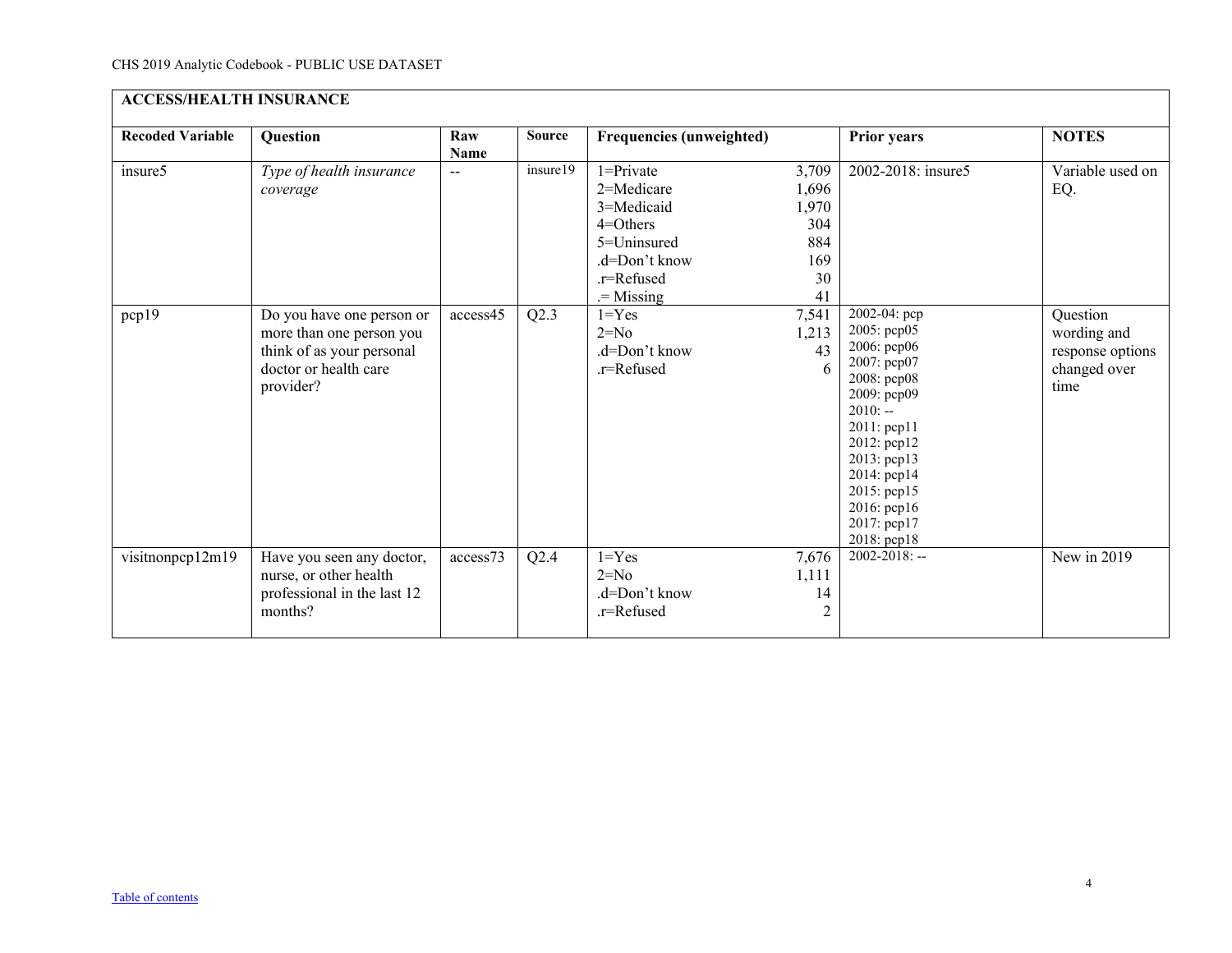| <b>ACCESS/HEALTH INSURANCE</b> |                                                                                                                                                                                                                      |                    |               |                                                                                                                                                                                                                                                        |                                                           |                                                                                                                                                                                                                                                                                                                                                                    |                                                                                                                                                                               |  |  |
|--------------------------------|----------------------------------------------------------------------------------------------------------------------------------------------------------------------------------------------------------------------|--------------------|---------------|--------------------------------------------------------------------------------------------------------------------------------------------------------------------------------------------------------------------------------------------------------|-----------------------------------------------------------|--------------------------------------------------------------------------------------------------------------------------------------------------------------------------------------------------------------------------------------------------------------------------------------------------------------------------------------------------------------------|-------------------------------------------------------------------------------------------------------------------------------------------------------------------------------|--|--|
| <b>Recoded Variable</b>        | <b>Question</b>                                                                                                                                                                                                      | Raw<br><b>Name</b> | <b>Source</b> | <b>Frequencies (unweighted)</b>                                                                                                                                                                                                                        |                                                           | <b>Prior years</b>                                                                                                                                                                                                                                                                                                                                                 | <b>NOTES</b>                                                                                                                                                                  |  |  |
| didntgetcare19                 | Was there a time in the<br>past 12 months when you<br>needed medical care but<br>did NOT get it? Medical<br>care includes doctor's<br>visits, tests, procedures,<br>prescription medication<br>and hospitalizations. | access36           | Q2.5          | $1 = Yes$<br>$2=N0$<br>.d=Don't know<br>.r=Refused                                                                                                                                                                                                     | 1,044<br>7,710<br>45<br>$\overline{\mathcal{A}}$          | 2002: neededcare<br>$2003: -$<br>$2004: -$<br>2005: didntgetcare<br>$2006: -$<br>2007: didntgetcare07<br>$2008: -$<br>2009: didntgetcare09<br>2010: didntgetcare10<br>2011: didntgetcare11<br>2012: didntgetcare12<br>2013: didntgetcare13<br>2014: didntgetcare14<br>2015: didntgetcare15<br>2016: didntgetcare16<br>2017: didntgetcare17<br>2018: didntgetcare18 | Question<br>wording and<br>response options<br>changed over<br>time. Question<br>wording for CHS<br>2006<br>(didntgetcare06)<br>not directly<br>comparable to<br>other years. |  |  |
| visitdds19                     | How long has it been since<br>you had your teeth cleaned<br>by a dentist or dental<br>hygienist?                                                                                                                     | dentist4           | Q2.6          | $1 =$ less than 6 months ago<br>$2=6$ months ago but less<br>than 1 year ago<br>$3=1$ year ago but less<br>than 2 years ago<br>$4=2$ years ago but less<br>than 5 years ago<br>$5 = 5$ or more years ago<br>$6 =$ Never<br>.d=Don't know<br>.r=Refused | 3,417<br>1,954<br>1,399<br>981<br>704<br>217<br>105<br>26 | 2002: dentist<br>$2003 - 2006$ : --<br>2007: visitdds07<br>$2008 - 2012$ : --<br>$2013$ : visitdds $13$<br>2014: visitdds14<br>2015: visitdds15_w1<br>$2016 - 18$ :--                                                                                                                                                                                              |                                                                                                                                                                               |  |  |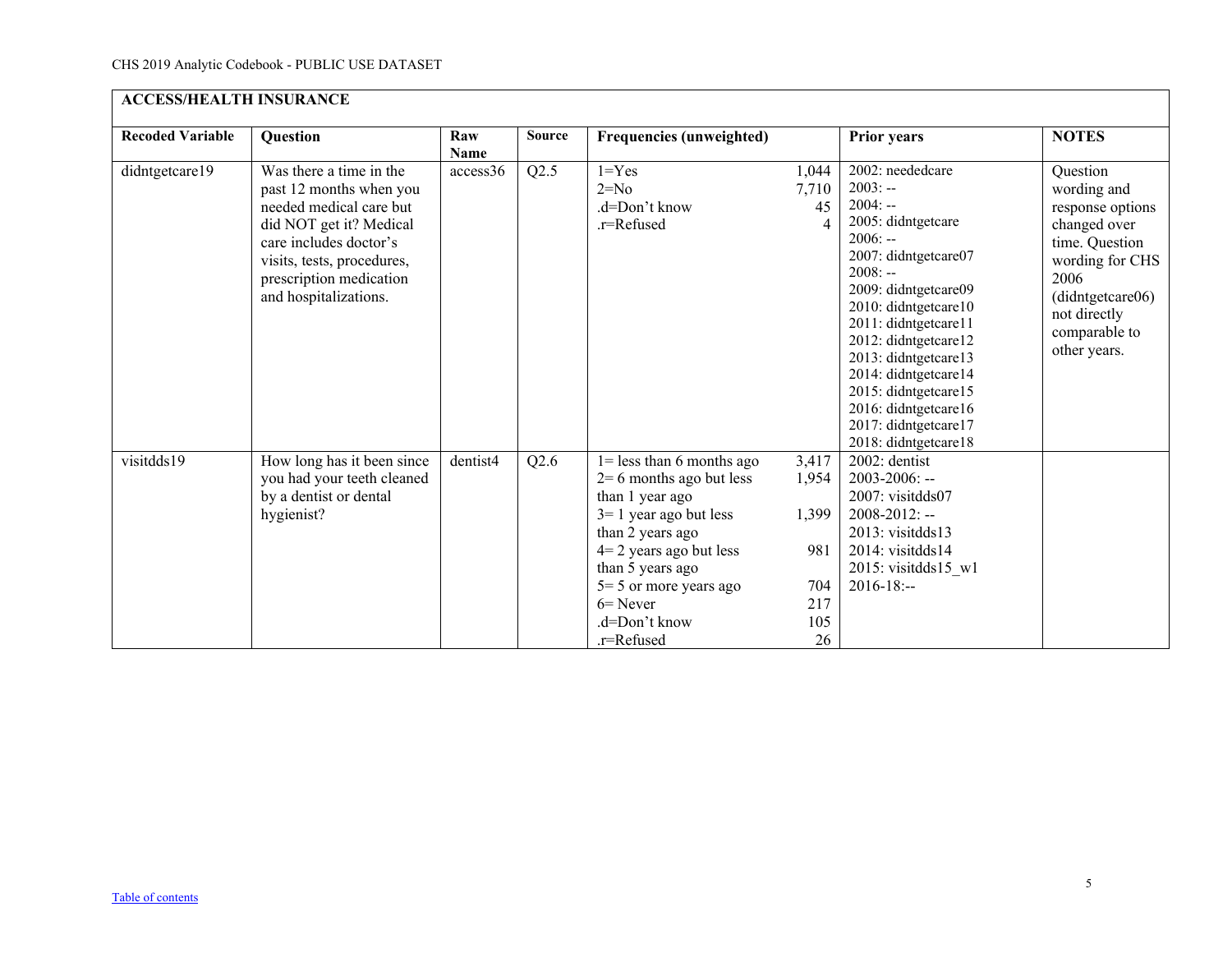<span id="page-5-0"></span>

| <b>CARDIOVASCULAR HEALTH</b> |                                                                                                                                                        |                 |                 |                                                                             |                                        |                                                                                                                                                                                                                                                                                                                                                                                          |                                                                                       |  |  |
|------------------------------|--------------------------------------------------------------------------------------------------------------------------------------------------------|-----------------|-----------------|-----------------------------------------------------------------------------|----------------------------------------|------------------------------------------------------------------------------------------------------------------------------------------------------------------------------------------------------------------------------------------------------------------------------------------------------------------------------------------------------------------------------------------|---------------------------------------------------------------------------------------|--|--|
| <b>Recoded Variable</b>      | <b>Question</b>                                                                                                                                        | <b>Raw Name</b> | <b>Source</b>   | <b>Frequencies (unweighted)</b>                                             |                                        | <b>Prior years</b>                                                                                                                                                                                                                                                                                                                                                                       | <b>NOTES</b>                                                                          |  |  |
| toldhighbp19                 | Have you ever been<br>told by a doctor, nurse<br>or other health<br>professional that you<br>have hypertension, also<br>called high blood<br>pressure? | press10         | Q3.1            | $1 = Yes$<br>$2=N0$<br>.d=Don't know<br>.r=Refused                          | 2,857<br>5,920<br>22<br>$\overline{4}$ | 2002: toldhighbp02<br>$2003: -$<br>$2004: -$<br>2005: toldhighbp05<br>2006: toldhighbp06<br>2007: toldhighbp07<br>2008: toldhighbp08<br>2009: toldhighbp09<br>2010: toldhighbp10<br>2011: toldhighbp11<br>2012: toldhighbp12<br>2013: toldhighbp13<br>2014: toldhighbp14<br>2015: toldhighbp15<br>2016: toldhighbp16<br>2017: toldhighbp17<br>2018: toldhighbp18                         | Question wording<br>differs from 2002, 2005                                           |  |  |
| toldprescription19           | Have you ever been<br>told by a doctor, nurse<br>or other health<br>professional that you<br>need to take medicine<br>for your high blood<br>pressure? | press14         | Q3.2;<br>pres10 | $1 = Yes$<br>$2=N0$<br>.d=Don't know<br>.r=Refused<br>. = Missing/Not asked | 2,576<br>278<br>3<br>$\Omega$<br>5,946 | $2002 - 2004$ : --<br>2005: toldprescription<br>2006: toldprescription<br>2007: toldprescription07<br>$2008: -$<br>2009: toldprescription09<br>2010: toldprescription10<br>2011: toldprescription11<br>2012: toldprescription12<br>$2013: -$<br>2014: toldprescription14<br>2015: toldprescription15<br>2016: toldprescription16<br>2017: toldprescription17<br>2018: toldprescription18 | Question wording<br>modified over time<br>Denominator is persons<br>ever told high BP |  |  |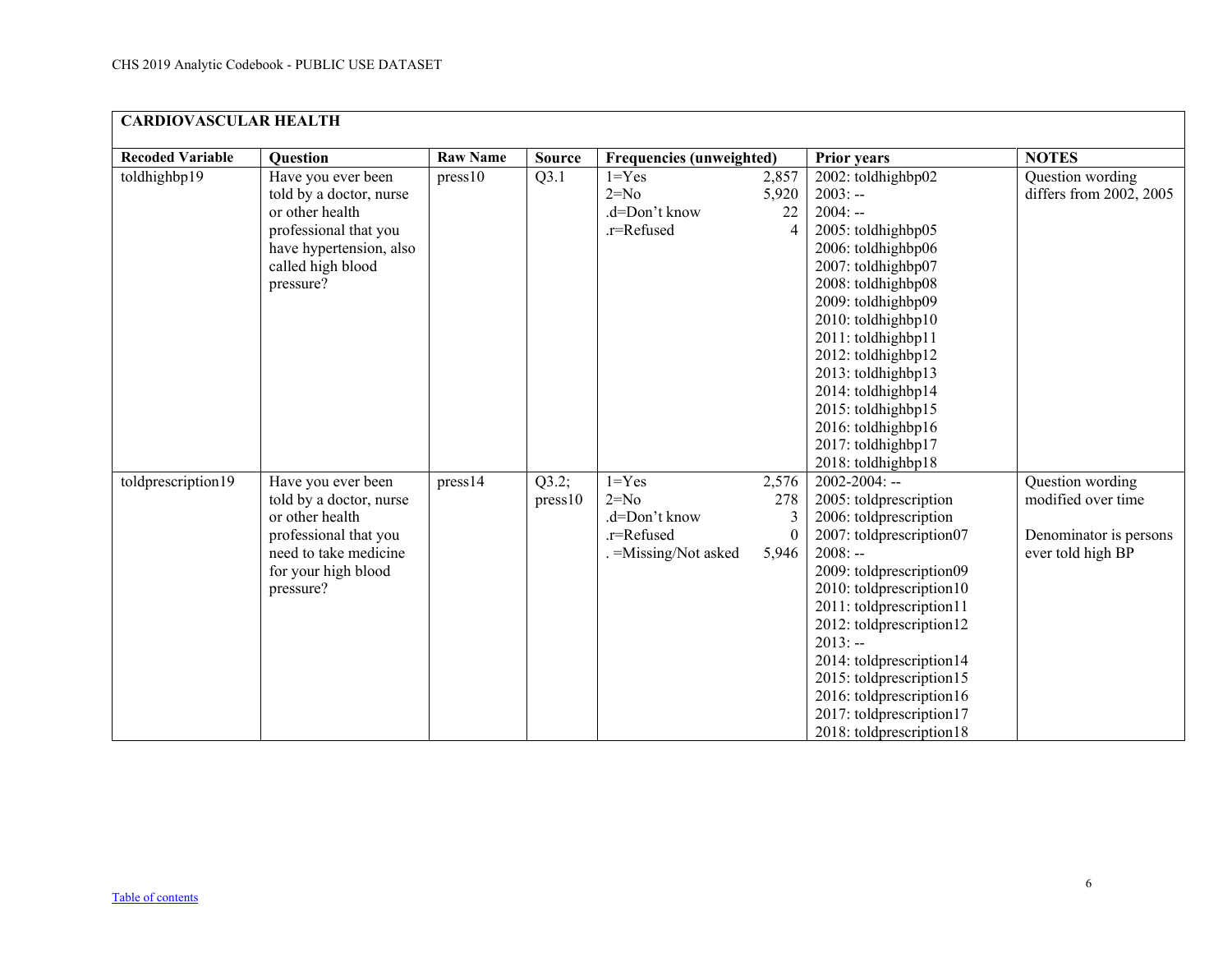| <b>CARDIOVASCULAR HEALTH</b> |                                                                                                                                       |                 |                  |                                                                            |                            |                                                                                                                                                                                                                                                                                                                             |                                                                                                                                                 |  |  |
|------------------------------|---------------------------------------------------------------------------------------------------------------------------------------|-----------------|------------------|----------------------------------------------------------------------------|----------------------------|-----------------------------------------------------------------------------------------------------------------------------------------------------------------------------------------------------------------------------------------------------------------------------------------------------------------------------|-------------------------------------------------------------------------------------------------------------------------------------------------|--|--|
| <b>Recoded Variable</b>      | <b>Question</b>                                                                                                                       | <b>Raw Name</b> | <b>Source</b>    | <b>Frequencies (unweighted)</b>                                            |                            | <b>Prior years</b>                                                                                                                                                                                                                                                                                                          | <b>NOTES</b>                                                                                                                                    |  |  |
| takingmeds19                 | Are you currently<br>taking medication for<br>your high blood<br>pressure? AMONG<br>THOSE TOLD HBP<br>AND TOLD TO TAKE<br><b>MEDS</b> | press8          | Q3.3;<br>press14 | $1 = Yes$<br>$2=N0$<br>.d=Don't know<br>.r=Refused<br>. =Missing/Not asked | 2,307<br>264<br>4<br>6,227 | $2002 - 2004$ : --<br>2005: takingmeds05<br>2006: takingmeds06<br>2007: takingmeds07<br>$2008: -$<br>2009: takingmeds09<br>$2010$ : taking meds $10$<br>2011: takingmeds11<br>2012: takingmeds12<br>$2013: -$<br>2014: takingmeds14<br>2015: takingmeds15<br>2016: takingmeds16<br>2017: takingmeds17<br>2018: takingmeds18 | Denominator is persons<br>with high BP told they<br>needed meds for high<br>BP.<br>CHS 08 BP meds<br>question is not<br>comparable to other yrs |  |  |
| checkedbp19                  | During the past 30                                                                                                                    | press18         | Q3.4             | $1 = Yes$                                                                  | 3,007                      | 2018: checkedbp18                                                                                                                                                                                                                                                                                                           |                                                                                                                                                 |  |  |
|                              | days, have you checked                                                                                                                |                 |                  | $2=N0$                                                                     | 5,786                      |                                                                                                                                                                                                                                                                                                                             |                                                                                                                                                 |  |  |
|                              | your blood pressure at                                                                                                                |                 |                  | .d=Don't know                                                              |                            |                                                                                                                                                                                                                                                                                                                             |                                                                                                                                                 |  |  |
|                              | home or at a pharmacy?                                                                                                                |                 |                  | .r=Refused                                                                 |                            |                                                                                                                                                                                                                                                                                                                             |                                                                                                                                                 |  |  |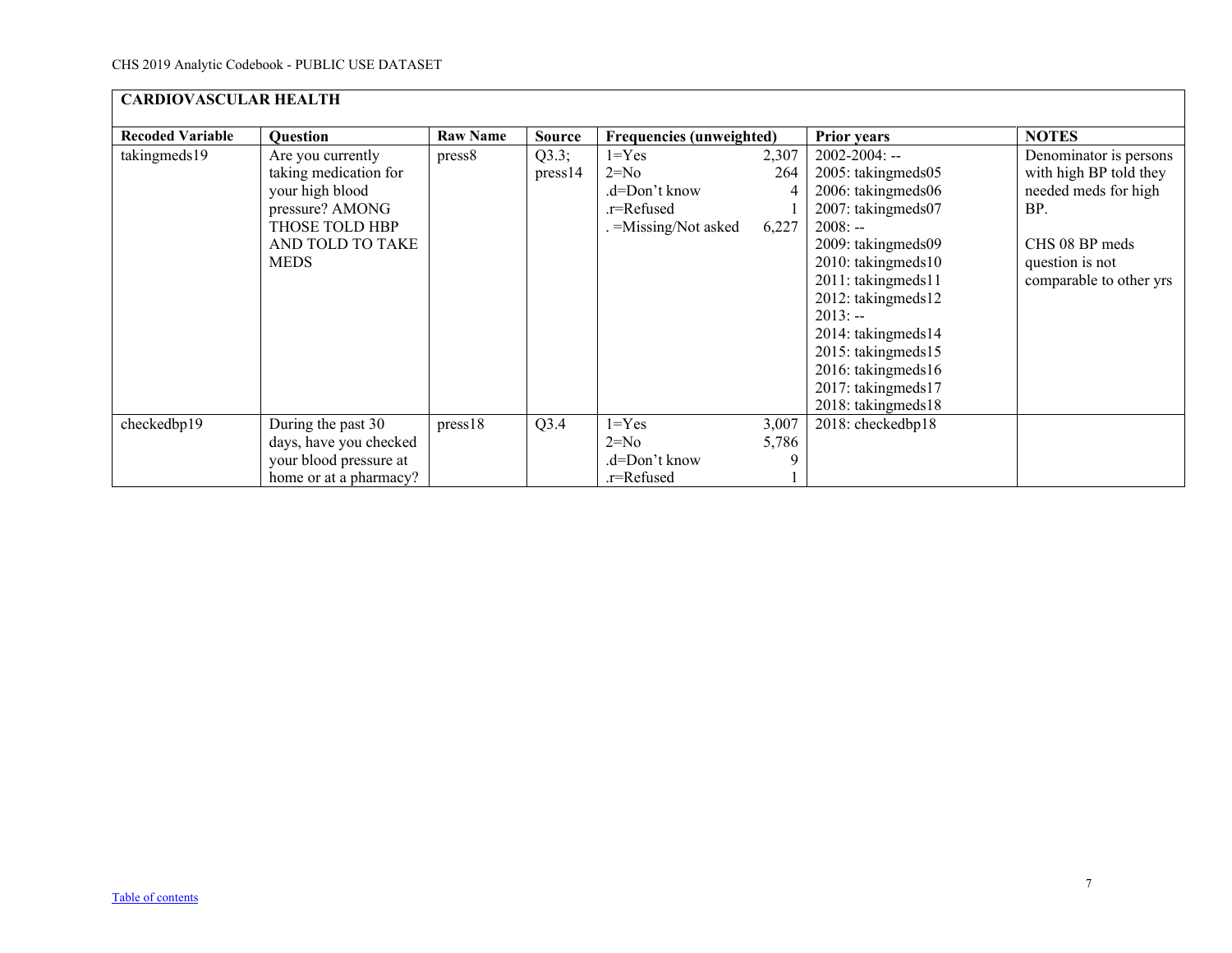<span id="page-7-0"></span>

| <b>DIABETES</b>         |                             |                 |        |                          |       |                       |                          |
|-------------------------|-----------------------------|-----------------|--------|--------------------------|-------|-----------------------|--------------------------|
| <b>Recoded Variable</b> | <b>Question</b>             | <b>Raw Name</b> | Source | Frequencies (unweighted) |       | <b>Prior years</b>    | <b>NOTES</b>             |
| diabetes19              | Have you ever been told     | diabet10        | Q4.1   | $1 = Yes$                | 1,287 | 2002-2004: diabetes   | Women who had            |
|                         | by a doctor, nurse or other |                 |        | 2= No                    | 7,500 | $2005: -$             | diabetes only while      |
|                         | health professional that    |                 |        | .d= Don't know           | 13    | 2006: diabetes        | pregnant are included in |
|                         | you have diabetes?          |                 |        | .r=Refused               |       | 2007: diabetes07      | 'no' category            |
|                         |                             |                 |        |                          |       | 2008: diabetes08      |                          |
|                         |                             |                 |        |                          |       | 2009: diabetes09      |                          |
|                         |                             |                 |        |                          |       | $2010:$ diabetes $10$ |                          |
|                         |                             |                 |        |                          |       | 2011:diabetes11       |                          |
|                         |                             |                 |        |                          |       | 2012:diabetes12       |                          |
|                         |                             |                 |        |                          |       | 2013: diabetes13      |                          |
|                         |                             |                 |        |                          |       | 2014: diabetes14      |                          |
|                         |                             |                 |        |                          |       | 2015: diabetes15      |                          |
|                         |                             |                 |        |                          |       | $2016$ : diabetes 16  |                          |
|                         |                             |                 |        |                          |       | 2017: diabetes17      |                          |
|                         |                             |                 |        |                          |       | 2018: diabetes18      |                          |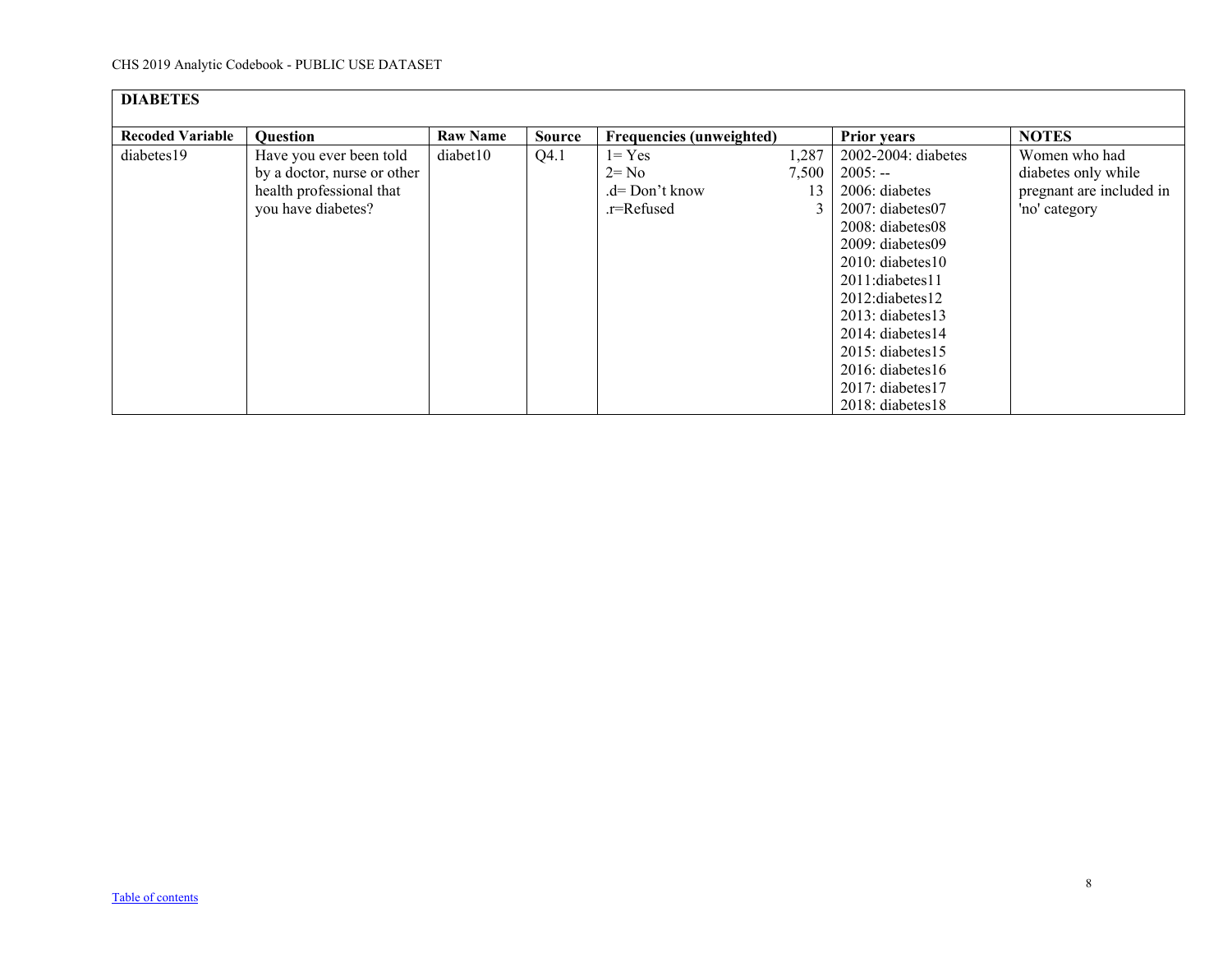<span id="page-8-0"></span>

| <b>ASTHMA AND COPD</b>  |                                                                                                                                                                         |                      |                   |                                                                        |                                      |                                                                                                                                                                                                                                                                                                                                                                     |                                                                                                    |  |  |
|-------------------------|-------------------------------------------------------------------------------------------------------------------------------------------------------------------------|----------------------|-------------------|------------------------------------------------------------------------|--------------------------------------|---------------------------------------------------------------------------------------------------------------------------------------------------------------------------------------------------------------------------------------------------------------------------------------------------------------------------------------------------------------------|----------------------------------------------------------------------------------------------------|--|--|
| <b>Recoded Variable</b> | <b>Question</b>                                                                                                                                                         | <b>Raw Name</b>      | <b>Source</b>     | <b>Frequencies (unweighted)</b>                                        |                                      | <b>Prior years</b>                                                                                                                                                                                                                                                                                                                                                  | <b>NOTES</b>                                                                                       |  |  |
| everasthma              | Have you ever been<br>told by a doctor, nurse<br>or other health<br>professional that you<br>had asthma?                                                                | asthma1              | Q4.2              | $1 = Yes$<br>$2 = No$<br>$.d = Don't know$<br>.r=Refused               | 1,247<br>7,530<br>23                 | 2002-04: asthma1<br>$2005: -$<br>2006-14: everasthma<br>$2015: -$<br>2016: everasthma<br>2017: imputed_everasthma<br>2018: everasthma                                                                                                                                                                                                                               | Question wording<br>modified over time.                                                            |  |  |
| stillasthmaall          | Do you still have<br>asthma? (Asked of<br>those ever told asthma,<br>and recoded to among<br>all respondents)                                                           | asthma1;<br>asthma19 | $Q4.\overline{3}$ | $1 = Yes$<br>$2 = No$<br>$d = Don't know$<br>.r=Refused<br>$=$ Missing | 826<br>7,925<br>26<br>$\Omega$<br>26 | $2002 - 18: -$                                                                                                                                                                                                                                                                                                                                                      | New question in 2019                                                                               |  |  |
| currentasthma19         | In the last 12 months,<br>have you had an<br>episode of asthma or an<br>asthma attack? (Asked<br>of those ever told<br>asthma, and recoded to<br>among all respondents) | asthma1;<br>asthma9  | Q4.4              | $1 = Yes$<br>$2 = No$<br>$d = Don't know$<br>.r=Refused<br>$=$ Missing | 407<br>8,363<br>26                   | 2002-04: currentasthma<br>$2005: -$<br>2006: currentasthma<br>2007: currentasthma07<br>2008: currentasthma08<br>2009: currentasthma09<br>2010: currentasthma10<br>2011: currentasthma11<br>2012: currentasthma12<br>2013: currentasthma13<br>2014: currentasthma14<br>$2015: --$<br>2016: currentasthma16<br>2017: imputed_currentasthma17<br>2018: currentasthma18 | Question wording<br>modified over time.<br>Not comparable to 2015.<br>Comparable to other<br>years |  |  |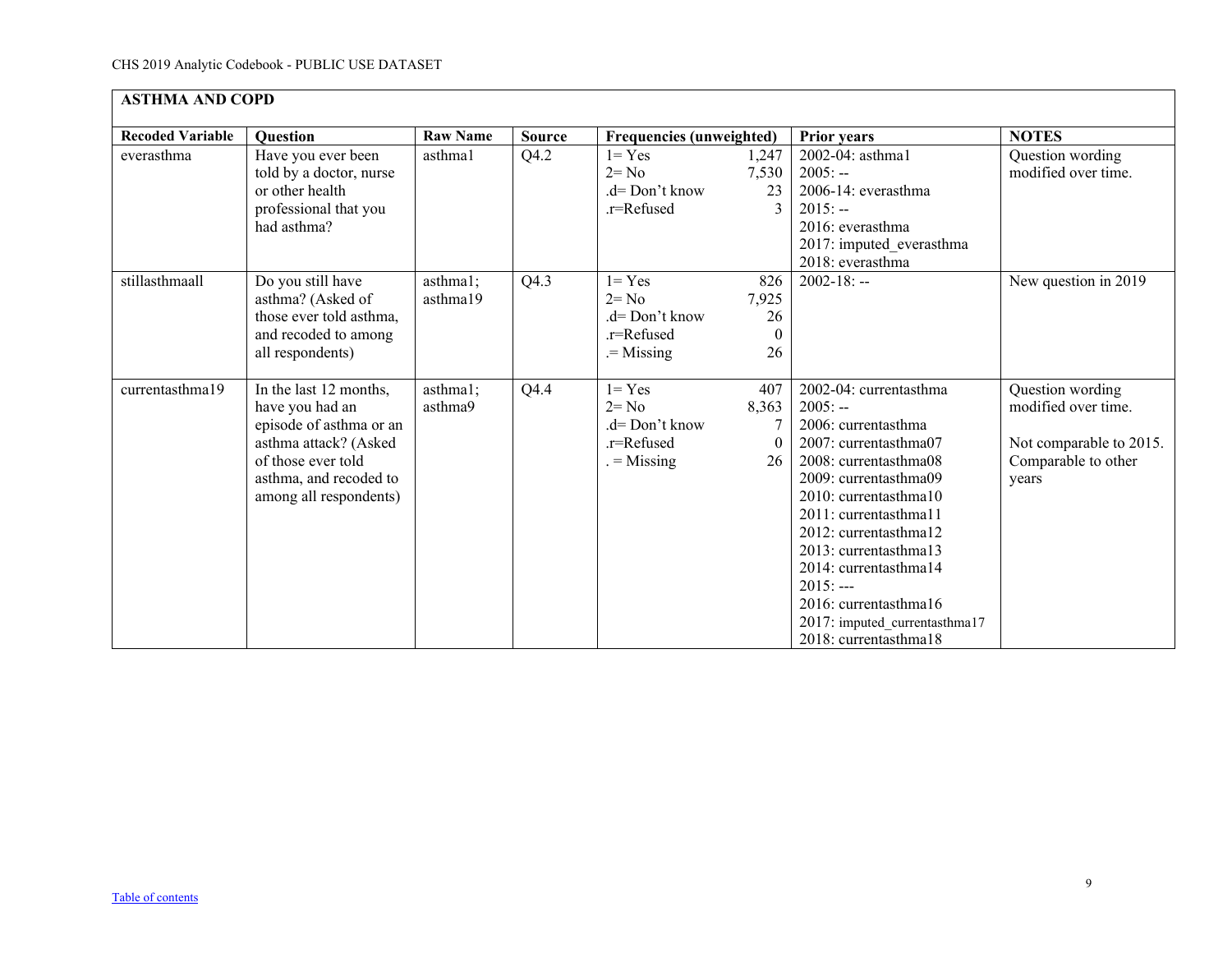| <b>ASTHMA AND COPD</b>  |                                                                                                                                                                                                 |                 |               |                                                                             |                    |                      |  |  |  |
|-------------------------|-------------------------------------------------------------------------------------------------------------------------------------------------------------------------------------------------|-----------------|---------------|-----------------------------------------------------------------------------|--------------------|----------------------|--|--|--|
| <b>Recoded Variable</b> | Question                                                                                                                                                                                        | <b>Raw Name</b> | <b>Source</b> | Frequencies (unweighted)                                                    | <b>Prior years</b> | <b>NOTES</b>         |  |  |  |
| evercopd                | Have you ever been<br>told by a doctor, nurse,<br>or other health<br>professional that you<br>have chronic<br>obstructive pulmonary<br>disease or COPD,<br>emphysema, or chronic<br>bronchitis? | copd1           | Q4.4          | $l = Yes$<br>430<br>8,337<br>$2 = No$<br>34<br>.d= Don't know<br>.r=Refused | $2002 - 2018$ : -- | New question in 2019 |  |  |  |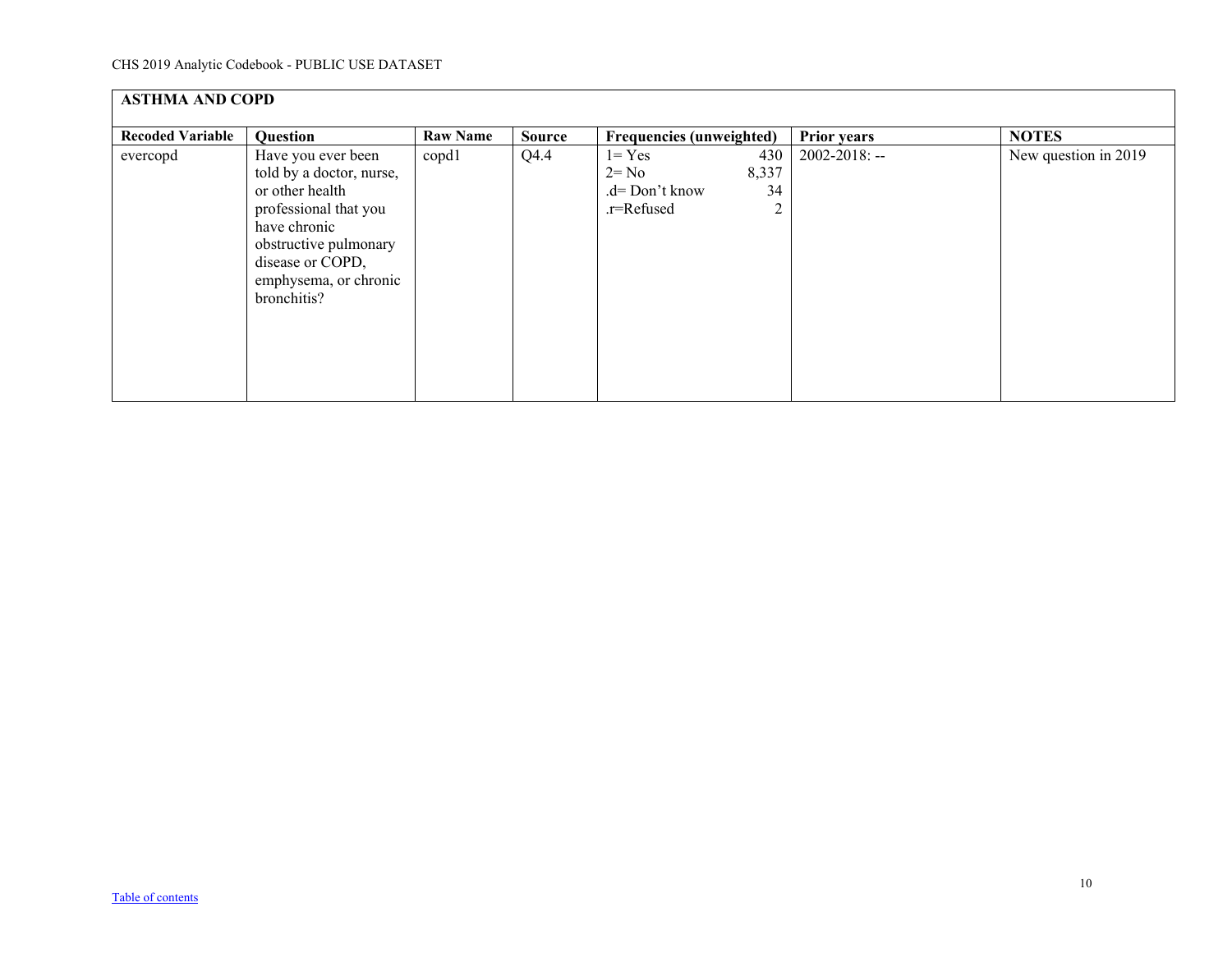<span id="page-10-0"></span>

| <b>MENTAL HEALTH</b>    |                                                                                                  |                    |               |                                                                                                                                                                    |                                                                                                                                                               |                                    |  |  |  |
|-------------------------|--------------------------------------------------------------------------------------------------|--------------------|---------------|--------------------------------------------------------------------------------------------------------------------------------------------------------------------|---------------------------------------------------------------------------------------------------------------------------------------------------------------|------------------------------------|--|--|--|
| <b>Recoded Variable</b> | <b>Question</b>                                                                                  | Raw<br><b>Name</b> | <b>Source</b> | Frequencies (unweighted)                                                                                                                                           | <b>Prior years</b>                                                                                                                                            | <b>NOTES</b>                       |  |  |  |
| mood1                   | During the past 30 days, how<br>often did you feel So sad<br>that nothing could cheer you<br>up? | mood1              | Q5.1          | 1=All of the time<br>161<br>2=Most of the time<br>285<br>3=Some of the time<br>944<br>4=A little of the time<br>1,760<br>5=None of the time<br>5,653               | 2002-03: mood1<br>$2004: -$<br>2005-06: mood1<br>$2007: -$<br>2008-10: mood1<br>$2011: -$<br>2012-13: mood1<br>$2014: -$<br>2015: mood1<br>$2016 - 2018$ : -- | Values of DK/R<br>included in none |  |  |  |
| mood2                   | During the past 30 days, how<br>often did you feel Nervous?                                      | mood2              | Q5.2          | 1=All of the time<br>219<br>2=Most of the time<br>375<br>3=Some of the time<br>1,603<br>$4 = A$ little of the time<br>2,511<br>4,095<br>5=None of the time         | 2002-03: mood2<br>$2004: -$<br>2005-06: mood2<br>$2007: -$<br>2008-10: mood2<br>$2011: -$<br>2012-13: mood2<br>$2014: -$<br>2015: mood2<br>$2016 - 2018$ : -- | Values of DK/R<br>included in none |  |  |  |
| mood3                   | (During the past 30 days), how<br>often did you feel Restless<br>or fidgety?                     | mood3              | Q5.3          | $1 =$ All of the time<br>245<br>$2 =$ Most of the time<br>386<br>3=Some of the time<br>1,422<br>$4 = A$ little of the time<br>2,034<br>4,716<br>5=None of the time | 2002-03: mood3<br>$2004: -$<br>2005-06: mood3<br>$2007: -$<br>2008-10: mood3<br>$2011: -$<br>2012-13: mood3<br>$2014: -$<br>2015: mood3<br>2016-2018: --      | Values of DK/R<br>included in none |  |  |  |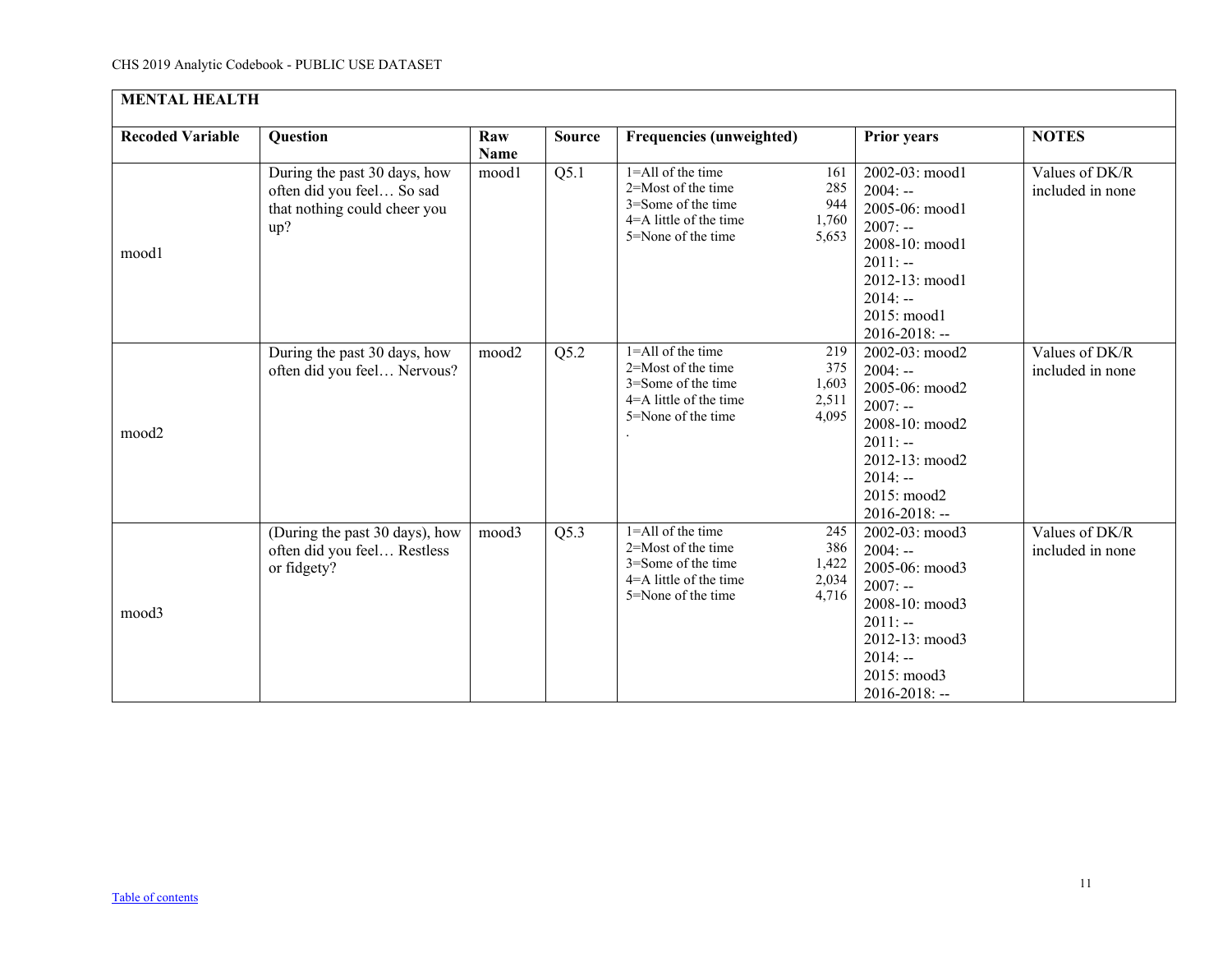| <b>MENTAL HEALTH</b>    |                                                                                        |                    |                 |                                                                                                                                                            |                                                                                                                                                               |                                                                 |  |  |  |
|-------------------------|----------------------------------------------------------------------------------------|--------------------|-----------------|------------------------------------------------------------------------------------------------------------------------------------------------------------|---------------------------------------------------------------------------------------------------------------------------------------------------------------|-----------------------------------------------------------------|--|--|--|
| <b>Recoded Variable</b> | <b>Question</b>                                                                        | Raw<br><b>Name</b> | <b>Source</b>   | Frequencies (unweighted)                                                                                                                                   | <b>Prior years</b>                                                                                                                                            | <b>NOTES</b>                                                    |  |  |  |
| mood4                   | (During the past 30 days), how<br>often did you feel<br>Hopeless?                      | mood4              | Q5.4            | $1 =$ All of the time<br>120<br>2=Most of the time<br>178<br>3=Some of the time<br>691<br>4=A little of the time<br>1,091<br>5=None of the time<br>6,723   | 2002-03: mood4<br>$2004: -$<br>2005-06: mood4<br>$2007: -$<br>2008-10: mood4<br>$2011: -$<br>2012-13: mood4<br>$2014: -$<br>2015: mood4<br>2016-2018: --      | Values of DK/R<br>included in none                              |  |  |  |
| mood5                   | (During the past 30 days), how<br>often did you feel That<br>everything was an effort? | mood5              | Q5.5            | $1 =$ All of the time<br>620<br>2=Most of the time<br>580<br>3=Some of the time<br>1,515<br>4=A little of the time<br>1,734<br>4,354<br>5=None of the time | 2002-03: mood5<br>$2004: -$<br>2005-06: mood5<br>$2007: -$<br>2008-10: mood5<br>$2011: -$<br>2012-13: mood5<br>$2014: -$<br>2015: mood5<br>$2016 - 2018$ : -- | Values of DK/R<br>included in none                              |  |  |  |
| mood6                   | (During the past 30 days), how<br>often did you feel<br>Worthless?                     | mood6              | Q5.6            | 1=All of the time<br>105<br>2=Most of the time<br>134<br>3=Some of the time<br>511<br>4=A little of the time<br>820<br>7,233<br>5=None of the time         | 2002-03: mood6<br>$2004: -$<br>2005-06: mood6<br>$2007: -$<br>2008-10: mood6<br>$2011: -$<br>2012-13: mood6<br>$2014: -$<br>2015: mood6<br>2016-2018: --      | Values of DK/R<br>included in none                              |  |  |  |
| K <sub>6</sub>          | Kessler-6 index score<br>(continuous)<br>based on past 30 days                         | mood1-6            | $Q5.1-$<br>Q5.6 | $0 - 24$<br>8,803                                                                                                                                          | $2002 - 03$ : k6<br>$2004: -$<br>2005-06: k6<br>$2007: -$<br>2008-10: k6<br>$2011: -$<br>2012-13: k6<br>$2014 - 2018$ : --                                    | <b>CANNOT BE</b><br><b>COMPARED WITH</b><br>$k6$ <sup>12m</sup> |  |  |  |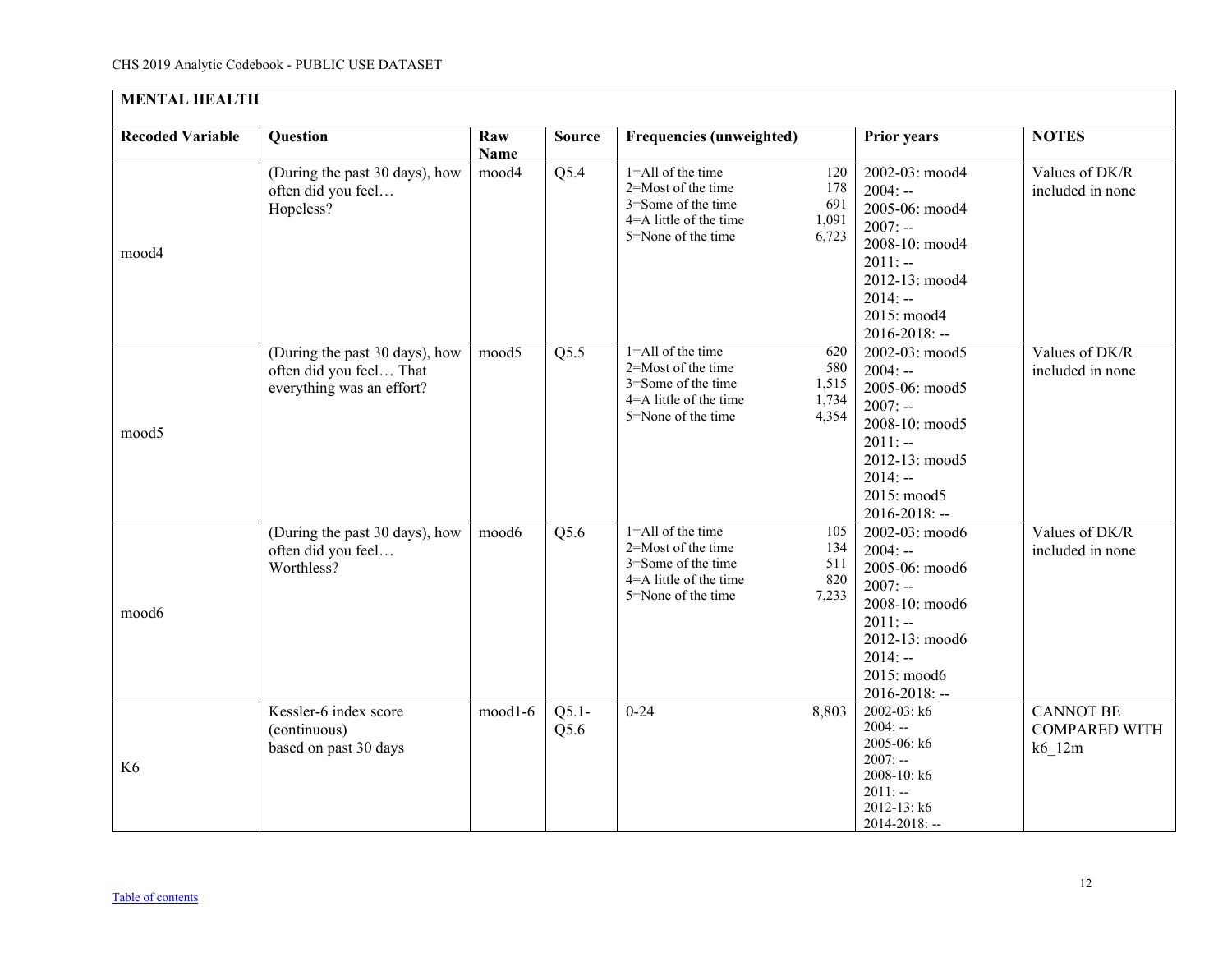| <b>MENTAL HEALTH</b>    |                                                                                                        |                    |                 |                                                                                   |                                             |                                                                                                                                                                                           |                                                     |  |  |  |
|-------------------------|--------------------------------------------------------------------------------------------------------|--------------------|-----------------|-----------------------------------------------------------------------------------|---------------------------------------------|-------------------------------------------------------------------------------------------------------------------------------------------------------------------------------------------|-----------------------------------------------------|--|--|--|
| <b>Recoded Variable</b> | Question                                                                                               | Raw<br><b>Name</b> | <b>Source</b>   | <b>Frequencies (unweighted)</b>                                                   |                                             | <b>Prior years</b>                                                                                                                                                                        | <b>NOTES</b>                                        |  |  |  |
| nspd                    | Non specific psycological<br>distress (past 30 days)                                                   | mood1-6            | $Q5.1-$<br>Q5.6 | $1 = Yes$<br>$2 = No$                                                             | 463<br>8,340                                | 2002-03: nspd<br>$2004: -$<br>2005-06: nspd<br>$2007: -$<br>2008-10: nspd<br>$2011: -$<br>2012-13: nspd<br>$2014: -$<br>2015: nspd<br>$2016 - 2018$ :                                     | <b>CANNOT BE</b><br><b>COMPARED WITH</b><br>NSPD12m |  |  |  |
| nspdinterfere19         | Among adults with NSPD,<br>NSPD interfered with life<br>or activities in past 30<br>days               | mood24             | Q5.7            | $1 = Yes$<br>$2 = No$<br>.d=Don't know<br>= Missing/Not asked                     | 374<br>81<br>8<br>8,340                     | $2002 - 08: -$<br>2009:nspdinterfere09<br>2010: nspdinterfere10<br>$2011: -$<br>2012: nspdinterfere12<br>2013: nspdinterfere13<br>$2014: -$<br>2015:nspdinterfere15<br>$2016 - 2018$ : -- |                                                     |  |  |  |
| mhtreat19 all           | Received counseling or<br>prescription medication for a<br>mental health problem in last<br>12 months. | mood8,<br>mood9    | Q5.8,<br>Q5.9   | $1 = Yes$<br>$2 = No$<br>$d=Don't know$<br>$r =$ Refused<br>$=$ Missing/Not asked | 1,474<br>7,295<br>$\overline{2}$<br>8<br>24 | $2002 - 2008$ : --<br>2009: mhtreat09 all<br>2010: mhtreat10_all<br>$2011:-$<br>2012: mhtreat12 all<br>2013: mhtreat13 all<br>2014: mhtreat14 all<br>$2015 - 2018$ : ---                  | Among all adults                                    |  |  |  |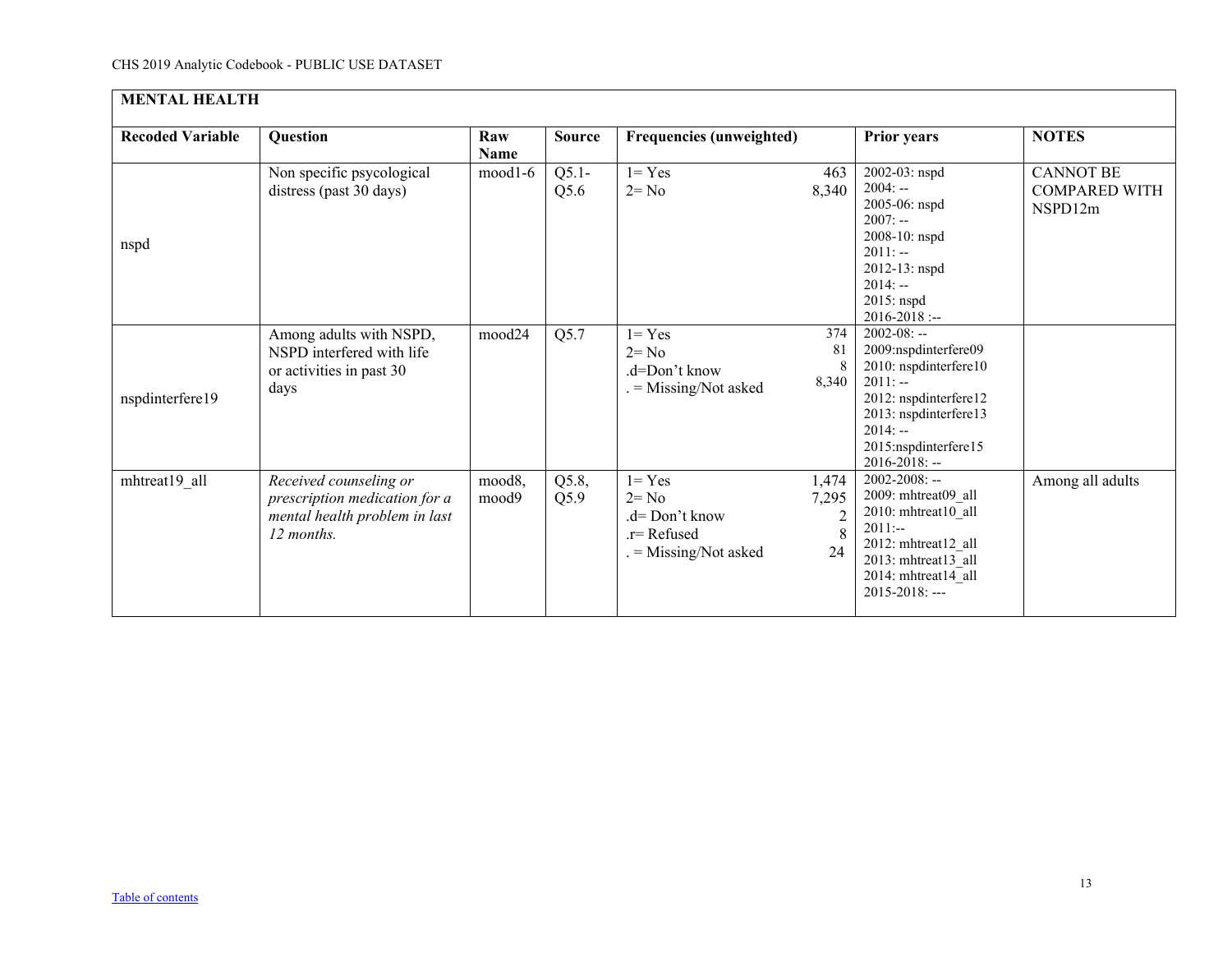<span id="page-13-0"></span>

| <b>Recoded Variable</b> | Question                                                                                                                                             | Raw<br>Name               | <b>Source</b> | <b>Frequency (unweighted)</b>                                                                                                                                            |                                                    | <b>Prior years</b>                                                                                                                                                                                                                            | <b>NOTES</b>                                                                                                                                                                                          |
|-------------------------|------------------------------------------------------------------------------------------------------------------------------------------------------|---------------------------|---------------|--------------------------------------------------------------------------------------------------------------------------------------------------------------------------|----------------------------------------------------|-----------------------------------------------------------------------------------------------------------------------------------------------------------------------------------------------------------------------------------------------|-------------------------------------------------------------------------------------------------------------------------------------------------------------------------------------------------------|
| homeownership19         | Is this home or<br>apartment owned or<br>rented?                                                                                                     | housing32                 | Q6.1          | $1 =$ Owned<br>2=Rented<br>3=[VOL] Occupied<br>with no rent<br>.d=Don't know<br>.r=Refused                                                                               | 2,841<br>5,852<br>69<br>10<br>31                   | $2002 - 2004$ : --<br>$2005$ : housing 3<br>$2006 - 2008$ : --<br>2009: homeownership09<br>$2010 - 2012$ : --<br>2013: homeownership13<br>2014: homeownership14<br>$2015 - 2016$ : --<br>2017:<br>homeownership17<br>2018:<br>homeownership18 | Question wording and<br>response options changed<br>over time<br>Available with a Data Use<br>Agreement. Please contact<br>EpiDataRequest@health.n<br>yc.gov                                          |
| lowinchousing19         | Are you: a public<br>housing resident,<br>receive rental<br>assistance such as<br>Section 8, rent-<br>controlled or rent-<br>stabilized, or neither? | housing51                 | Q6.2          | $1 =$ Public housing<br>resident<br>2=Rental assistance<br>$3$ = Rent-controlled/<br>rent-stabilized<br>4=Neither<br>.d=Don't know<br>.r=Refused<br>.= Missing/not asked | 651<br>565<br>1,214<br>3,318<br>197<br>17<br>2,841 | $2002 - 2014$ : --<br>2015: lowinchousing<br>$2016$ : lowinchousing q1<br>2017: lowinchousing17<br>2017: lowinchousing18                                                                                                                      | Asked among non-home<br>owners.<br>Question wording and<br>response options have<br>changed over time.<br>Available with a Data Use<br>Agreement. Please contact<br>EpiDataRequest@health.n<br>yc.gov |
| howlong19new            | How long have you<br>lived in your home or<br>apartment?                                                                                             | housing52y,<br>housing52m | Q6.3          | $<$ 1 year<br>$1 - 4$ years<br>$4+$ years<br>.= Missing/not asked                                                                                                        | 532<br>1,748<br>6,429<br>94                        | $2002 - 2004$ : --<br>2005: housing1,<br>housing <sub>2</sub><br>$2006 - 2016$ :--<br>2017: howlong17new<br>2018: howlong18new                                                                                                                | Question wording has<br>changed since last asked<br>in 2005.<br>Available with a Data Use<br>Agreement. Please contact<br>EpiDataRequest@health.n<br>yc.gov                                           |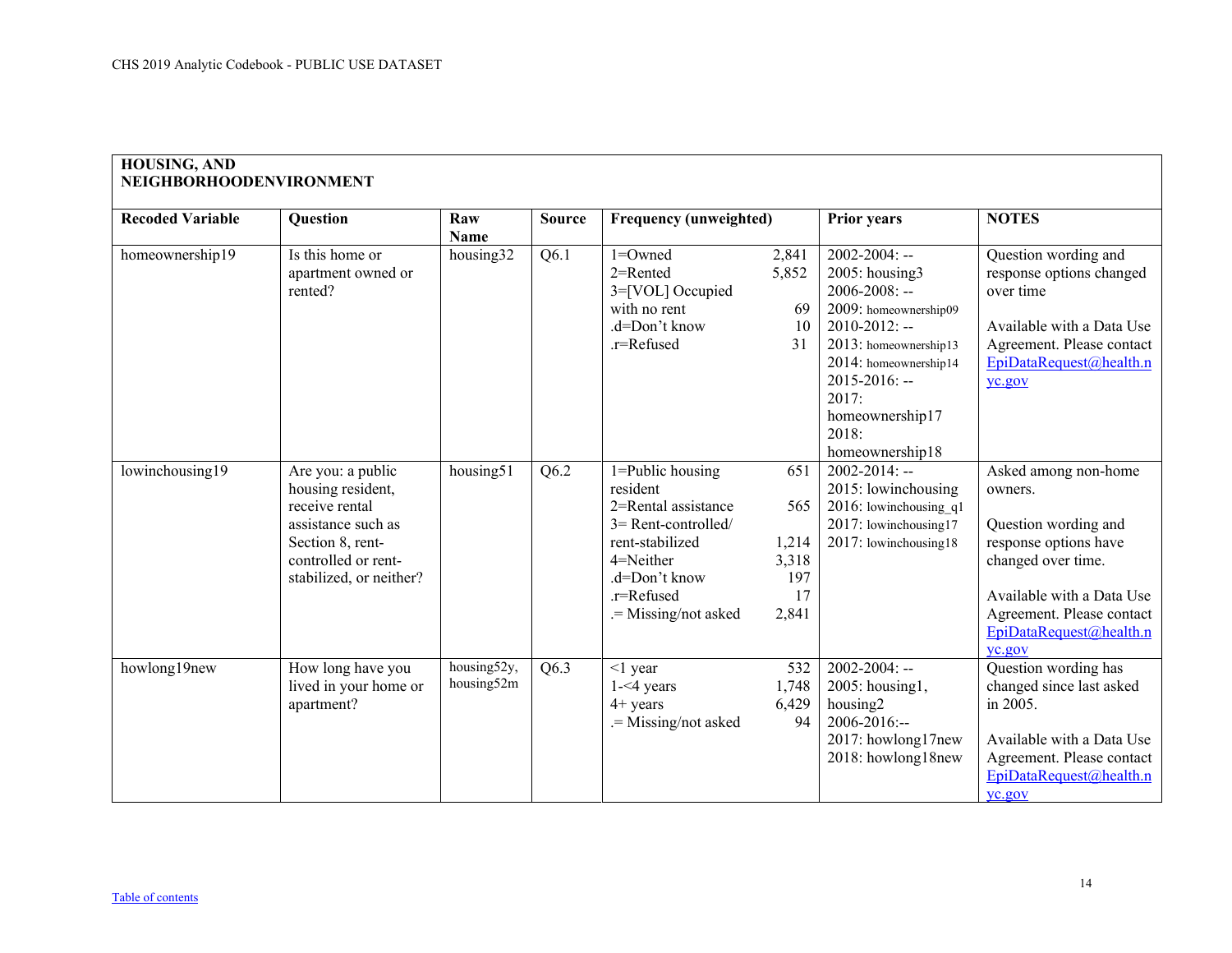# **HOUSING, AND NEIGHBORHOODENVIRONMENT**

| <b>Recoded Variable</b> | <b>Question</b>         | Raw         | <b>Source</b> | <b>Frequency (unweighted)</b> |                | <b>Prior years</b> | <b>NOTES</b>              |
|-------------------------|-------------------------|-------------|---------------|-------------------------------|----------------|--------------------|---------------------------|
|                         |                         | <b>Name</b> |               |                               |                |                    |                           |
| everevicted q1          | An eviction is when     | housing58   | Q6.4          | $1 = Yes$                     | 194            | 2002-2018:--       | New in 2019               |
|                         | your landlord, a        |             |               | $2=N0$                        | 4115           |                    |                           |
|                         | roommate, a housing     |             |               | .d=Don't know                 | $\overline{c}$ |                    | Version 1 only. Analysis  |
|                         | court, or a bank forces |             |               | .r=Refused                    | 5              |                    | requires special survey   |
|                         | you to move when you    |             |               | .=Missing/Not asked           | 4,487          |                    | strata (strata q1) and    |
|                         | don't want to. Have     |             |               |                               |                |                    | weight ( $wt20$ dual q1)  |
|                         | you ever been evicted?  |             |               |                               |                |                    | Available with a Data Use |
|                         |                         |             |               |                               |                |                    | Agreement. Please contact |
|                         |                         |             |               |                               |                |                    | EpiDataRequest@health.n   |
|                         |                         |             |               |                               |                |                    | yc.gov                    |
| delaypayrent            | During the PAST 12      | housing13   | Q6.5          | $1 = Yes$                     | 1,054          | $2002 - 2018$ : -- | New in 2019               |
|                         | MONTHS, was there       |             |               | $2=N0$                        | 7,681          |                    |                           |
|                         | any month when you      |             |               | .d=Don't know                 | 45             |                    |                           |
|                         | delayed paying or       |             |               | .r=Refused                    | 23             |                    |                           |
|                         | were not able to pay    |             |               |                               |                |                    |                           |
|                         | your mortgage or rent?  |             |               |                               |                |                    |                           |
| seenroach30days19       | During the past 30      | asthma1;    | Q6.6          | $1 = None$                    | 764            | $2002 - 2018$ : -- | New in 2019               |
|                         | days, on how many       | environ12   |               | $2=1-7$ days                  | 233            |                    |                           |
|                         | days have you seen      |             |               | $3=8-29$ days                 | 54             |                    |                           |
|                         | any cockroaches         |             |               | $4=30$ days                   | 148            |                    |                           |
|                         | inside your home?       |             |               | .d=Don't know                 | 16             |                    |                           |
|                         | Among those with        |             |               | .r=Refused                    | 5              |                    |                           |
|                         | asthma.                 |             |               | .=Missing/Not asked           | 7,583          |                    |                           |
| anyroach19              | Saw cockroach inside    | asthma1;    | Q6.6          | $1 = Yes$                     | 435            | $2002 - 2018$ : -- | New in 2019               |
|                         | home on one or more     | environ12   |               | $2=No$                        | 764            |                    |                           |
|                         | of last 30 days.        |             |               | .d=Don't know                 | 16             |                    |                           |
|                         | Among those with        |             |               | .r=Refused                    | 5              |                    |                           |
|                         | asthma.                 |             |               | .=Missing/Not asked           | 7,583          |                    |                           |
| wallmold                | In the past 12 months,  | environ11   | Q6.7          | $1 = Yes$                     | 1,163          | $2002 - 2018$ : -- | New in 2019               |
|                         | have you had visible    |             |               | $2=No$                        | 7,562          |                    |                           |
|                         | mold or mildew on the   |             |               | .d=Don't know                 | 74             |                    |                           |
|                         | walls or ceilings of    |             |               | .r=Refused                    | $\overline{4}$ |                    |                           |
|                         | your home?              |             |               |                               |                |                    |                           |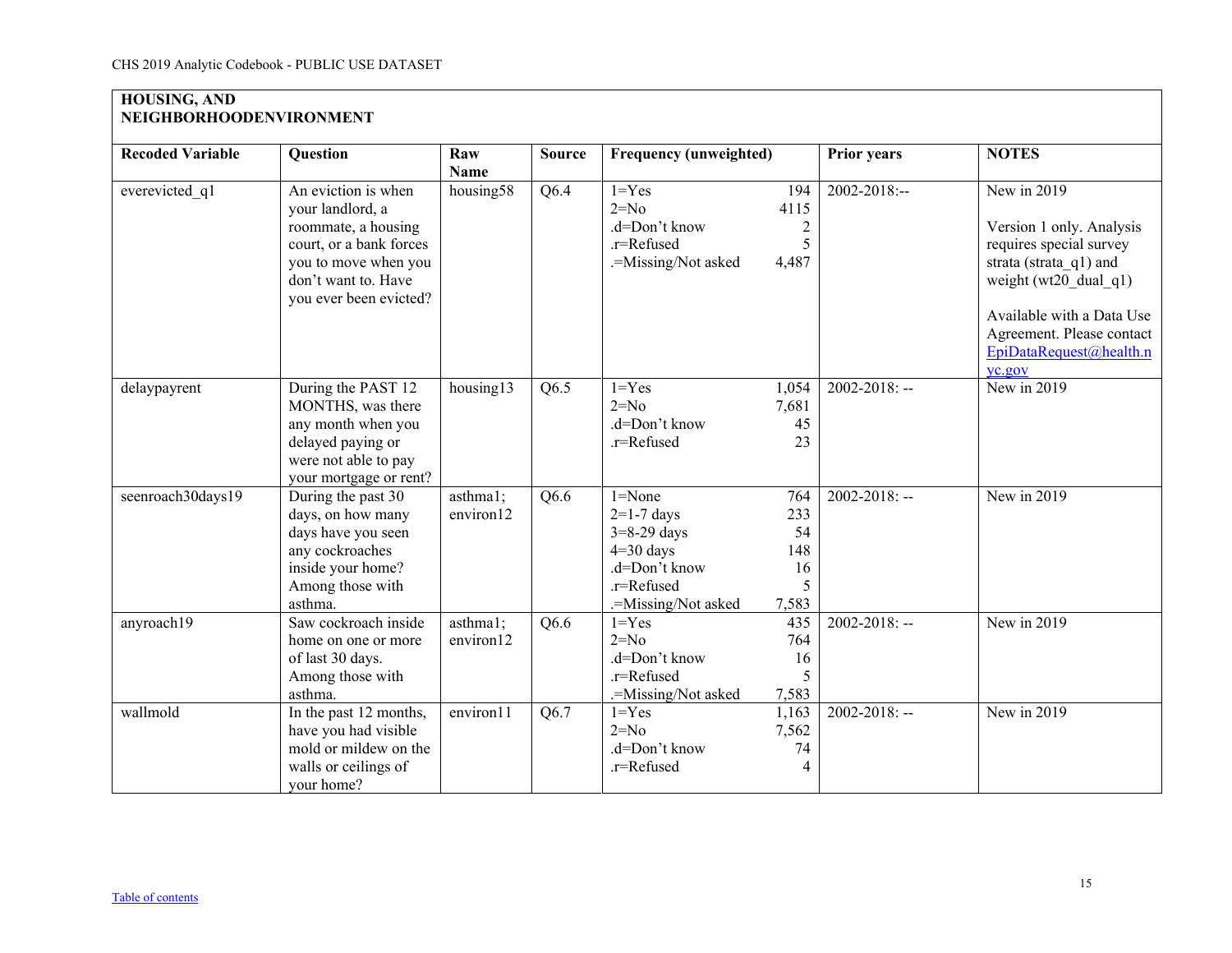## **HOUSING, AND NEIGHBORHOODENVIRONMENT**

| <b>Recoded Variable</b> | <b>Question</b>       | Raw     | <b>Source</b> | <b>Frequency (unweighted)</b> |       | <b>Prior years</b>     | <b>NOTES</b>        |
|-------------------------|-----------------------|---------|---------------|-------------------------------|-------|------------------------|---------------------|
|                         |                       | Name    |               |                               |       |                        |                     |
| imputed helpneighbors   | People in your        | neighb2 | Q7.1          | 1=Strongly Agree              | 2,966 | $2002 - 2014$ : --     | Questions wording   |
| 19                      | neighborhood are      |         |               | 2=Somewhat Agree              | 3,777 | 2015: helpneighbors    | changed since 2017. |
|                         | willing to help their |         |               | 3=Neither Agree nor           | 918   | 2016: helpneighbors    |                     |
|                         | neighbors.            |         |               | Disagree                      |       | 2017:                  | Missing values were |
|                         |                       |         |               | 4=Somewhat                    | 617   | imputed helpneighbors1 | imputed.            |
|                         |                       |         |               | disagree                      |       | cat                    |                     |
|                         |                       |         |               | 5=Strongly Disagree           | 525   | 2018:                  |                     |
|                         |                       |         |               |                               |       | imputed helpneighbors1 |                     |
|                         |                       |         |               |                               |       | 8 cat                  |                     |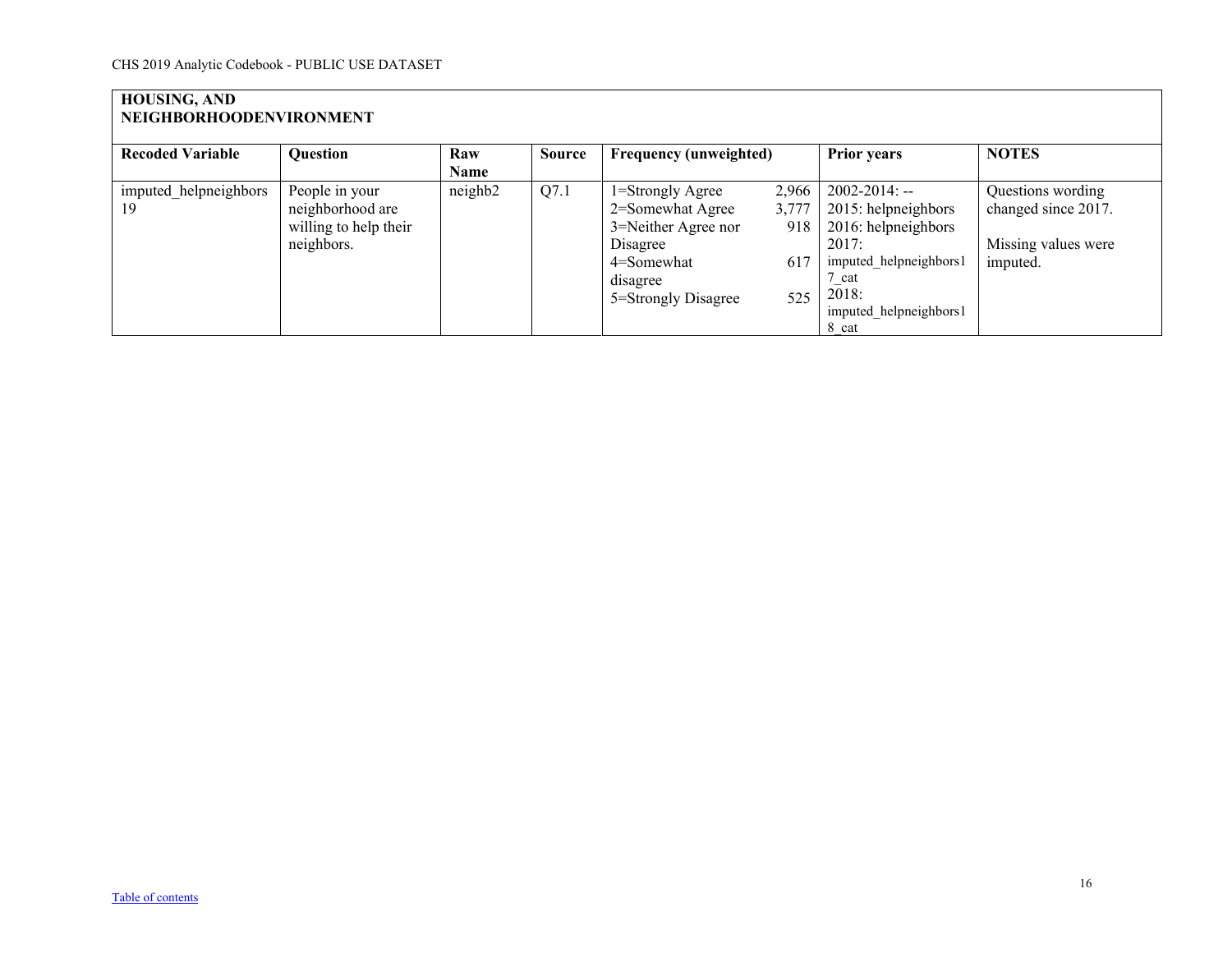<span id="page-16-0"></span>

| <b>Recoded Variable</b> | Question                                                                                                                                  | Raw<br>Name                    | <b>Source</b><br>Q8.1;<br>Q8.2       | <b>Frequencies (unweighted)</b>                                                                         |                                            | <b>Prior years</b>                                                                                                                                                                                                                                                                                                                                                                                          | <b>NOTES</b>                                                                                                                                                                                                                                             |
|-------------------------|-------------------------------------------------------------------------------------------------------------------------------------------|--------------------------------|--------------------------------------|---------------------------------------------------------------------------------------------------------|--------------------------------------------|-------------------------------------------------------------------------------------------------------------------------------------------------------------------------------------------------------------------------------------------------------------------------------------------------------------------------------------------------------------------------------------------------------------|----------------------------------------------------------------------------------------------------------------------------------------------------------------------------------------------------------------------------------------------------------|
| smoker                  | Have you smoked at least 100<br>cigarettes in your entire life?<br>Do you now smoke cigarettes:<br>everyday, some days, or not at<br>all? | smoke1;<br>smoke2              |                                      | $l =$ Never<br>$2=$ Current<br>$3=$ Former<br>.d= Don't know<br>.r=Refused                              | 5,862<br>999<br>1,892<br>44<br>6           | 2002-2018: smoker                                                                                                                                                                                                                                                                                                                                                                                           |                                                                                                                                                                                                                                                          |
| everyday                | Smoke every day vs some days                                                                                                              | smoke2                         | Q8.2                                 | $1 = Yes$ , every day<br>$2 = No$ , some days<br>.d= Don't know<br>.r= Refused<br>. = Missing/Not asked | 584<br>415<br>4<br>$\overline{c}$<br>7,798 | 2002-2018: everyday                                                                                                                                                                                                                                                                                                                                                                                         | Denominator<br>persons who smoked<br>at least 100<br>cigarettes<br>$(smoke1=1)$                                                                                                                                                                          |
| numberperdaya           | # cigs smoked/day every $\&$<br>someday smokers, continuous<br>(imputed for missing $\&$<br>adjusted for days smoked)                     | smoke3,<br>smoke72,<br>smoke89 | Q8.3,<br>Q8.3a,<br>Q8.3 <sub>b</sub> | $0 - 200$<br>$=$ Missing/Not<br>asked                                                                   | 999<br>7,804                               | 2002: numberperdaya<br>2003: numberperdaya<br>2003 fall: numberperdaya<br>2004: numberperdaya<br>$2005: -$<br>2006: numberperdaya<br>$2007: -$<br>2008: numberperdaya<br>2009: numberperdaya<br>2010: numberperdaya<br>2011: numberperdaya<br>2012: numberperdaya<br>2013: numberperdaya<br>2014: numberperdaya<br>2015: numberperdaya<br>2016: numberperdaya<br>2017: numberperdaya<br>2018: numberperdaya | numberperdaya<br>imputes for missing<br>values of smoke3,<br>smoke72, and<br>smoke89 and adjusts<br>for days smoked.<br>Numberperdaya<br>sums to total every<br>and someday<br>smokers.<br>Question wording<br>and response options<br>changed over time |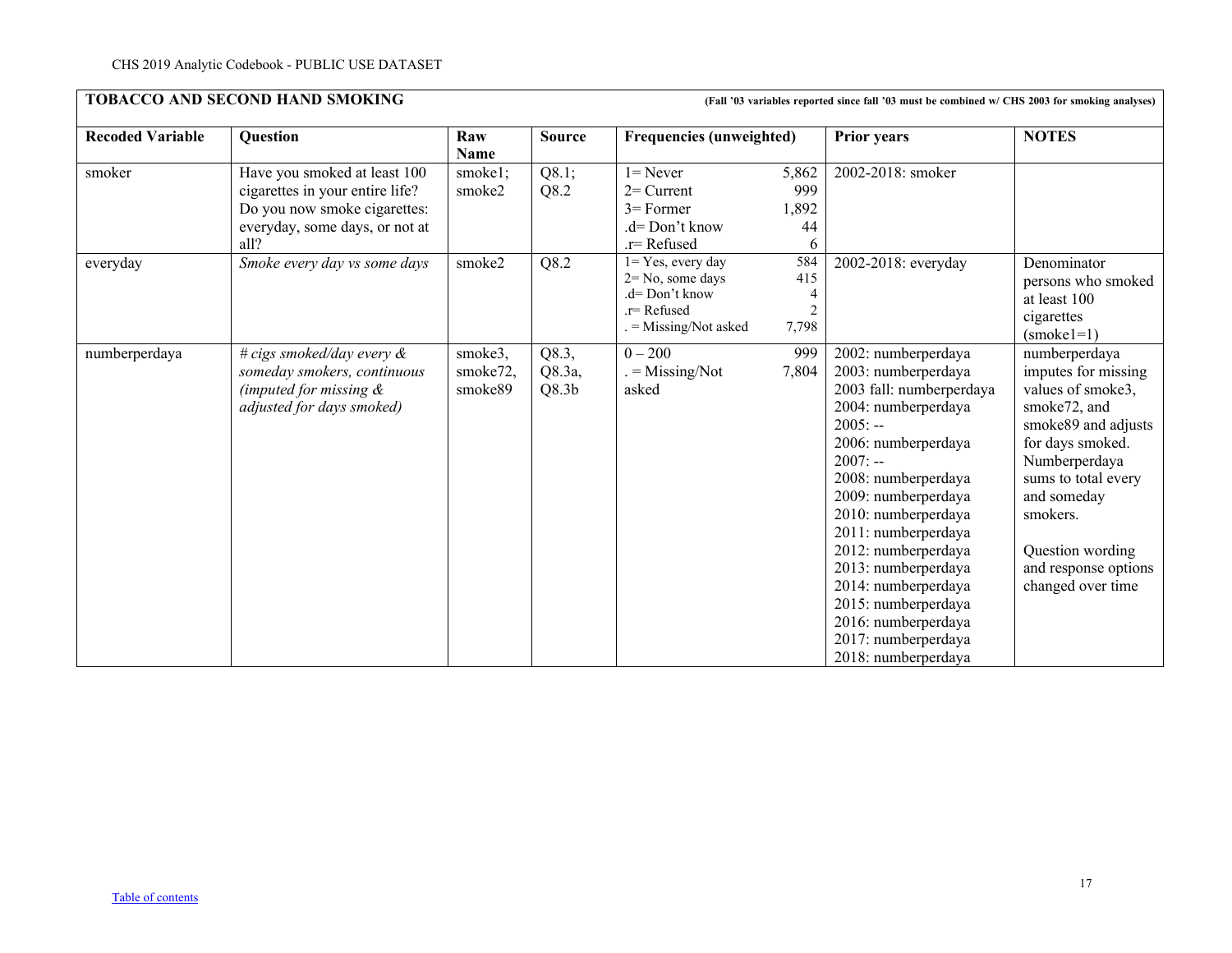| <b>Recoded Variable</b> | Question                                                                                                               | Raw<br><b>Name</b> | <b>Source</b>     | <b>Frequencies (unweighted)</b>                                                                           | <b>Prior years</b>                                                                                                                                                                                                                                                                          | <b>NOTES</b>                                                                                                                                                                                 |
|-------------------------|------------------------------------------------------------------------------------------------------------------------|--------------------|-------------------|-----------------------------------------------------------------------------------------------------------|---------------------------------------------------------------------------------------------------------------------------------------------------------------------------------------------------------------------------------------------------------------------------------------------|----------------------------------------------------------------------------------------------------------------------------------------------------------------------------------------------|
| cpd19a                  | # cigs smoked/day every $\&$<br>someday smokers, categorical<br>(imputed for missing $\&$<br>adjusted for days smoked) | $\qquad \qquad -$  | numberper<br>daya | $1 = 10$ cigs<br>642<br>$2=10 - 21$ cigs<br>333<br>24<br>$3=21+cigs$<br>7,804<br>$=$ Missing/Not<br>asked | 2002: cpd02a<br>2003: cpd03a<br>2003 fall: cpd03a<br>2004: cpd04a<br>$2005: -$<br>2006: cpd06a<br>$2007: -$<br>2008: cpd08a<br>2009: cpd09a<br>2010: cpd10a<br>2011: cpd11a<br>2012: cpd12a<br>2013: cpd13a<br>2014: cpd14a<br>2015: cpd15a<br>2016: cpd16a<br>2017: cpd17a<br>2018: cpd18a | cpd19a is categorical<br>VERSION of<br>numberperdaya. See<br>above for<br>description.<br>cpd replaces<br>'cigarettes' vars in<br>all yrs available                                          |
| everydaycpda            | # cigs smoked/day among every<br>day smokers ONLY (imputed<br>for missing)                                             | $\overline{a}$     | numberper<br>daya | $1 = 10$<br>234<br>$2=10 - 21$<br>326<br>$3 = 21 +$<br>24<br>8,219<br>$=$ Missing/Not<br>asked            | 2002-2003: everydaycpda<br>2003 fall: everydaycpda<br>2004-2007: everydaycpda<br>$2007: -$<br>2008-2018: everydaycpda                                                                                                                                                                       | everydaycpda is<br>categorical<br>VERSION of<br>numberperdaya for<br><b>EVERY DAY</b><br>SMOKERS.<br>Only every day were<br>asked cpd in '05; use<br>everydaycpda for<br>cpd trend analyses. |

**TOBACCO AND SECOND HAND SMOKING (Fall '03 variables reported since fall '03 must be combined w/ CHS 2003 for smoking analyses)**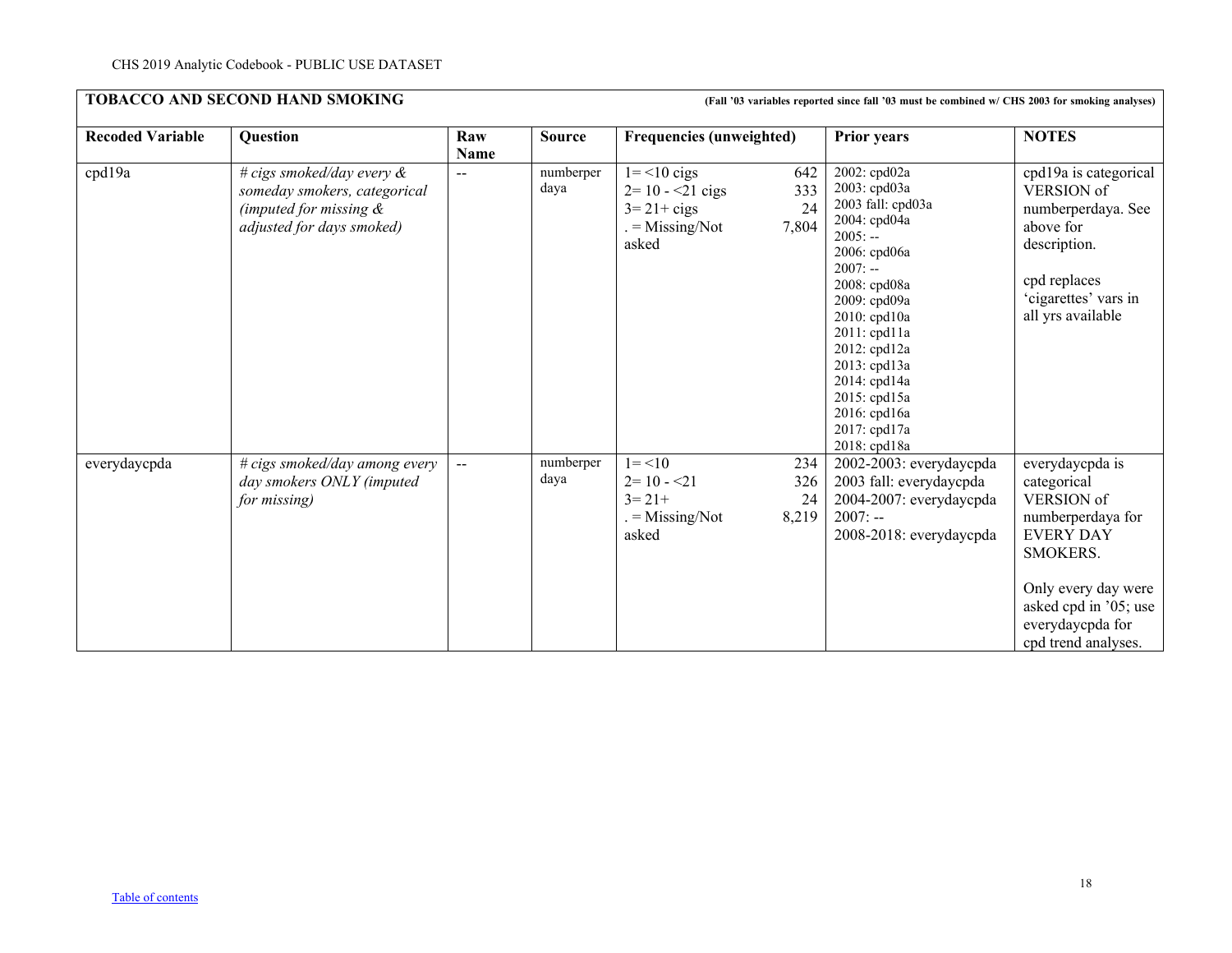| <b>Recoded Variable</b> | Question                                                                                                                | Raw            | <b>Source</b>                   | <b>Frequencies (unweighted)</b>                                                                                                     |                                                               | <b>Prior years</b>                                                                                                                                                                                                                                                                                                                                                                                                         | <b>NOTES</b>                                                                                                                                                                          |
|-------------------------|-------------------------------------------------------------------------------------------------------------------------|----------------|---------------------------------|-------------------------------------------------------------------------------------------------------------------------------------|---------------------------------------------------------------|----------------------------------------------------------------------------------------------------------------------------------------------------------------------------------------------------------------------------------------------------------------------------------------------------------------------------------------------------------------------------------------------------------------------------|---------------------------------------------------------------------------------------------------------------------------------------------------------------------------------------|
|                         |                                                                                                                         | <b>Name</b>    |                                 |                                                                                                                                     |                                                               |                                                                                                                                                                                                                                                                                                                                                                                                                            |                                                                                                                                                                                       |
| heavysmoker19a          | Heavy smoker(>10 cig/day)<br>(imputed for missing cigs $\&$<br>adjusted for days smoked)                                | $\overline{a}$ | numberper<br>daya               | $1 = Yes (>10 \text{ cigs})$<br>$2 = No \ (\leq 10 \text{ cigs})$<br>$=$ Missing/Not<br>asked                                       | 198<br>801<br>7,804                                           | 2002: heavysmoker02a<br>2003: heavysmoker03a<br>2003fall: heavysmoker03a<br>2004: heavysmoker04a<br>$2005: -$<br>2006: heavysmoker06a<br>$2007: -$<br>2008: heavysmoker08a<br>2009: heavysmoker09a<br>2010: heavysmoker10a<br>2011: heavysmoker11a<br>2012: heavysmoker12a<br>2013: heavysmoker13a<br>2014: heavysmoker14a<br>2015: heavysmoker15a<br>2016: heavysmoker16a<br>2017: heavysmoker17a<br>2018: heavysmoker18a | Heavysmoker19a is<br>dichotomous<br>VERSION of<br>numberperdaya. See<br>above for<br>description.<br>HeavysmokerYY'a'<br>(NOT heavysmoker)<br>should be used in<br>multi-yr analyses. |
| smokecat                | Type of smoker                                                                                                          | $-$            | everyday,<br>heavysmok<br>er18a | $1 = Non-daily smoker$<br>$2 =$ Light daily smoker<br>$3 =$ Heavy daily<br>smoker<br>$4 = Non-smoker$<br>$=$ missing                | 415<br>392<br>192<br>7,754<br>50                              | 2002-2004: smokecat<br>$2005: -$<br>2006: smokecat<br>$2007: -$<br>2008-2018: smokecat                                                                                                                                                                                                                                                                                                                                     |                                                                                                                                                                                       |
| mentholcigs19           | Thinking about the type of<br>cigarettes you usually smoke,<br>are they menthol or non-<br>menthol?                     | smoke129       | Q8.4,<br>smoker                 | 1=Menthol<br>2=Non-menthol<br>3=[VOL.] No Usual<br>Type of Cigarette<br>$.d=Don't know$<br>.r= Refused<br>= Missing/Not asked       | 535<br>447<br>13<br>$\overline{4}$<br>$\theta$<br>7,804       | $2002 - 2014$ : --<br>2015: mentholcigs<br>$2016 - 2017$ : --<br>2018: mentholcigs18                                                                                                                                                                                                                                                                                                                                       | Denominator is<br>current smokers<br>Response options<br>changed                                                                                                                      |
| sourcelastcig           | Was the last cigarette you<br>smoked from a carton, a pack, a<br>single or loosie, bummed, or<br>did you roll your own? | smoke39        | Q8.5;<br>smoker                 | $1 =$ Carton<br>$2 = Pack$<br>3=Single/loosie<br>4=Bummed<br>5=Roll own<br>.d= Don't know<br>.r=Refused<br>$=$ Missing/Not<br>asked | 101<br>676<br>129<br>46<br>38<br>$\overline{7}$<br>2<br>7,804 | $2002: -$<br>2003: smoke39<br>2003 fall: smoke39<br>2005: smoke39<br>2006-10: sourcelastcig<br>$2011: -$<br>2012-2018: sourcelastcig                                                                                                                                                                                                                                                                                       | Denominator is<br>current smokers                                                                                                                                                     |

**TOBACCO AND SECOND HAND SMOKING (Fall '03 variables reported since fall '03 must be combined w/ CHS 2003 for smoking analyses)**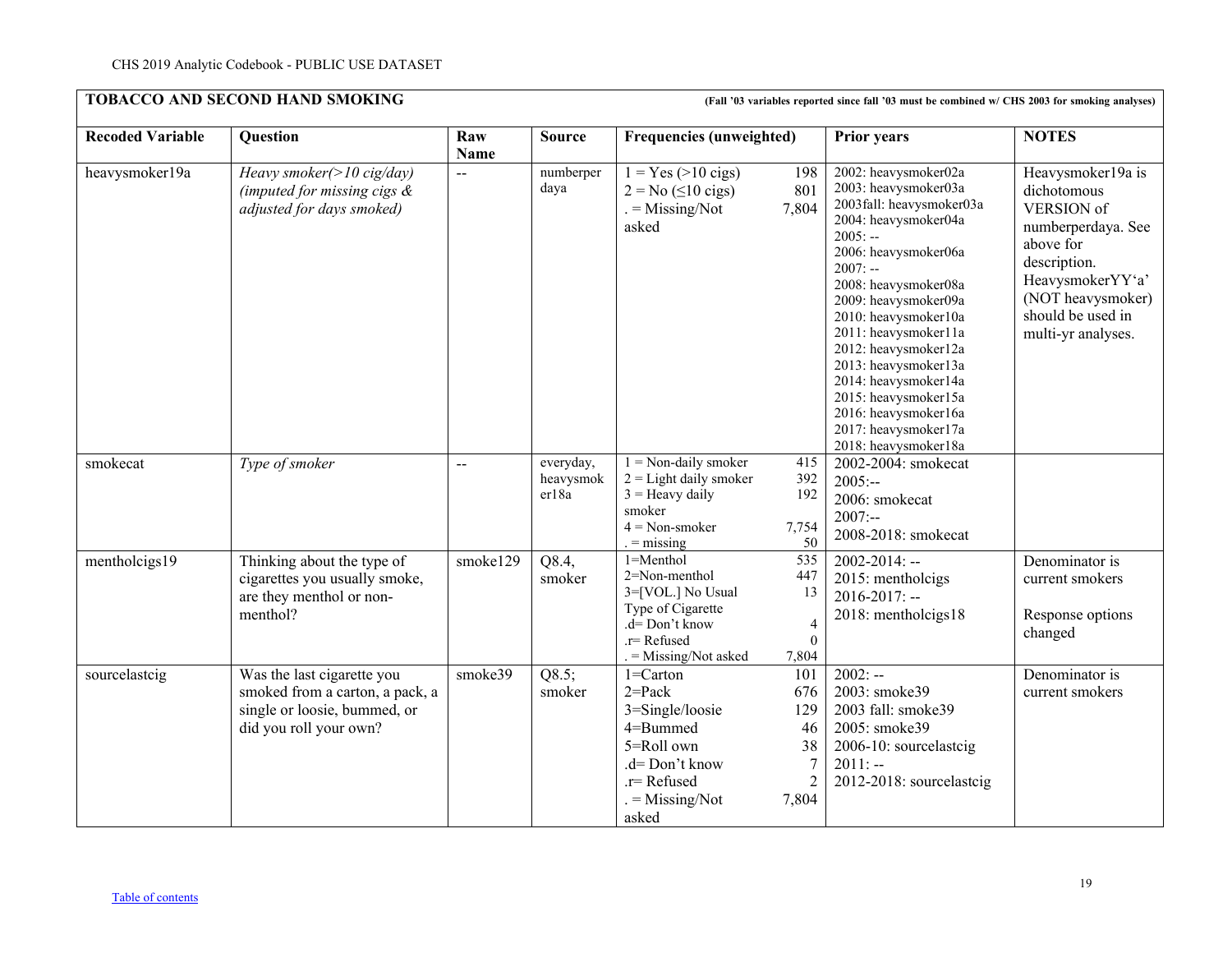| <b>TOBACCO AND SECOND HAND SMOKING</b><br>(Fall '03 variables reported since fall '03 must be combined w/ CHS 2003 for smoking analyses) |                                                                                                                                                          |                                 |                              |                                                                                                                                                   |                                                        |                                                                                                                                           |                                                                        |  |
|------------------------------------------------------------------------------------------------------------------------------------------|----------------------------------------------------------------------------------------------------------------------------------------------------------|---------------------------------|------------------------------|---------------------------------------------------------------------------------------------------------------------------------------------------|--------------------------------------------------------|-------------------------------------------------------------------------------------------------------------------------------------------|------------------------------------------------------------------------|--|
| <b>Recoded Variable</b>                                                                                                                  | Question                                                                                                                                                 | Raw<br>Name                     | <b>Source</b>                | <b>Frequencies (unweighted)</b>                                                                                                                   |                                                        | <b>Prior years</b>                                                                                                                        | <b>NOTES</b>                                                           |  |
| cost20cigarettes                                                                                                                         | Cost of 20 cigarettes (pack)                                                                                                                             | smoke40,<br>smoke41,<br>smoke42 | Q8.6a,<br>$Q8.6b$ ,<br>Q8.6c | $$0.15 - $20$<br>.d= Don't know<br>.r=Refused<br>$=$ Missing/Not<br>asked                                                                         | 830<br>21<br>8<br>7,944                                | $2002: -$<br>2003-2006: cost20cigarettes<br>$2007: -$<br>2008-2010: cost20cigarettes<br>$2011 - 2012$ : --<br>2013-2018: cost20cigarettes |                                                                        |  |
| cigpurchase19                                                                                                                            | Where did you buy the last<br>cigarette you smoked? Was it in<br>your neighborhood, in another<br>part of New York City, or<br>outside of New York City? | smoke128                        | Q8.7                         | $1 = In$ your<br>neighborhood<br>2=In another part of<br>New York City<br>3=Outside of NYC<br>.d= Don't know<br>.r=Refused<br>= Missing/Not asked | 593<br>130<br>141<br>-6<br>5<br>7,928                  | 2002-2010: cigpurchase<br>$2011: -$<br>2012-2015: cigpurchase<br>$2016: -$<br>2017: cigpurchase17<br>2018: cigpurchase18                  | Question wording<br>and response options<br>have changed over<br>time. |  |
| smokeecig12m                                                                                                                             | In the past 12 months, have you<br>tried an electronic cigarette,<br>also known as an e-cigarette?                                                       | smoke121                        | Q8.8                         | $1 = Yes$<br>$2 = No$<br>$3 = Do$ not know<br>what electric/E-<br>cigarettes are<br>.d=Don't know<br>.r=Refused                                   | 742<br>8,005<br>52<br>$\overline{2}$<br>$\overline{2}$ | $2002 - 2013$ : --<br>2014: smokeecig12m<br>2015: smokeecig12m w1<br>2016: smokeecig12m<br>2017: smokeecig12m<br>$2018: -$                |                                                                        |  |
| smokeecig30days                                                                                                                          | In the past 30 days, did you use<br>an electronic cigarette every<br>day, some days or not at all?                                                       | smoke122                        | Q8.9                         | 1=Everyday<br>$2 = Some days$<br>$3 = Not$ at all<br>.=Missing/Not asked                                                                          | 109<br>273<br>360<br>8,061                             | $2002 - 2013$ : --<br>2014: smokeecig30days<br>2015:<br>smokeecig30days w1<br>2017: smokeecig30days<br>$2018: -$                          | Among those who<br>smoked an e-<br>cigarette in the past<br>12 months  |  |
| smokehookah12m                                                                                                                           | In the past 12 months, have you<br>smoked a hookah, also called a<br>water pipe?                                                                         | smoke125                        | Q8.10                        | $1 = Yes$<br>$2 = No$<br>$3 = Do$ not know<br>what a hookah is<br>.d=Don't know<br>.r=Refused                                                     | 625<br>8,082<br>91<br>$\mathfrak{Z}$<br>$\overline{2}$ | $2002 - 2015$ : --<br>2016: smokehookah12m q1<br>2017: smokehookah12m<br>$2018: -$                                                        |                                                                        |  |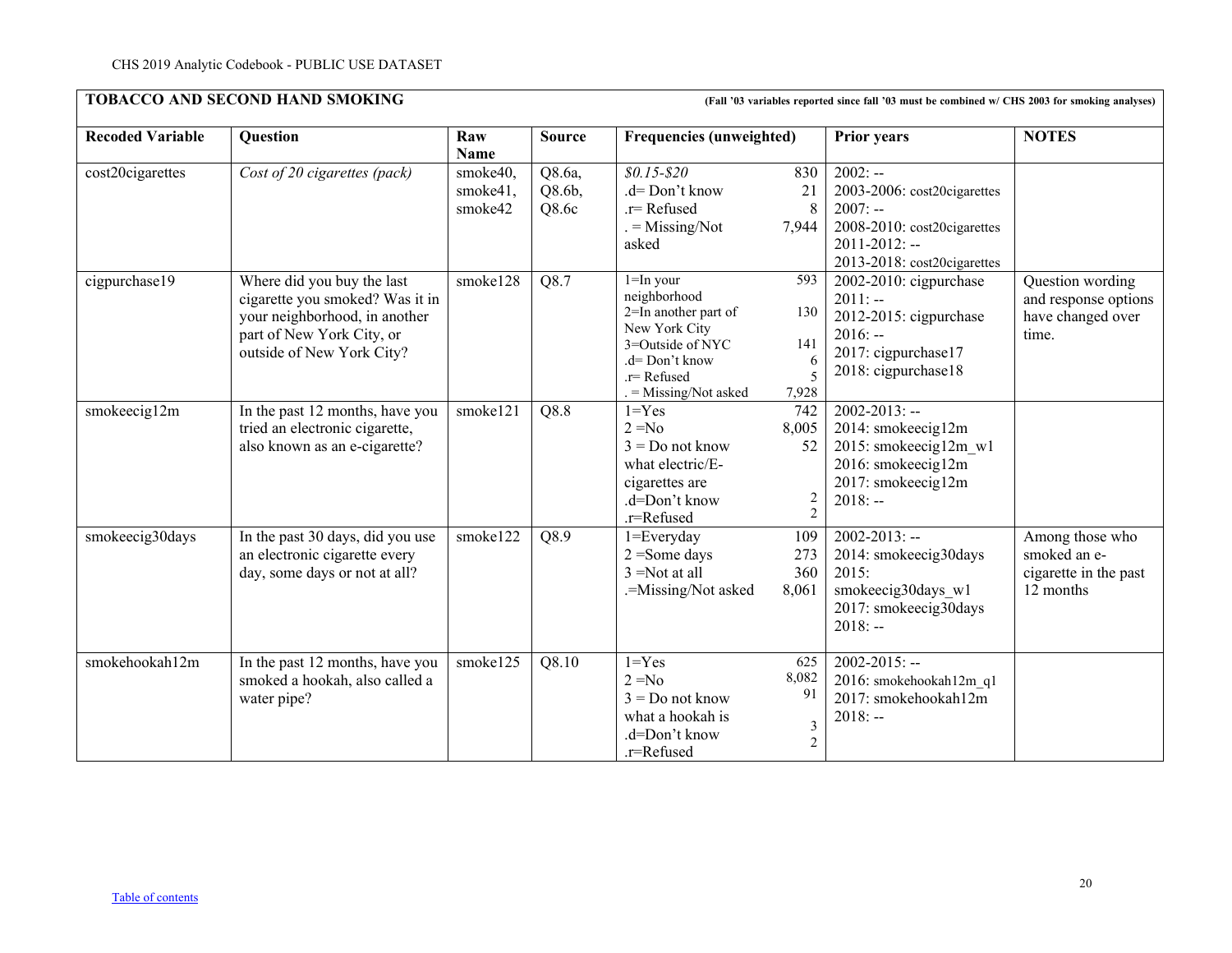<span id="page-20-0"></span>

| <b>DEMOGRAPHICS</b>     |                         |                 |               |                                 |              |                      |                       |
|-------------------------|-------------------------|-----------------|---------------|---------------------------------|--------------|----------------------|-----------------------|
| <b>Recoded Variable</b> | Question                | <b>Raw Name</b> | <b>Source</b> | <b>Frequencies (unweighted)</b> |              | <b>Prior years</b>   | <b>NOTES</b>          |
| agegroup                | What is your age? We    | demog1,         | Q9.1,         | $1=18-24$ yrs                   | 654          | 2002-18: agegroup    |                       |
|                         | are only asking this    |                 |               | $2 = 25 - 44$ yrs               | 3,135        |                      |                       |
|                         | information to make     | demog158        | Q9.1a         | $3=45-64$ yrs                   | 2,819        |                      |                       |
|                         | sure we have talked to  |                 |               | $4=65+yrs$                      | 2,179        |                      |                       |
|                         | enough people in each   |                 |               | .d=Don't know                   | $\theta$     |                      |                       |
|                         | age group. Can you just |                 |               | .r=Refused                      | 16           |                      |                       |
|                         | tell me if you are:     |                 |               |                                 |              |                      |                       |
| agegroup5               | What is your age? We    | demog1,         | Q9.1,         | $1 = 18 - 24$ yrs               | 654          | $2002 - 10: -$       | Response option 25-29 |
|                         | are only asking this    |                 |               | $2=25-29$ yrs                   | 726          | 2011-2018: agegroup5 | new in 2011           |
|                         | information to make     | demog158        | Q9.1a         | $3=30-44$ yrs                   | 2,409        |                      |                       |
|                         | sure we have talked to  |                 |               | $4 = 45 - 64$ yrs               | 2,819        |                      |                       |
|                         | enough people in each   |                 |               | $5 = 65 + yrs$                  | 2,179        |                      |                       |
|                         | age group. Can you just |                 |               | .d=Don't know                   | $\mathbf{0}$ |                      |                       |
|                         | tell me if you are:     |                 |               | .r=Refused                      | 16           |                      |                       |
| agegroup6               | What is your age? We    | demog1,         | Q9.1,         | $1 = 18 - 24$ yrs               | 654          | $2002 - 15: -$       |                       |
|                         | are only asking this    |                 |               | $2=25-29$ yrs                   | 726          | 2016-18: agegroup6   |                       |
|                         | information to make     | $d$ emog $158$  | Q9.1a         | $3 = 30 - 44$ yrs               | 2,409        |                      |                       |
|                         | sure we have talked to  |                 |               | $4 = 45 - 64$ yrs               | 2,819        |                      |                       |
|                         | enough people in each   |                 |               | $5 = 65 - 74$ yrs               | 1,250        |                      |                       |
|                         | age group. Can you just |                 |               | $6=75+yrs$                      | 929          |                      |                       |
|                         | tell me if you are:     |                 |               | .d=Don't know                   | $\theta$     |                      |                       |
|                         |                         |                 |               | .r=Refused                      | 16           |                      |                       |
| age18 64                | See above               | See above       | See above     | $1=18-24$ yrs                   | 654          | 2002-18: age18 64    |                       |
|                         |                         |                 |               | $2=25-44$ yrs                   | 3,135        |                      |                       |
|                         |                         |                 |               | $3=45-64$ yrs                   | 2,819        |                      |                       |
|                         |                         |                 |               | $. =$ Missing/not applicable    | 2,195        |                      |                       |
| age21up                 | See above               | See above       | See above     | $1 = 21 - 44$ yrs               | 3,547        | 2002-18:age21up      |                       |
|                         |                         |                 |               | $2 = 45 - 64$ yrs               | 2,819        |                      |                       |
|                         |                         |                 |               | $3 = 65 + yrs$                  | 2,179        |                      |                       |
|                         |                         |                 |               | .= Missing/not applicable       | 258          |                      |                       |
| age25up                 | See above               | See above       | See above     | $1=25-44$ yrs                   | 3,135        | 2002-18: age25up     |                       |
|                         |                         |                 |               | $2=45-64$ yrs                   | 2,819        |                      |                       |
|                         |                         |                 |               | $3=65+yrs$                      | 2,179        |                      |                       |
|                         |                         |                 |               | . = Missing/not applicable      | 670          |                      |                       |
| age40new                | See above               | See above       | See above     | $1=40-44$ yrs                   | 728          | 2002-18: age40new    | Use age40new NOT      |
|                         |                         |                 |               | $2=45-64$ yrs                   | 2,819        |                      | age40up for           |
|                         |                         |                 |               | $3 = 65 + yrs$                  | 2,179        |                      | mammography           |
|                         |                         |                 |               | $=M$ issing/not applicable      | 3,077        |                      | screening variables   |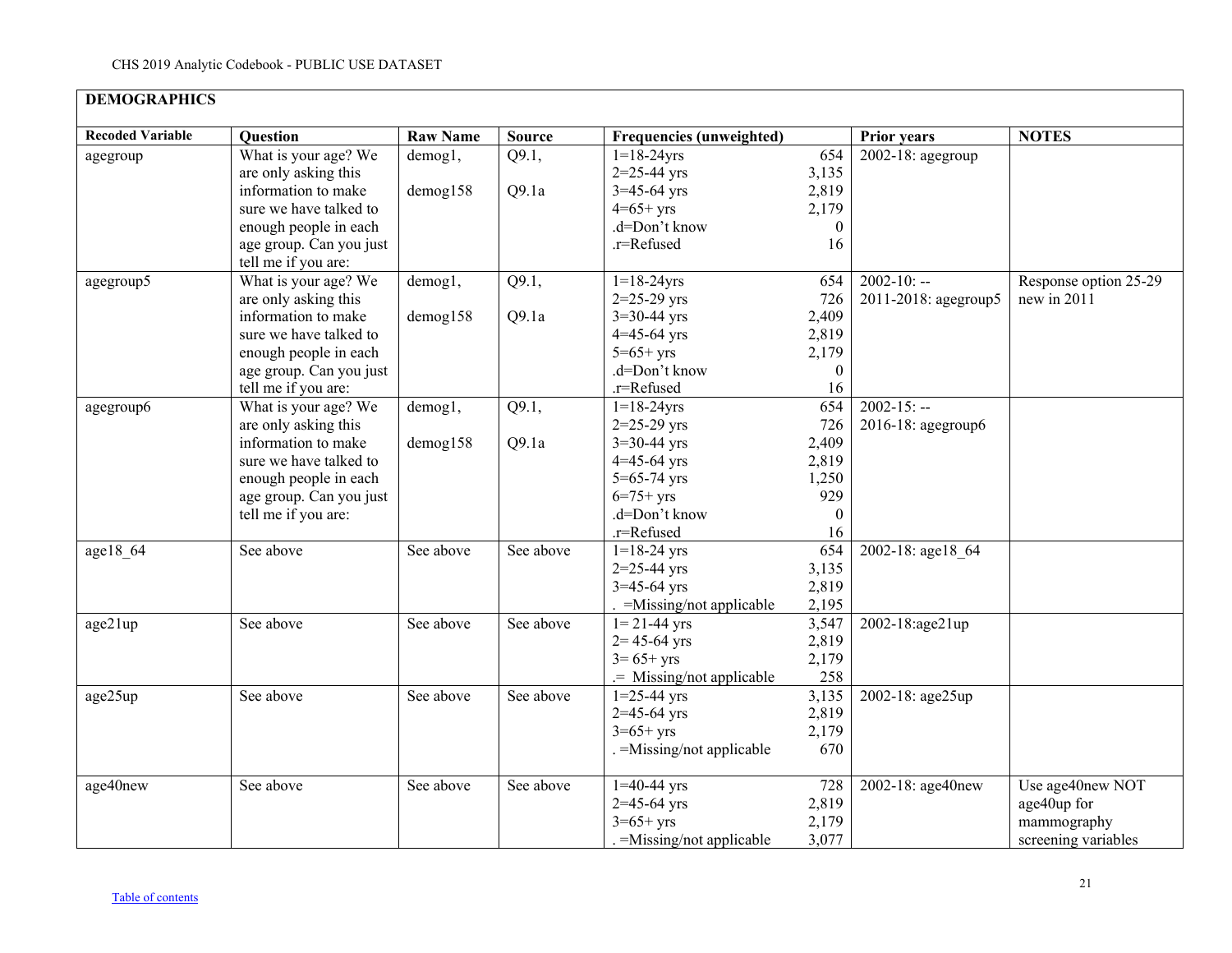| <b>DEMOGRAPHICS</b>     |                         |                 |               |                                 |       |                    |                                                                                                                                                                                                                                                                                                              |
|-------------------------|-------------------------|-----------------|---------------|---------------------------------|-------|--------------------|--------------------------------------------------------------------------------------------------------------------------------------------------------------------------------------------------------------------------------------------------------------------------------------------------------------|
| <b>Recoded Variable</b> | <b>Question</b>         | <b>Raw Name</b> | <b>Source</b> | <b>Frequencies (unweighted)</b> |       | <b>Prior years</b> | <b>NOTES</b>                                                                                                                                                                                                                                                                                                 |
| age45up                 | See above               | See above       | See above     | $1=45-64$ yrs                   | 2,819 | 2002-18: age45up   |                                                                                                                                                                                                                                                                                                              |
|                         |                         |                 |               | $2=65+yrs$                      | 2,179 |                    |                                                                                                                                                                                                                                                                                                              |
|                         |                         |                 |               | $=$ Missing/not applicable      | 3,805 |                    |                                                                                                                                                                                                                                                                                                              |
| age50up                 | See above               | See above       | See above     | $1=50-64$ yrs                   | 2,098 | 2002-18: age50up   |                                                                                                                                                                                                                                                                                                              |
|                         |                         |                 |               | $2=65+yrs$                      | 2,179 |                    |                                                                                                                                                                                                                                                                                                              |
|                         |                         |                 |               | $=$ Missing/not applicable      | 4,526 |                    |                                                                                                                                                                                                                                                                                                              |
| birthsex                | Sex assigned at birth   | $d$ emog $175$  | Q9.2          | $1 =$ Male                      | 3,855 | $2002 - 17$ : sex  | Variable is comparable to                                                                                                                                                                                                                                                                                    |
|                         | What was your sex       |                 |               | 2=Female                        | 4,918 | 2018: birthsex     | SEX in prior years and                                                                                                                                                                                                                                                                                       |
|                         | assigned at birth? Male |                 |               | .d=Don't know                   | 11    |                    | should be used on all                                                                                                                                                                                                                                                                                        |
|                         | or female?              |                 |               | .r=Refused                      | 19    |                    | subgroup analyses.                                                                                                                                                                                                                                                                                           |
|                         |                         |                 |               |                                 |       |                    | Respondents are coded as<br>male if they reported their<br>sex at birth as male or<br>were erroneously coded<br>as female but identify as<br>male. Respondents are<br>coded as female if they<br>reported their sex at birth<br>as female or were<br>erroneously coded as<br>male but identify as<br>female. |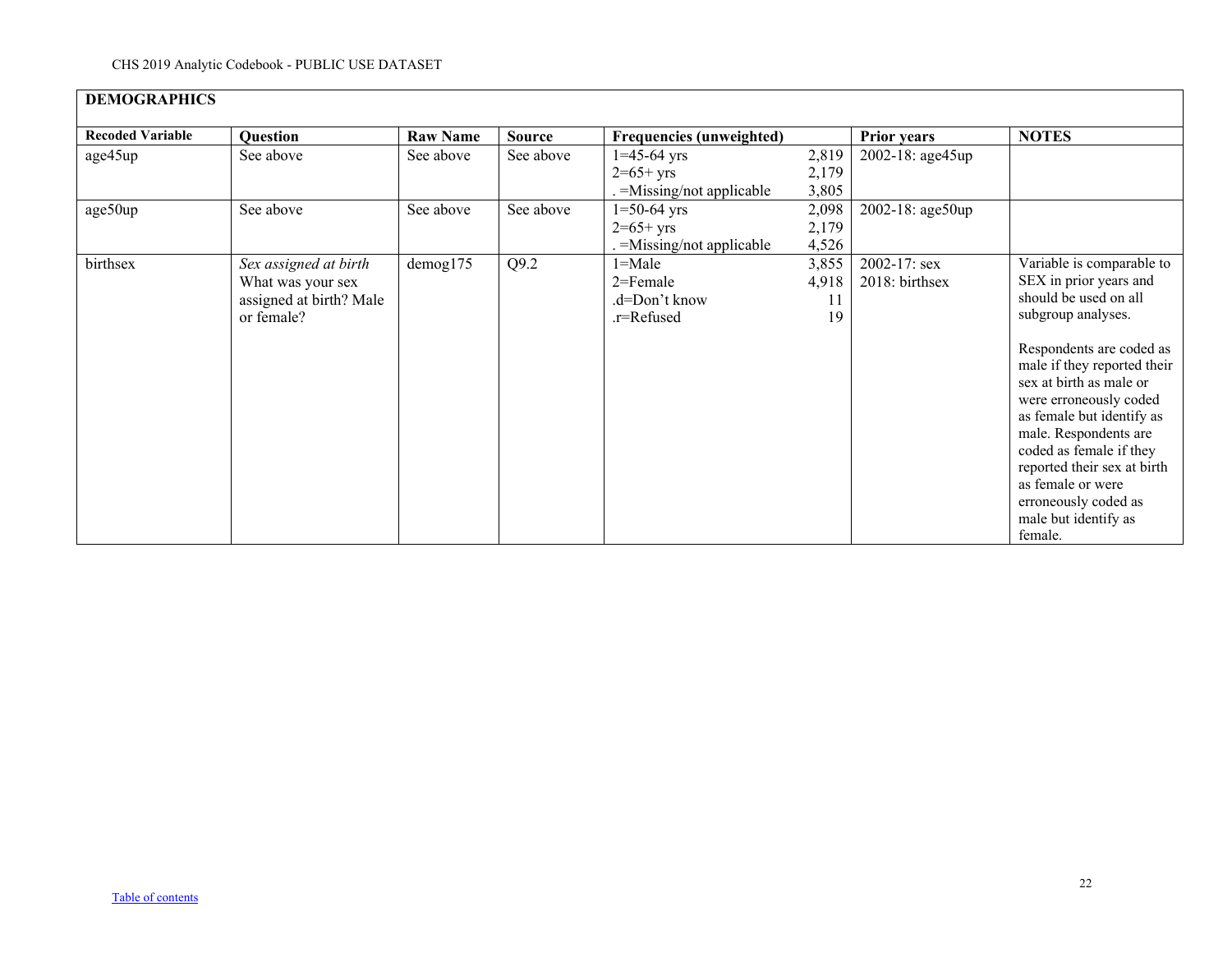| <b>DEMOGRAPHICS</b>     |                                                                                                                                                                                                                                                                                                                                                                         |                                                                                       |                                                                                            |                                                                                                                                                                                                                                                                                                                                                            |                                                             |                                                 |                                                                                                                                                                                                                                                                   |
|-------------------------|-------------------------------------------------------------------------------------------------------------------------------------------------------------------------------------------------------------------------------------------------------------------------------------------------------------------------------------------------------------------------|---------------------------------------------------------------------------------------|--------------------------------------------------------------------------------------------|------------------------------------------------------------------------------------------------------------------------------------------------------------------------------------------------------------------------------------------------------------------------------------------------------------------------------------------------------------|-------------------------------------------------------------|-------------------------------------------------|-------------------------------------------------------------------------------------------------------------------------------------------------------------------------------------------------------------------------------------------------------------------|
| <b>Recoded Variable</b> | <b>Question</b>                                                                                                                                                                                                                                                                                                                                                         | <b>Raw Name</b>                                                                       | <b>Source</b>                                                                              | <b>Frequencies (unweighted)</b>                                                                                                                                                                                                                                                                                                                            |                                                             | <b>Prior years</b>                              | <b>NOTES</b>                                                                                                                                                                                                                                                      |
| newgenderid19           | I want to ask you about<br>your gender identity<br>and your sex assigned<br>at birth. Gender identity<br>refers to how you<br>identify yourself, which<br>may or may not be the<br>same as the sex you<br>were assigned at birth.<br>How do you currently<br>identify your gender?<br>Do you identify as<br>(Combines sex at birth<br>and gender identity<br>questions) | demog173,<br>demog175,<br>demog176<br>demog179,<br>demog180,<br>demog181,<br>demog182 | Q9.2,<br>Q9.3, Q9.3a,<br>Q9.3b,<br>Q9.3b2,<br>Q9.3c, Q9.3d,<br>Q9.3d2,<br>Q9.3e,<br>Q9.3e2 | 1=Cisgender man<br>2=Cisgender woman<br>3=Transgender man<br>4=Transgender woman<br>5=Non-binary person,<br>assigned male at birth<br>6=Non-binary person,<br>assigned female at birth<br>7=Another gender<br>identity, assigned male at<br>birth<br>8=Another gender<br>identity, assigned female<br>at birth<br>.d=Don't know<br>.r=Refused<br>.=Missing | 3,828<br>4,882<br>21<br>17<br>12<br>14<br>5<br>11<br>$10\,$ | $2002 - 2016$ : --<br>2017-2018:<br>newgenderid | Note the change of<br>categories.<br>Includes discordant<br>responses in the sex at<br>birth and how do you<br>identify yourself<br>questions.<br>Available with a Data<br>Use Agreement. Please<br>contact<br>EpiDataRequest@health<br>.nyc.gov                  |
| newrace                 | Are you Hispanic or<br>Latino?<br>Some people, aside<br>from being Hispanic,<br>also consider<br>themselves to be a<br>member of a racial<br>group. Which one or<br>more of the following<br>would you say is your<br>race?                                                                                                                                             | --                                                                                    | Q9.4,<br>Q9.5                                                                              | 1=White Non-Hispanic<br>2=Black Non-Hispanic<br>3=Hispanic<br>4=Asian/PI Non-Hispanic<br>5=Other Non-Hispanic                                                                                                                                                                                                                                              | 3,056<br>1,943<br>2,411<br>1,127<br>266                     | 2002-18: newrace                                | Race is assigned for<br>missing observations<br>Since 2017, "Middle<br>Eastern or North African"<br>was included as one of<br>the race question options<br>and recoded in<br>"newrace" to White<br>**Use newrace for<br>analyses that include<br>race/ethnicity** |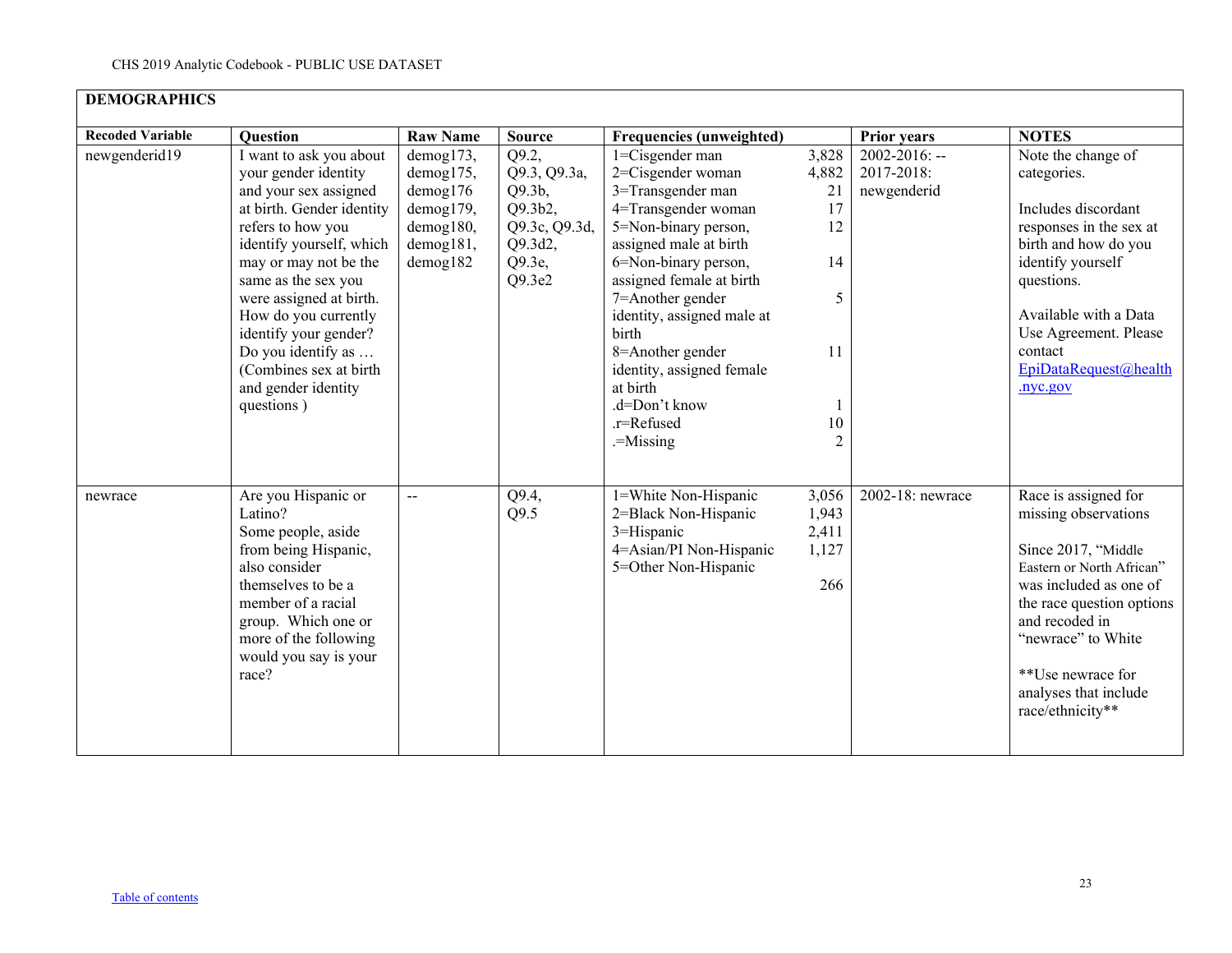| <b>DEMOGRAPHICS</b>     |                                                                                                                                                                                                                             |                 |               |                                                                                                                                                               |                                               |                                  |                                                                                                                                                                                                                                                                                                     |
|-------------------------|-----------------------------------------------------------------------------------------------------------------------------------------------------------------------------------------------------------------------------|-----------------|---------------|---------------------------------------------------------------------------------------------------------------------------------------------------------------|-----------------------------------------------|----------------------------------|-----------------------------------------------------------------------------------------------------------------------------------------------------------------------------------------------------------------------------------------------------------------------------------------------------|
| <b>Recoded Variable</b> | <b>Ouestion</b>                                                                                                                                                                                                             | <b>Raw Name</b> | <b>Source</b> | <b>Frequencies (unweighted)</b>                                                                                                                               |                                               | Prior years                      | <b>NOTES</b>                                                                                                                                                                                                                                                                                        |
| newrace6                | Are you Hispanic or<br>Latino?<br>Some people, aside<br>from being Hispanic,<br>also consider<br>themselves to be a<br>member of a racial<br>group. Which one or<br>more of the following<br>would you say is your<br>race? | $\overline{a}$  | Q9.4,<br>Q9.5 | 1=White Non-Hispanic<br>2=Black Non-Hispanic<br>3=Hispanic<br>4=Asian/PI Non-Hispanic<br>5=N. African/Middle<br>Eastern, non-Hispanic<br>6=Other Non-Hispanic | 2,986<br>1,943<br>2,411<br>1,127<br>70<br>266 | $2002:2017:--$<br>2018: newrace6 | Race is assigned for<br>missing observations<br>Since 2017, "Middle<br>Eastern or North African"<br>was included as one of<br>the race question options<br>and recoded into White                                                                                                                   |
| newrace6 b              | Are you Hispanic or<br>Latino?<br>Some people, aside<br>from being Hispanic,<br>also consider<br>themselves to be a<br>member of a racial<br>group. Which one or<br>more of the following<br>would you say is your<br>race? | $\overline{a}$  | Q9.4,<br>Q9.5 | 1=White Non-Hispanic<br>2=Black Non-Hispanic<br>3=Hispanic<br>4=Asian/PI Non-Hispanic<br>5=Multi-race, non-<br>Hispanic<br>6=Other Non-Hispanic               | 3,056<br>1,943<br>2,411<br>1,127<br>176<br>90 | $2002:2017:-$<br>$2018: -$       | Race is assigned for<br>missing observations<br>Since 2017, "Middle<br>Eastern or North African"<br>was included as one of<br>the race question options<br>and recoded into White                                                                                                                   |
| nativeindig             | American Indian,<br>Alaska Native,<br>indigenous People of<br>the Americas heritage                                                                                                                                         | $\overline{a}$  | Q9.5          | 1=American Indian,<br>Alaska Native,<br>indigenous People of the<br>Americas heritage<br>.=Missing/not asked                                                  | 190<br>8,613                                  | $2002 - 2018$ : --               | New in 2019<br>Respondents who<br>identify as American<br>Indian, Alaska Native or<br>Indigenous peoples<br>$(Q9.5=6)$ or gave a<br>verbatim response as<br>such are recoded as<br>nativeindig=1.<br>Available with a Data<br>Use Agreement. Please<br>contact<br>EpiDataRequest@health<br>.nyc.gov |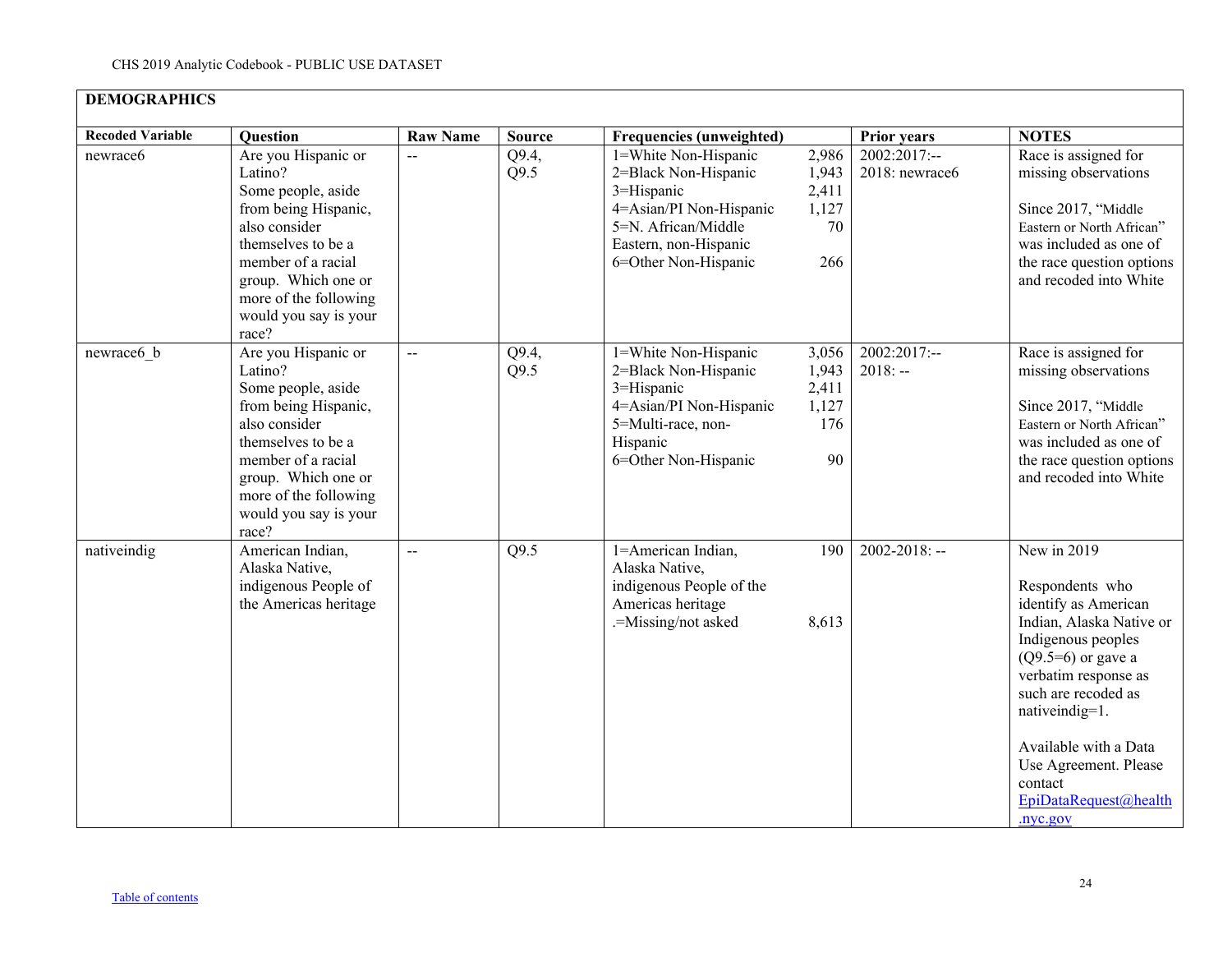| <b>DEMOGRAPHICS</b>     |                         |                 |               |                                             |       |                    |                         |
|-------------------------|-------------------------|-----------------|---------------|---------------------------------------------|-------|--------------------|-------------------------|
| <b>Recoded Variable</b> | <b>Question</b>         | <b>Raw Name</b> | <b>Source</b> | <b>Frequencies (unweighted)</b>             |       | <b>Prior years</b> | <b>NOTES</b>            |
| demog183                | Please tell me which    | $d$ emog $183$  | Q9.4a2        | $l =$ Puerto Rican                          | 654   | 2003-17: demog55   | Question was changed    |
|                         | group best represents   |                 |               | 2= Dominican                                | 736   | 2018: demog172     |                         |
|                         | your Hispanic or Latino |                 |               | $3$ = Mexican                               | 274   |                    | Available with a Data   |
|                         | origin or ancestry      |                 |               | $4=$ Ecuadorian                             | 165   |                    | Use Agreement. Please   |
|                         |                         |                 |               | $5 =$ Colombian                             | 100   |                    | contact                 |
|                         |                         |                 |               | $6=$ Cuban                                  | 45    |                    | EpiDataRequest@health   |
|                         |                         |                 |               | $7 =$ Other Central                         | 197   |                    | .nyc.gov                |
|                         |                         |                 |               | American                                    |       |                    |                         |
|                         |                         |                 |               | 8 = Other South American                    | 139   |                    |                         |
|                         |                         |                 |               | $9 = (VOL) SPANISH$                         |       |                    |                         |
|                         |                         |                 |               | 10= Other Latin                             | 23    |                    |                         |
|                         |                         |                 |               | American/                                   | 44    |                    |                         |
|                         |                         |                 |               | Hispanic/Latino/Somethi                     |       |                    |                         |
|                         |                         |                 |               | ng else                                     |       |                    |                         |
|                         |                         |                 |               | .d=Don't know                               |       |                    |                         |
|                         |                         |                 |               | .r=Refused                                  | 7     |                    |                         |
|                         |                         |                 |               | .= Missing/not asked                        |       |                    |                         |
|                         |                         |                 |               |                                             | 6,412 |                    |                         |
| demog135r               | Please tell me which    | demog135;       | Q9.6          | $1 =$ Chinese                               | 609   | $2002 - 2011$ : -- | Also see asianancestry. |
|                         | group best represents   | demog135vr      |               | $2 = Asian Indian$                          | 293   | 2013-2018:         | Note the small numbers  |
|                         | your Asian heritage or  |                 |               | 3=Filipino                                  | 58    | demog135r          | in some groups.         |
|                         | ancestry                |                 |               | $4 =$ Korean                                | 44    |                    |                         |
|                         |                         |                 |               | 5=Japanese                                  | 17    |                    | Available with a Data   |
|                         |                         |                 |               | 6=Vietnamese                                | 9     |                    | Use Agreement. Please   |
|                         |                         |                 |               | 7=Something else (specify)<br>.d=Don't know | 61    |                    | contact                 |
|                         |                         |                 |               | .r=Refused                                  |       |                    | EpiDataRequest@health   |
|                         |                         |                 |               |                                             |       |                    | .nyc.gov                |
|                         |                         |                 |               | .=Missing/not asked                         | 7,703 |                    |                         |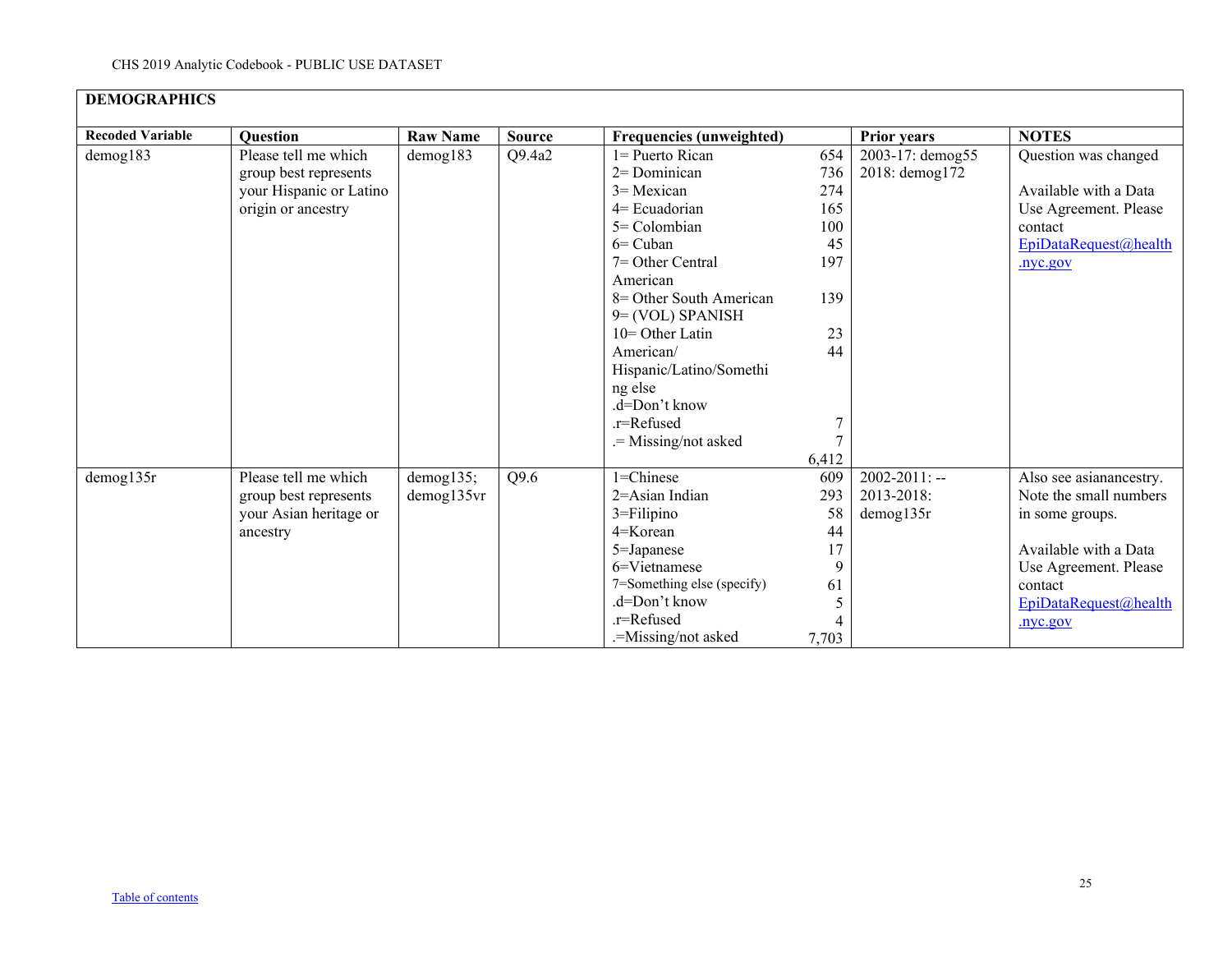| <b>DEMOGRAPHICS</b>     |                                                                                     |                                     |                 |                                                                                                                          |                                                        |                                                                                                                                                                                                                                                                                                                                               |                                                                                                                                                                                                                                                                                                                                                                                                                                                                                                   |
|-------------------------|-------------------------------------------------------------------------------------|-------------------------------------|-----------------|--------------------------------------------------------------------------------------------------------------------------|--------------------------------------------------------|-----------------------------------------------------------------------------------------------------------------------------------------------------------------------------------------------------------------------------------------------------------------------------------------------------------------------------------------------|---------------------------------------------------------------------------------------------------------------------------------------------------------------------------------------------------------------------------------------------------------------------------------------------------------------------------------------------------------------------------------------------------------------------------------------------------------------------------------------------------|
| <b>Recoded Variable</b> | <b>Question</b>                                                                     | <b>Raw Name</b>                     | <b>Source</b>   | <b>Frequencies (unweighted)</b>                                                                                          |                                                        | <b>Prior years</b>                                                                                                                                                                                                                                                                                                                            | <b>NOTES</b>                                                                                                                                                                                                                                                                                                                                                                                                                                                                                      |
| asianancestry           | Please tell me which<br>group best represents<br>your Asian heritage or<br>ancestry | demog135;<br>demog135vr             | Q9.6            | 1=East Asian<br>2=South Asian<br>3=Southeast Asian<br>$4 =$ Other<br>.d=Don't know<br>.r=Refused<br>.= Missing/not asked | 680<br>300<br>81<br>30<br>5<br>$\overline{4}$<br>7,703 | $2002 - 2011$ : --<br>2013-2018:<br>asianancestry                                                                                                                                                                                                                                                                                             | If more refined groups are<br>of interest, use demog135r<br>and demog135vr.<br>Regions defined per:<br>http://en.wikipedia.org/wiki<br>/United Nations geoschem<br>$\mathbf{e}$<br>Due to the way newrace is<br>coded, there are a few<br>responses for asianancestry<br>among those whose<br>newrace is Hispanic or<br>other.<br>Asianancestry is based on<br>self-reported responses to<br>heritage and in some cases<br>will not be the same as<br>respondents self-reported<br>birth country. |
| bthregion19             | Where were you born?                                                                | demog129,<br>demog136<br>demog136vr | Q9.7,<br>Q9.7a, | Region frequencies not<br>reported due to length<br>.d=Don't know<br>.r=Refused<br>$=$ Missing                           | 8,712<br>17<br>64                                      | 2002-03: bthregion<br>2004: bthregion04<br>2005: bthregion05<br>2006: bthregion06<br>2007: bthregion07<br>2008: bthregion08<br>2009: bthregion09<br>2010: bthregion10<br>2011: bthregion11<br>2012: bthregion12<br>2013: bthregion13<br>2014: bthregion14<br>2015: bthregion15<br>2016: bthregion16<br>2017: bthregion17<br>2018: bthregion18 | Available with a Data Use<br>Agreement. Please contact<br>EpiDataRequest@health<br>.nyc.gov<br>Available with a Data<br>Use Agreement. Please<br>contact<br>EpiDataRequest@health<br>nyc.gov.                                                                                                                                                                                                                                                                                                     |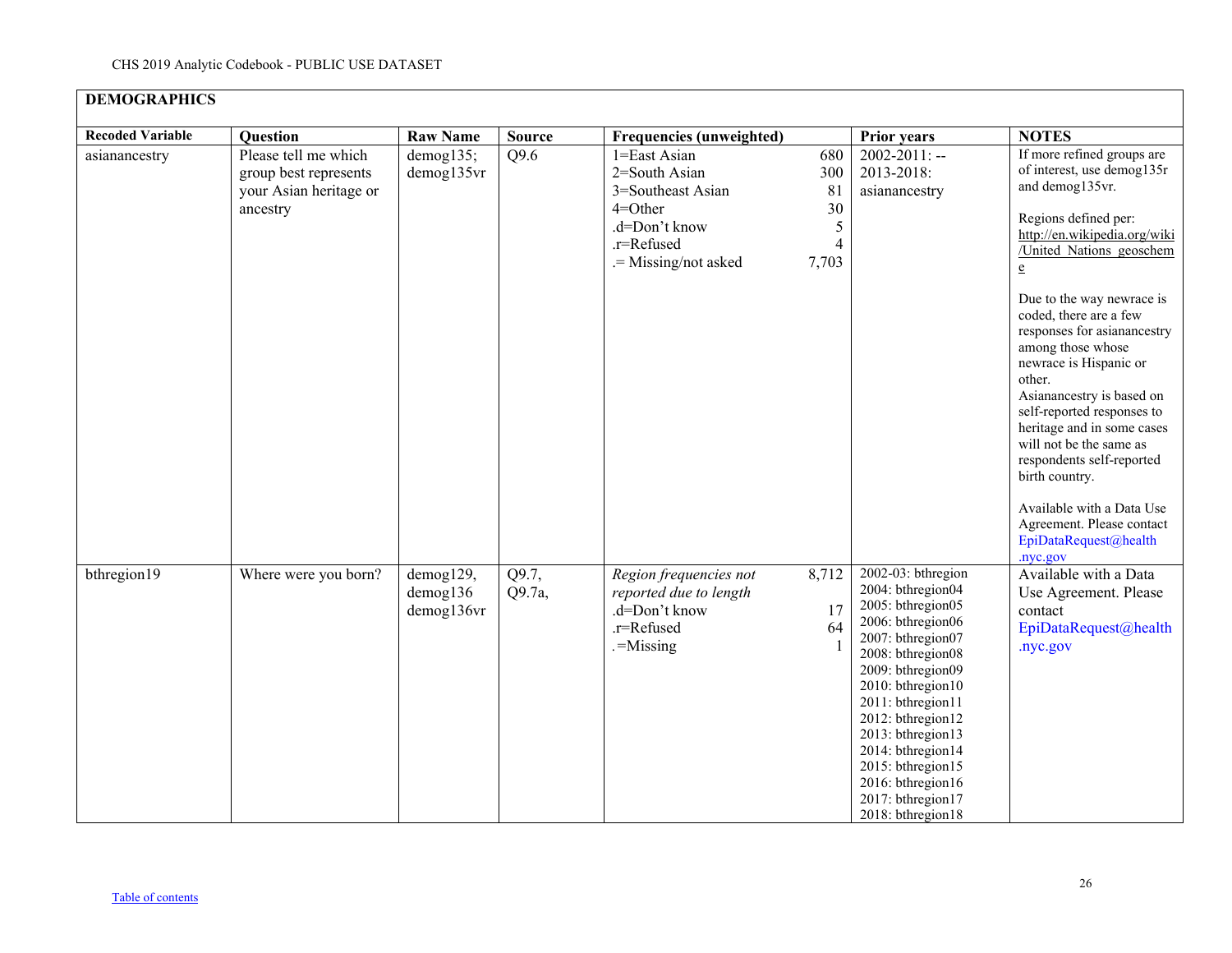| <b>DEMOGRAPHICS</b>     |                      |                 |               |                                                                                                                                                                                                                                                                                                                                                                                                                                                                                                                |                                                                                                                                                                                                        |                                                                                                                                                                                                                                                                                                                                                                                               |                                                                                                                                 |
|-------------------------|----------------------|-----------------|---------------|----------------------------------------------------------------------------------------------------------------------------------------------------------------------------------------------------------------------------------------------------------------------------------------------------------------------------------------------------------------------------------------------------------------------------------------------------------------------------------------------------------------|--------------------------------------------------------------------------------------------------------------------------------------------------------------------------------------------------------|-----------------------------------------------------------------------------------------------------------------------------------------------------------------------------------------------------------------------------------------------------------------------------------------------------------------------------------------------------------------------------------------------|---------------------------------------------------------------------------------------------------------------------------------|
| <b>Recoded Variable</b> | Question             | <b>Raw Name</b> | <b>Source</b> | Frequencies (unweighted)                                                                                                                                                                                                                                                                                                                                                                                                                                                                                       |                                                                                                                                                                                                        | <b>Prior years</b>                                                                                                                                                                                                                                                                                                                                                                            | <b>NOTES</b>                                                                                                                    |
| countrybirth19          | See bthregion19      | n/a             | bthregion19   | Country frequencies not<br>reported due to length<br>.d=Don't know<br>.r=Refused<br>.=Missing                                                                                                                                                                                                                                                                                                                                                                                                                  | 8,597<br>17<br>64<br>125                                                                                                                                                                               | 2002-03: countrybirth<br>2004: countrybirth04<br>2005: countrybirth05<br>2006: countrybirth06<br>2007: countrybirth07<br>2008: countrybirth08<br>2009: countrybirth09<br>2010: countrybirth10<br>2011: countrybirth11<br>2012: countrybirth12<br>2013: countrybirth13<br>2014: countrybirth14<br>2015: countrybirth15<br>2016: countrybirth16<br>2017: countrybirth17<br>2018: countrybirth18 | Available with a Data<br>Use Agreement. Please<br>contact<br>EpiDataRequest@health<br>.nyc.gov                                  |
| bthregion2              | Where were you born? | n/a             | bthregion19   | 1=Northern Europe<br>2=Western Europe<br>3=Southern Europe<br>4=Eastern Europe<br>5=Eastern Asia<br>6=South Central Asia<br>7=South Eastern Asia<br>8=Western Asia<br>9=Eastern Africa<br>10=Middle Africa<br>11=Northern Africa<br>12=Southern Africa<br>13=Western Africa<br>14=Australia and New<br>Zealand<br>15=Elsewhere Oceana<br>16=Caribbean<br>17=Central America<br>18=South America<br>19=Northern America - not<br>including U.S.<br>20=United States<br>d=Don't know<br>.r=Refused<br>$-Missing$ | 83<br>72<br>59<br>379<br>585<br>296<br>76<br>60<br>$\overline{\mathcal{A}}$<br>$\mathfrak{Z}$<br>13<br>5<br>78<br>11<br>$\mathbf{0}$<br>1,110<br>379<br>441<br>42<br>4,951<br>91<br>64<br>$\mathbf{1}$ | 2002-2018:<br>bthregion2                                                                                                                                                                                                                                                                                                                                                                      | Available with a Data<br>Use Agreement. Please<br>contact<br>EpiDataRequest@health<br>.nyc.gov<br>Top coded from<br>bthregion19 |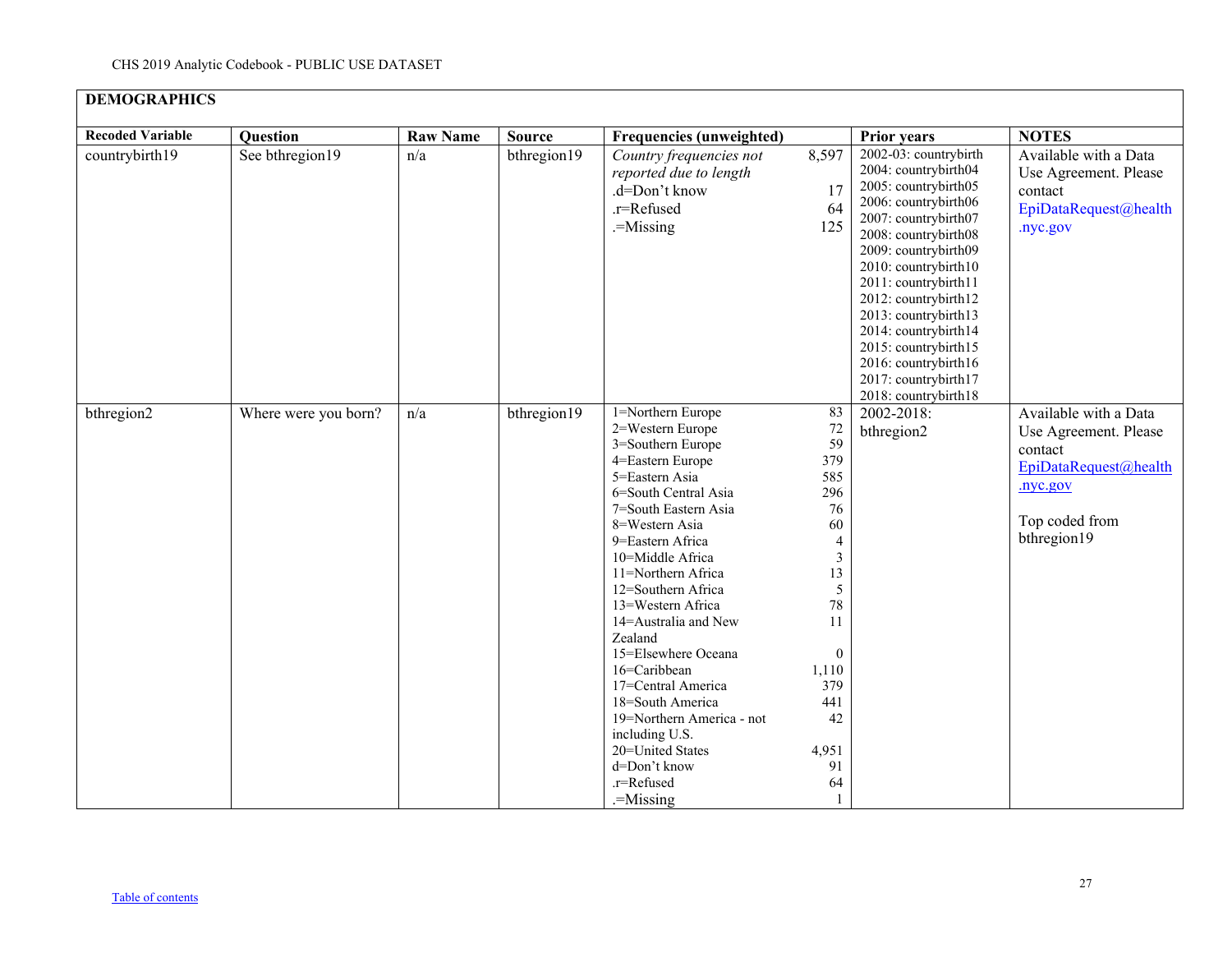| <b>DEMOGRAPHICS</b>     |                                                                                                                                      |                         |                         |                                                                                                                                                                                                                                                                                |                                                          |                                                                                                                                                                                                                                                                                                                                           |                                                                                                                                                                                                                                                                          |  |  |  |  |
|-------------------------|--------------------------------------------------------------------------------------------------------------------------------------|-------------------------|-------------------------|--------------------------------------------------------------------------------------------------------------------------------------------------------------------------------------------------------------------------------------------------------------------------------|----------------------------------------------------------|-------------------------------------------------------------------------------------------------------------------------------------------------------------------------------------------------------------------------------------------------------------------------------------------------------------------------------------------|--------------------------------------------------------------------------------------------------------------------------------------------------------------------------------------------------------------------------------------------------------------------------|--|--|--|--|
| <b>Recoded Variable</b> | <b>Ouestion</b>                                                                                                                      | <b>Raw Name</b>         | <b>Source</b>           | <b>Frequencies (unweighted)</b>                                                                                                                                                                                                                                                |                                                          | <b>Prior years</b>                                                                                                                                                                                                                                                                                                                        | <b>NOTES</b>                                                                                                                                                                                                                                                             |  |  |  |  |
| usborn                  | Where were you born?<br>Please tell me the<br>country                                                                                | n/a                     | bthregion19<br>demog129 | $1 = US$ born<br>$2 =$ Foreign born<br>.d=Don't know<br>.r=Refused                                                                                                                                                                                                             | 4,951<br>3,812<br>3<br>37                                | 2002-18: usborn                                                                                                                                                                                                                                                                                                                           | Puerto Rico and the US<br>Territories are classified<br>as US born                                                                                                                                                                                                       |  |  |  |  |
| demog192r               | Some people in<br>addition to being Black,<br>have a certain heritage<br>or ancestry. Do you<br>identify with any of<br>these?       | demog192,<br>demog192vr | Q9.8                    | 1=African American<br>2=Caribbean or West<br>Indian<br>3=A recent immigrant or<br>the child of recent<br>immigrants from Africa<br>4=Other Black heritage or<br>ancestry<br>5 = Does not identify with<br>any of these<br>. d=Don't know<br>.r=Refused<br>.= Missing/not asked | 978<br>928<br>58<br>152<br>129<br>41<br>15<br>6,502      | $2002 - 2018$ : --                                                                                                                                                                                                                                                                                                                        | New in 2019.<br>Due to the way newrace is<br>coded, there are a few<br>responses of Black heritage<br>or ancestry among those<br>whose newrace is Hispanic<br>or other.<br>Available with a Data<br>Use Agreement. Please<br>contact<br>EpiDataRequest@health<br>nvc.gov |  |  |  |  |
| maritalstatus19         | Are you:<br>Married, Divorced,<br>Widowed, Separated,<br>Never married, OR A<br>member of an<br>unmarried couple living<br>together? | $d$ emog $145$          | Q9.9                    | 1=Married<br>$2 = Divored$<br>$3 = Widowed$<br>4=Separated<br>5=Never married<br>6=Member of unmarried<br>couple living together or<br>partnered<br>.d=Don't know<br>.r=Refused                                                                                                | 3,327<br>1,044<br>742<br>410<br>2,653<br>555<br>13<br>59 | 2002-06: marital status<br>2007: maritalstatus07<br>2008: maritalstatus08<br>2009: maritalstatus09<br>2010: maritalstatus10<br>2011: maritalstatus11<br>2012: marital status 12<br>2013: maritalstatus13<br>2014: maritalstatus14<br>2015: marital status 15<br>2016: marital status 16<br>2017: maritalstatus17<br>2018: maritalstatus18 | Starting in 2007 added<br>to demog $114=6$ ,<br>"member of unmarried<br>couple LIVING<br>TOGETHER"                                                                                                                                                                       |  |  |  |  |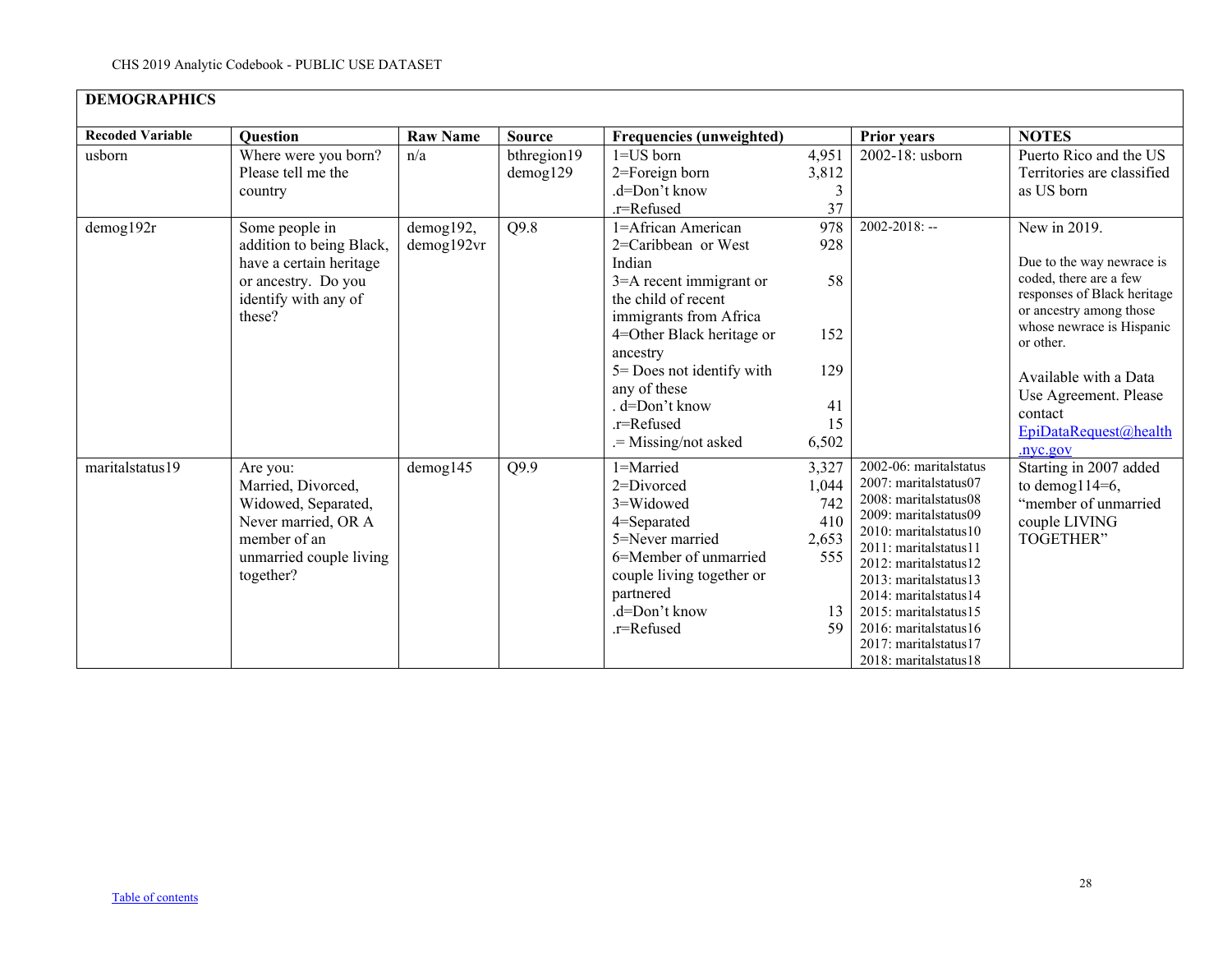| <b>DEMOGRAPHICS</b>     |                                                                                                                                                                                                                                                                                                                                                                                                                                               |                                                  |                                                          |                                                                                                                                           |                                                       |                                                                                                                      |                                                                                                                                     |
|-------------------------|-----------------------------------------------------------------------------------------------------------------------------------------------------------------------------------------------------------------------------------------------------------------------------------------------------------------------------------------------------------------------------------------------------------------------------------------------|--------------------------------------------------|----------------------------------------------------------|-------------------------------------------------------------------------------------------------------------------------------------------|-------------------------------------------------------|----------------------------------------------------------------------------------------------------------------------|-------------------------------------------------------------------------------------------------------------------------------------|
| <b>Recoded Variable</b> | Question                                                                                                                                                                                                                                                                                                                                                                                                                                      | <b>Raw Name</b>                                  | <b>Source</b>                                            | <b>Frequencies (unweighted)</b>                                                                                                           |                                                       | <b>Prior years</b>                                                                                                   | <b>NOTES</b>                                                                                                                        |
| sexualid19              | Now I'll read a list of<br>terms people sometimes<br>use to describe<br>themselves $-$ gay or<br>lesbian; straight, that is<br>not gay; bisexual;<br>something else As I<br>read the list again,<br>please stop me when I<br>get to the term that best<br>describes how you<br>think of yourself:<br>Do you not understand<br>the words, are you not<br>sure yet, or do you<br>mean something else?<br>What do you mean by<br>something else? | demog147,<br>demog171,<br>demog148,<br>demog148v | Q9.10<br>Q9.10a<br>Q9.10 <sub>b</sub>                    | 1=Gay/Lesbian<br>2=Straight, that is not<br>Gay/Lesbian<br>$3 = Bisexual$<br>4=Something else<br>.d=Don't know<br>.r=Refused<br>.=Missing | 340<br>7,678<br>231<br>103<br>229<br>192<br>30        | $2002: -$<br>2003-14: sexualid<br>$2015$ : sexualid $15$<br>2016: sexualid16<br>2017: sexualid17<br>2018: sexualid18 | Question wording differs<br>in CHS 2003. Use<br>caution when comparing<br>to later years<br>Response options<br>changed since 2015. |
| education<br>child      | What is the highest<br>grade or year of school<br>you completed?<br>Presence of children in                                                                                                                                                                                                                                                                                                                                                   | demog17<br>$\mathbf{L}$                          | Q9.11<br>children19                                      | 1=Less than HS<br>2=High school grad<br>3=Some college<br>4=College graduate<br>.d=Don't know<br>.r=Refused<br>$1 = Yes$                  | 1,152<br>1,779<br>1,855<br>3,976<br>23<br>18<br>2,957 | 2002-18: education<br>2002-18: child                                                                                 | demog17 contains more<br>detailed education<br>categories<br>Top coded from                                                         |
|                         | household                                                                                                                                                                                                                                                                                                                                                                                                                                     |                                                  |                                                          | $2=No$<br>.d=Don't know<br>.r=Refused                                                                                                     | 5,805<br>11<br>30                                     |                                                                                                                      | children18                                                                                                                          |
| numadults2              | Total adults in<br>household                                                                                                                                                                                                                                                                                                                                                                                                                  |                                                  | (rdd: qhh,<br>hhmen,<br>hhwomen)<br>(cell:<br>numadults) | 1<br>$\overline{c}$<br>$\overline{3}$<br>$\overline{4}$<br>5<br>6 or more                                                                 | 2,787<br>3,442<br>1,389<br>766<br>281<br>138          | 2002-17: numadults2                                                                                                  | Available with a Data<br>Use Agreement. Please<br>contact<br>EpiDataRequest@health<br>.nyc.gov                                      |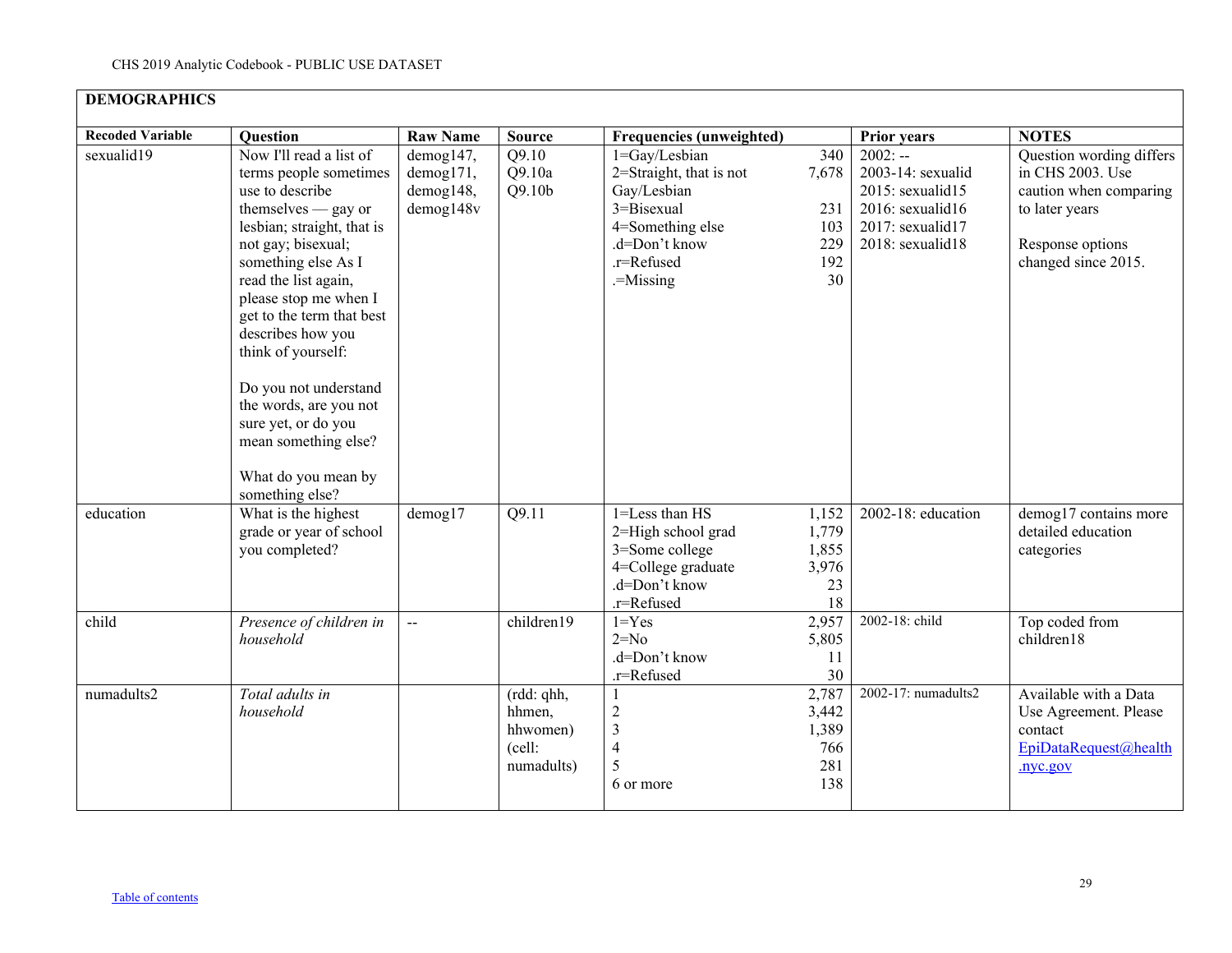| <b>DEMOGRAPHICS</b>     |                                                                                                                                                                                                          |                           |                   |                                                                                                                                                                                                                                                                                                                                                                                                     |                                                                      |                                                                                                                                                                                                                                                                                                                                            |                                                                                                                                                                                                                       |  |  |  |  |
|-------------------------|----------------------------------------------------------------------------------------------------------------------------------------------------------------------------------------------------------|---------------------------|-------------------|-----------------------------------------------------------------------------------------------------------------------------------------------------------------------------------------------------------------------------------------------------------------------------------------------------------------------------------------------------------------------------------------------------|----------------------------------------------------------------------|--------------------------------------------------------------------------------------------------------------------------------------------------------------------------------------------------------------------------------------------------------------------------------------------------------------------------------------------|-----------------------------------------------------------------------------------------------------------------------------------------------------------------------------------------------------------------------|--|--|--|--|
| <b>Recoded Variable</b> | <b>Question</b>                                                                                                                                                                                          | <b>Raw Name</b>           | <b>Source</b>     | <b>Frequencies (unweighted)</b>                                                                                                                                                                                                                                                                                                                                                                     |                                                                      | <b>Prior years</b>                                                                                                                                                                                                                                                                                                                         | <b>NOTES</b>                                                                                                                                                                                                          |  |  |  |  |
| employment19            | Are you currently:<br>Employed for wages or<br>salary, Self-employed,<br>unemployed for 1 year<br>or more, unemployed<br>for less than 1 year, A<br>Homemaker, A<br>Student, Retired,<br>Unable to work? | $d$ emog $119$            | Q9.13             | 1=Employed for<br>wages/salary<br>2=Self-employed<br>$3$ =Unempl for $1$ +yrs<br>4=Unempl for $\leq 1$ yr<br>5=Homemaker<br>$6 =$ Student<br>7=Retired<br>8=Unable to work<br>.d=Don't know<br>.r=Refused                                                                                                                                                                                           | 4,219<br>829<br>246<br>306<br>415<br>355<br>1,721<br>626<br>42<br>44 | $2002-04$ : employment<br>2005: employment05<br>2006: employment06<br>2007: employment07<br>2008: employment08<br>2009: employment09<br>2010: employment10<br>2011: employment11<br>2012: employment12<br>2013: employment13<br>2014: employment14<br>2015: employment15<br>2016: employment16<br>2017: employment17<br>2018: employment18 | The response order for<br>Q8.13 differs from the<br>order of responses in<br>formatted frequencies.<br>Employment12 was<br>renumbered so that<br>response options would<br>be consistent with order<br>in prior years |  |  |  |  |
| emp3                    | $Employment status -$<br>three categories                                                                                                                                                                | demog119,<br>employment19 | Q9.13             | 1=Employed<br>2=Unemployed<br>3=Not in labor force<br>.d=Don't know<br>.r=Refused                                                                                                                                                                                                                                                                                                                   | 5,048<br>552<br>3,117<br>42<br>44                                    | 2002-2018: emp3                                                                                                                                                                                                                                                                                                                            |                                                                                                                                                                                                                       |  |  |  |  |
| occupation_groupnew     | What kind of work do<br>you do? For example,<br>registered nurse,<br>janitor, cashier, auto<br>mechanic. Among those<br>who are currently<br>employed or<br>unemployed for <1 yr.                        | demog199,<br>demog201     | Q9.13b,<br>Q9.13d | 1=Management, Business,<br>Science, and Arts<br>Occupations<br>2=Service Occupations<br>3=Sales and Office<br>Occupations<br>4=Natural Resources,<br>Construction, and<br>Maintenance<br>Occupations<br>5=Production,<br>Transportation, and Material<br>Moving Occupations<br>6=Insufficient<br>Information/Military<br>Specific Occupations<br>.d=Don't know<br>.r=Refused<br>.=Missing/Not asked | 2,333<br>1,124<br>867<br>301<br>386<br>265<br>11<br>67<br>3,449      | $2002 - 2018$ : --                                                                                                                                                                                                                                                                                                                         | New in 2019.<br>Occupation<br>classification based on<br>the 2018 Census<br>Occupation Code List<br>Available with a Data<br>Use Agreement. Please<br>contact<br>EpiDataRequest@health<br>.nyc.gov                    |  |  |  |  |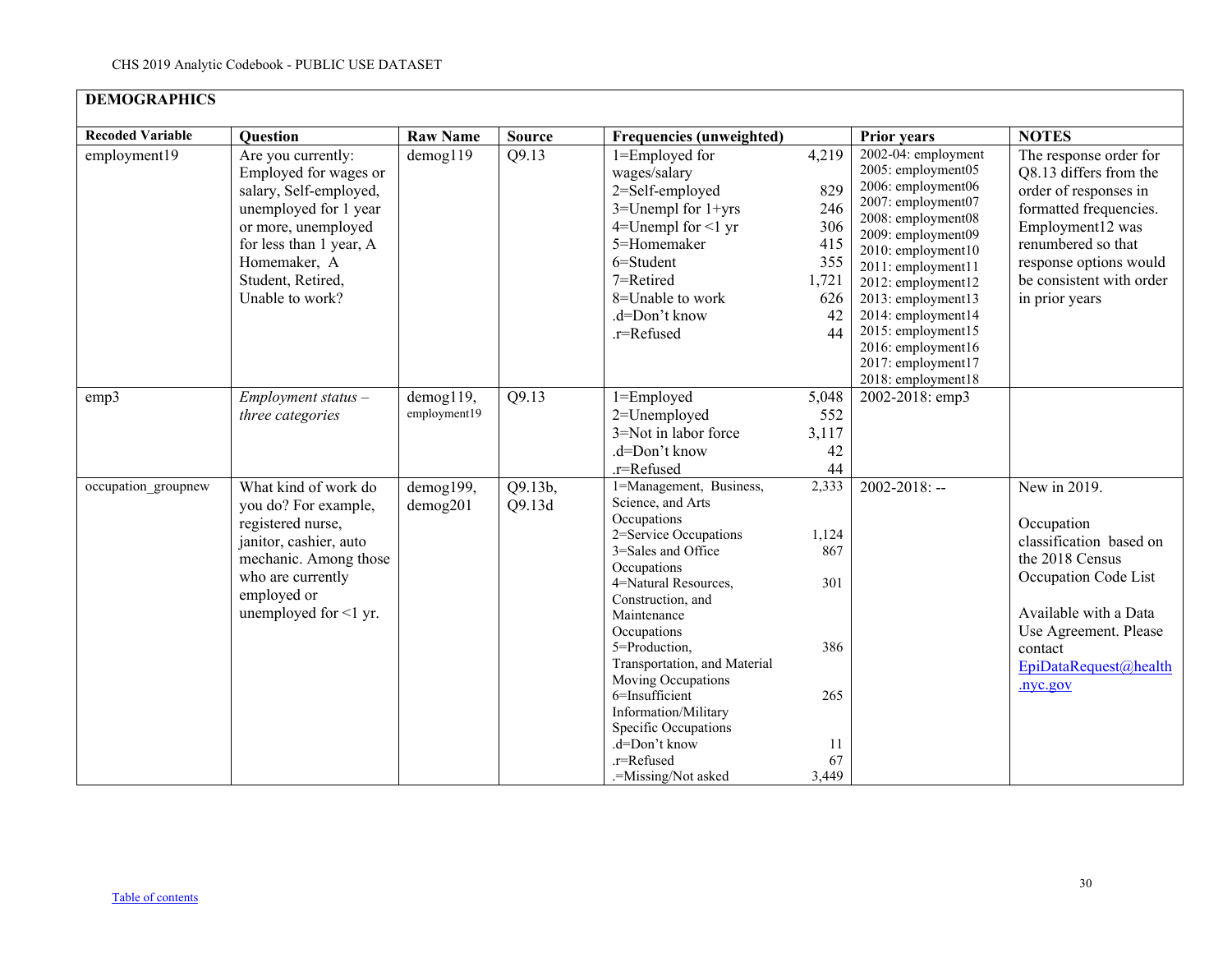| <b>DEMOGRAPHICS</b>     |                                                                                                                                                                                                                                          |                               |                             |                                                                                                                                                                                                                                                                                                                                                                                                                                                                                                                                                                                                                                                                                                       |                                                                                                                                 |                                                         |                                                                                                                                                                                                                                                                                                                                                                                                                                                  |
|-------------------------|------------------------------------------------------------------------------------------------------------------------------------------------------------------------------------------------------------------------------------------|-------------------------------|-----------------------------|-------------------------------------------------------------------------------------------------------------------------------------------------------------------------------------------------------------------------------------------------------------------------------------------------------------------------------------------------------------------------------------------------------------------------------------------------------------------------------------------------------------------------------------------------------------------------------------------------------------------------------------------------------------------------------------------------------|---------------------------------------------------------------------------------------------------------------------------------|---------------------------------------------------------|--------------------------------------------------------------------------------------------------------------------------------------------------------------------------------------------------------------------------------------------------------------------------------------------------------------------------------------------------------------------------------------------------------------------------------------------------|
| <b>Recoded Variable</b> | Question                                                                                                                                                                                                                                 | <b>Raw Name</b>               | <b>Source</b>               | <b>Frequencies (unweighted)</b>                                                                                                                                                                                                                                                                                                                                                                                                                                                                                                                                                                                                                                                                       |                                                                                                                                 | <b>Prior years</b>                                      | <b>NOTES</b>                                                                                                                                                                                                                                                                                                                                                                                                                                     |
| industry groupnew       | What kind of business<br>or industry do you work<br>in? For example, in a<br>hospital, elementary<br>school, clothing<br>manufacturing, or<br>restaurant. Among<br>those who are currently<br>employed or<br>unemployed for $\leq 1$ yr. | demog200,<br>demog202         | Q9.13c,<br>Q9.13e           | 1=Construction<br>2=Manufacturing<br>3=Wholesale Trade<br>4=Retail Trade<br>5=Transportation and<br>Warehousing, and Utilities<br>6=Information<br>7=Finance and Insurance,<br>and Real Estate and Rental<br>and Leasing<br>8=Professional, Scientific,<br>and Management, and<br>Administrative and Waste<br><b>Management Services</b><br>9=Educational Services, and<br>Health Care and Social<br>Assistance<br>10=Arts, Entertainment, and<br>Recreation, and<br>Accommodation and Food<br>Services<br>11=Other Services, Except<br>Public Administration<br>12=Public Administration<br>13=Insufficient Information<br>14=Other industries<br>.d=Don't know<br>.r=Refused<br>.=Missing/Not asked | 275<br>144<br>40<br>341<br>292<br>213<br>401<br>613<br>1,623<br>582<br>364<br>255<br>125<br>22<br>$\overline{7}$<br>57<br>3,449 | $2002 - 2018$ : --                                      | New in 2019<br>Industry classification<br>based on the 2017<br>Census industry<br>Classification List<br>Available with a Data<br>Use Agreement. Please<br>contact<br>EpiDataRequest@health<br>.nyc.gov                                                                                                                                                                                                                                          |
| imputed<br>povertygroup | Household annual<br>income from all<br>sources; imputed for<br>those with missing data<br>for povertygroup                                                                                                                               | Q9 14,<br>Q9 142,<br>demog68, | Q9.14,<br>Q9.14a,<br>Q9.14b | $1 = 100\%$ FPL<br>2=100 - <200% FPL<br>3=200 - <400% FPL<br>4=400 - <600% FPL<br>$5 = \geq 600\%$ FPL                                                                                                                                                                                                                                                                                                                                                                                                                                                                                                                                                                                                | 1,975<br>1,748<br>1,427<br>1,718<br>1,935                                                                                       | $2002 - 12: -$<br>$2013 - 18$ :<br>imputed povertygroup | Household income was<br>imputed for those with missing<br>data, or who responded 'Don't<br>know' or 'refused' to Q8.18<br>and Q8.18a.<br>If newpovgrps was used to<br>compare income in $02/03$ , to<br>later years use<br>imputed_povertygroup instead<br>**For use as a covariate, e.g.,<br>for analyses comparing<br>estimates between two HH<br>income groups, and not for<br>estimates of the prevalence of<br>the income groups themselves |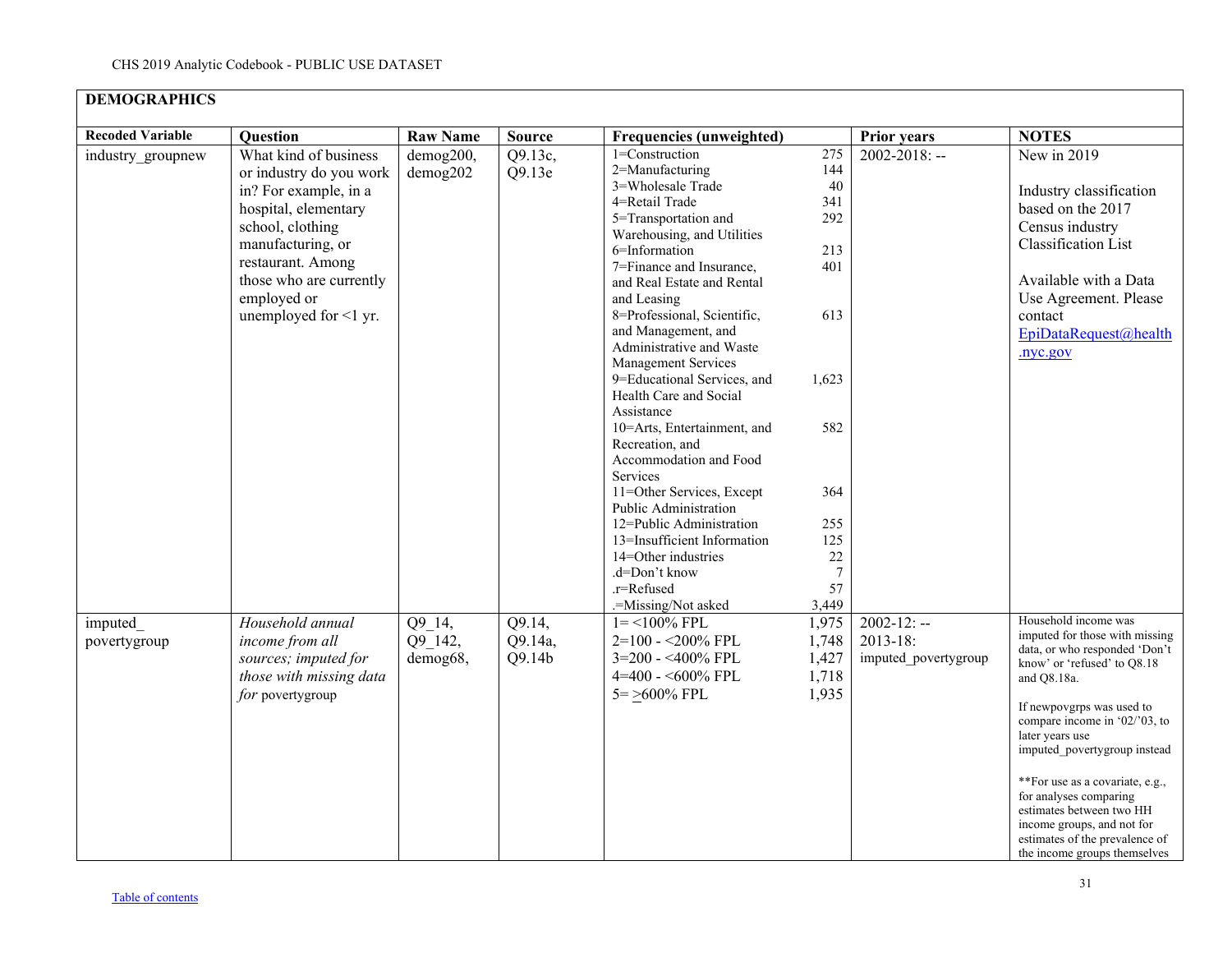| <b>DEMOGRAPHICS</b>     |                                                                                                                          |                        |                             |                                                          |                         |                                                                   |                                                                                                                                                                                                                                                                                                                                                                            |
|-------------------------|--------------------------------------------------------------------------------------------------------------------------|------------------------|-----------------------------|----------------------------------------------------------|-------------------------|-------------------------------------------------------------------|----------------------------------------------------------------------------------------------------------------------------------------------------------------------------------------------------------------------------------------------------------------------------------------------------------------------------------------------------------------------------|
| <b>Recoded Variable</b> | <b>Question</b>                                                                                                          | <b>Raw Name</b>        | <b>Source</b>               | <b>Frequencies (unweighted)</b>                          |                         | <b>Prior years</b>                                                | <b>NOTES</b>                                                                                                                                                                                                                                                                                                                                                               |
| imputed pov200          | Household annual<br>income from all sources<br>$\langle 200\%$ FPL; imputed<br>for those with missing<br>data for pov200 | --                     | Q9.14,<br>Q9.14a,<br>Q9.14b | $1 = 200\%$ FPL<br>$2 = >200\%$ FPL                      | 3,723<br>5,080          | $2002 - 2012$ : --<br>$2013 - 18$ :<br>imputed pov200             | Household income was<br>imputed for those with missing<br>data, or who responded 'Don't<br>know' or 'refused' to Q8.18<br>and O8.18a<br>Not a collapse of<br>imputed povertygroup<br>**For use as a covariate, e.g.,<br>for analyses comparing<br>estimates between two HH<br>income groups, and not for<br>estimates of the prevalence of<br>the income groups themselves |
| imputed<br>povgroup3    | 3-category household<br>annual income from all<br>sources                                                                | --                     | imputed<br>povertygroup7    | $1 = 200\%$ FPL<br>2=200 - 399% FPL<br>$3 = > 400\%$ FPL | 3,723<br>1,427<br>3,653 | $\overline{2002}$ -2012: --<br>$2013 - 18$ :<br>imputed povgroup3 | Household income was<br>imputed for those with missing<br>data, or who responded 'Don't<br>know' or 'refused' to O8.18<br>and Q8.18a<br>**For use as a covariate, e.g.,<br>for analyses comparing<br>estimates between two HH<br>income groups, and not for<br>estimates of the prevalence of<br>the income groups themselves                                              |
| bmi                     | About how tall are you<br>without shoes?<br>About how much do<br>you weigh without<br>shoes?                             | demog120,<br>demog127; | Q9.15;<br>Q9.16             | 9.14-81.45 $\text{kg/in}^2$<br>$=$ Missing               | 8440<br>363             | 2002-18: bmi                                                      | Body Mass Index (BMI)<br>based on self-reported<br>height and weight.                                                                                                                                                                                                                                                                                                      |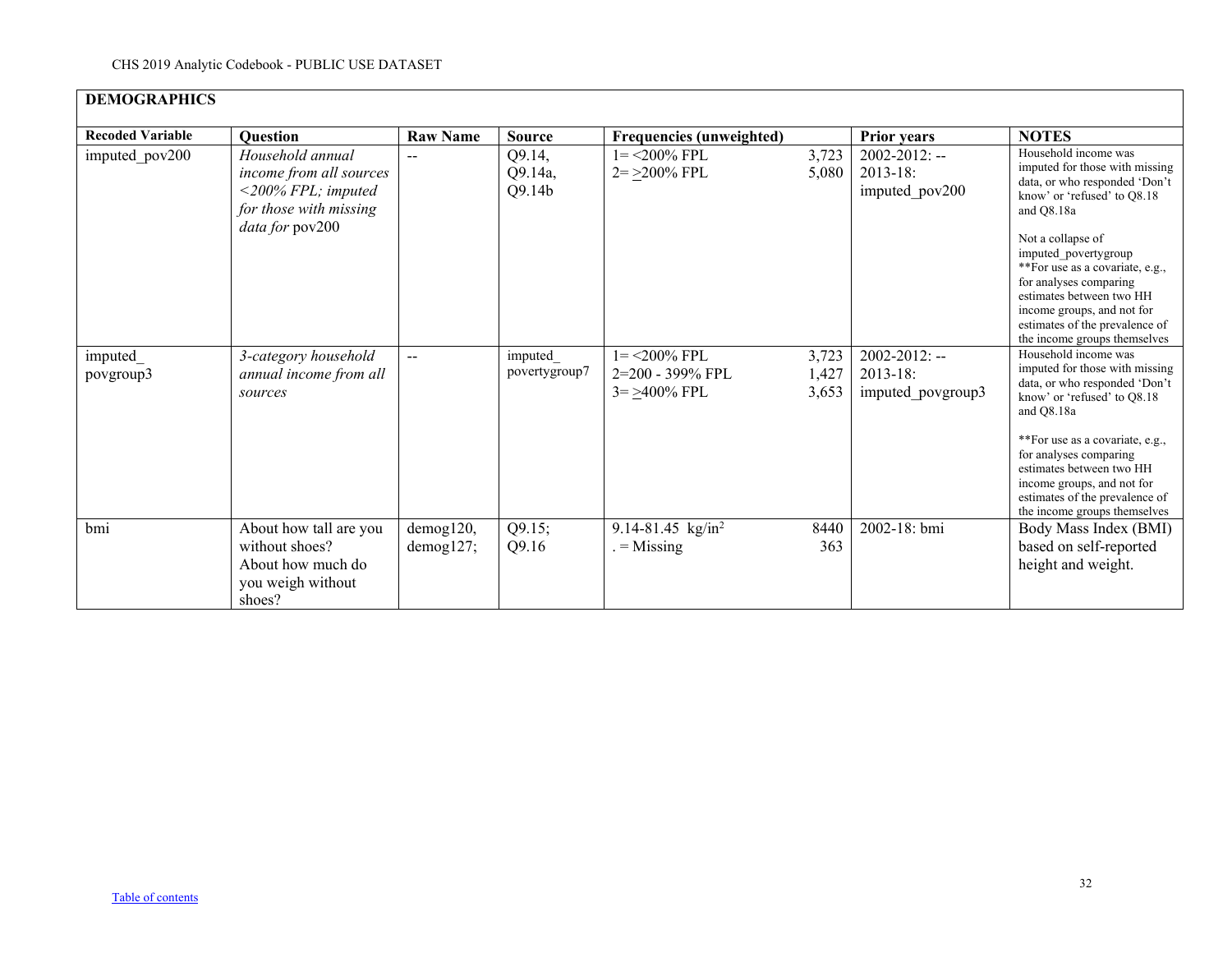| <b>Recoded Variable</b> | <b>Question</b> | <b>Raw Name</b> | <b>Source</b>                                                                                                 | <b>Frequencies (unweighted)</b>                                                                                                     |                                              | <b>Prior years</b>                                                                                                                                                                                                                                                                                                       | <b>NOTES</b>                                                                                                                         |
|-------------------------|-----------------|-----------------|---------------------------------------------------------------------------------------------------------------|-------------------------------------------------------------------------------------------------------------------------------------|----------------------------------------------|--------------------------------------------------------------------------------------------------------------------------------------------------------------------------------------------------------------------------------------------------------------------------------------------------------------------------|--------------------------------------------------------------------------------------------------------------------------------------|
| weight19in4             | See bmi         |                 | weightin4;<br>probableweig<br>ht19;<br>demog48;<br>$d$ emog $131$                                             | $1 =$ Under: bmi $\leq 18.5$<br>2=Normal: 18.5<br>bmi<25<br>$3=$ Overwt: $25\le$ bmi $\le$ 30<br>4=Obese: $30 \leq bmi$ < $100$<br> | 220<br>3,162<br>2,973<br>2,258<br>190        | $2002 - 2004$ : --<br>2005: weight05in4<br>2006: weight06in4<br>2007: weight07in4<br>2008: weight08in4<br>2009: weight09in4<br>2010: weight10in4<br>2011: weight11in4<br>2012: weight12in4<br>2013: weight13in4<br>2014: weight14in4<br>2015: weight15in4<br>2016: weight16in4<br>2017: weight17in4<br>2018: weight18in4 | Includes responses to<br>follow up questions on<br>wt, ht                                                                            |
| weight19in5             | See bmi         | --              | weightin4;<br>probableweight<br>19                                                                            | $1 =$ Under: $\leq 18.5$<br>2=Normal: 18.5<br>bmi<25<br>$3 =$ Overwt: $25$<br>bmi < 30<br>                                          | 220<br>3,162<br>2,973<br>1,393<br>856<br>199 | $2002 - 10: -$<br>2011: weight11in5<br>2012: weight12in5<br>2013: weight13in5<br>2014: weight14in5<br>2015: weight15in5<br>2016: weight16in5<br>2017: weight17in5<br>2018: weight18in5                                                                                                                                   | Added very obese.<br>Includes responses to<br>follow up questions on<br>wt, ht                                                       |
| weightall               | See bmi         | $-\,-$          | weightin3;<br>probableweight<br>98;<br>demog48-51;<br>demog100-<br>103; demog36-<br>39; demog131;<br>demog133 | $1 =$ Und/norm: bmi<25<br>2=Overwt: 25<br>bmi<30<br>3=Obese: 30<br><br>                                                             | 3,386<br>2,973<br>2,261<br>183               | 2002-18: weightall                                                                                                                                                                                                                                                                                                       | **Weightall should be<br>used for analyses using<br>3-category weight **<br>Include responses to<br>follow up questions on<br>wt, ht |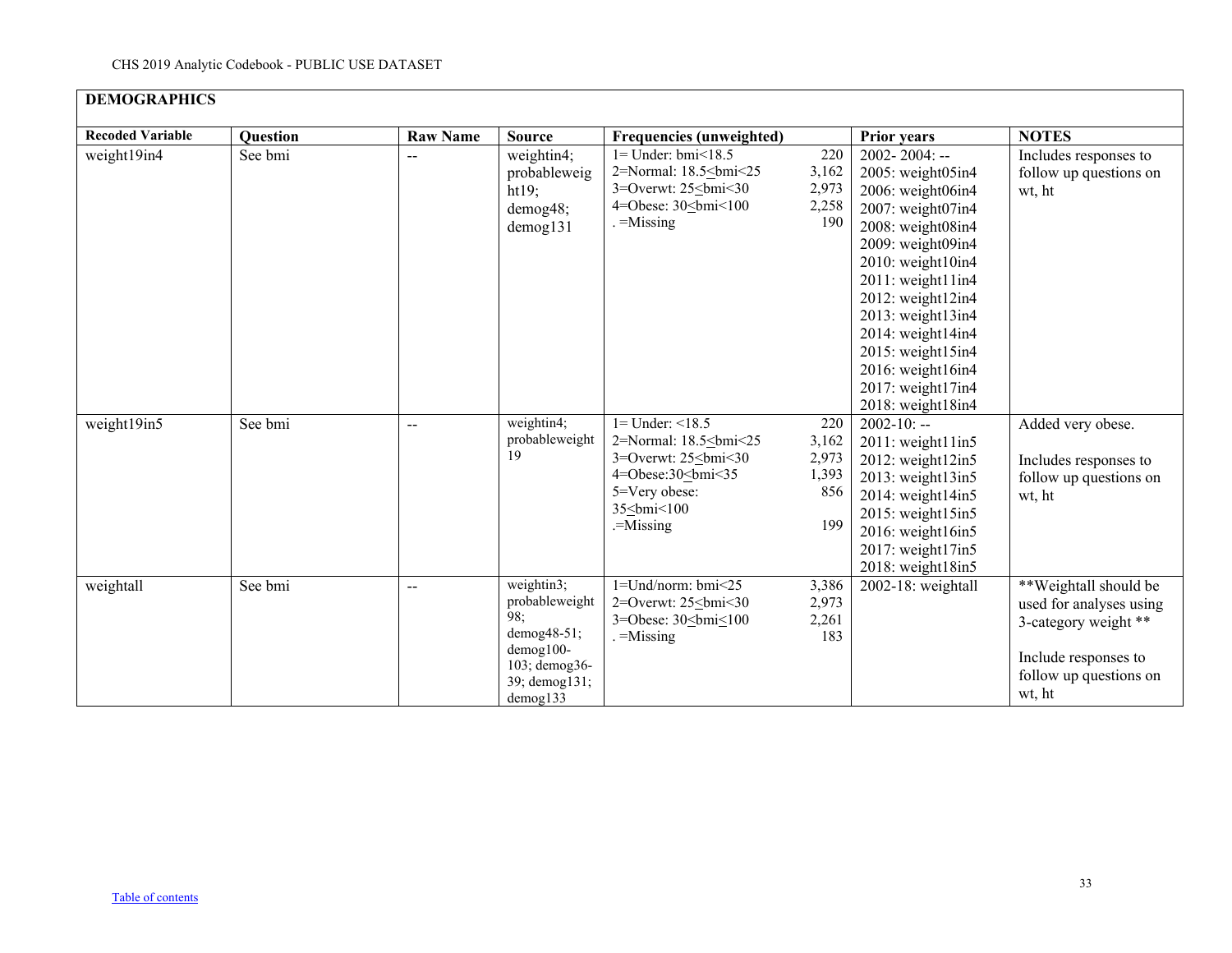<span id="page-33-0"></span>

| <b>NEIGHBORHOODS</b>    |                                                                                                                                    |                |                        |                                                                                           |                                         |                                                                        |                                                                                                                                                                                                                                                                                                                                                                                           |
|-------------------------|------------------------------------------------------------------------------------------------------------------------------------|----------------|------------------------|-------------------------------------------------------------------------------------------|-----------------------------------------|------------------------------------------------------------------------|-------------------------------------------------------------------------------------------------------------------------------------------------------------------------------------------------------------------------------------------------------------------------------------------------------------------------------------------------------------------------------------------|
| <b>Recoded Variable</b> | <b>Question</b>                                                                                                                    | Raw<br>Name    | <b>Source</b>          | <b>Frequencies (unweighted)</b>                                                           |                                         | <b>Prior years</b>                                                     | <b>NOTES</b>                                                                                                                                                                                                                                                                                                                                                                              |
| uhf34                   | 34 United Hospital<br>Fund neighborhoods -<br>few neighborhoods are<br>combined due to the<br>survey design<br>categorized 1 to 34 | $\overline{a}$ | uhf                    | $1 - 34$<br>$=$ Missing                                                                   | 8,702<br>101                            | 2002: uhf33*<br>2003-18: uhf34                                         | *UHF34 not available in CHS<br>2002 (uhf33 available)<br>UHFs were not assigned to cell<br>respondents when information<br>was missing.<br>Available with a Data Use<br>Agreement. Please contact<br>EpiDataRequest@health.nyc.gov                                                                                                                                                        |
| borough                 | Borough of residence<br>based on uhf<br>assignment                                                                                 | $\overline{a}$ | uhf42;<br>respbo<br>ro | $1 = Brownx$<br>2=Brooklyn<br>3=Manhattan<br>$4 =$ Queens<br>5=Staten Island              | 1,641<br>2,896<br>1,538<br>2,289<br>439 | 2002-18: borough                                                       | Borough is based first on<br>responses from UHF (from<br>orgzip or qzip1). For cell<br>respondents with missing UHF,<br>self-reported borough is used.<br>NOTE there are some cases<br>where borough based on UHF<br>does not match self-reported<br>borough<br>Available with a Data Use<br>Agreement. Please contact<br>EpiDataRequest@health.nyc.gov                                   |
| dphonew06               | <b>District Public Health</b><br>Offices in New York<br>City                                                                       | $\overline{a}$ | uhf                    | 1=South Bronx<br>2=East/Cen Harlem<br>3=North/Cen Bklyn<br>4=All other areas<br>.=Missing | 623<br>381<br>853<br>6,845<br>101       | $2002: -$<br>$2003: -$<br>$2004: -$<br>$2005: -$<br>2006-18: dphonew06 | DPHO areas were expanded<br>Sept. 2005, therefore dphonew06<br>(CHS 06-09) not directly<br>comparable to dpho (CHS 02-<br>05). May consider manually<br>recoding DPHO variable to get a<br>consistent geographic area.<br>For explanation of missing<br>values, see note on 'uhf'<br>variable.<br>Available with a Data Use<br>Agreement. Please contact<br>EpiDataRequest@health.nyc.gov |
| indpho                  | In a DPHO area (Y/N)                                                                                                               | Щ.             | dphonew<br>06          | $1 = Yes$<br>$2 = No$<br>$=$ Missing                                                      | 1,857<br>6,845<br>101                   | $2002 - 2012$ : --<br>2013-2018: indpho                                | Available with a Data Use<br>Agreement. Please contact<br>EpiDataRequest@health.nyc.gov                                                                                                                                                                                                                                                                                                   |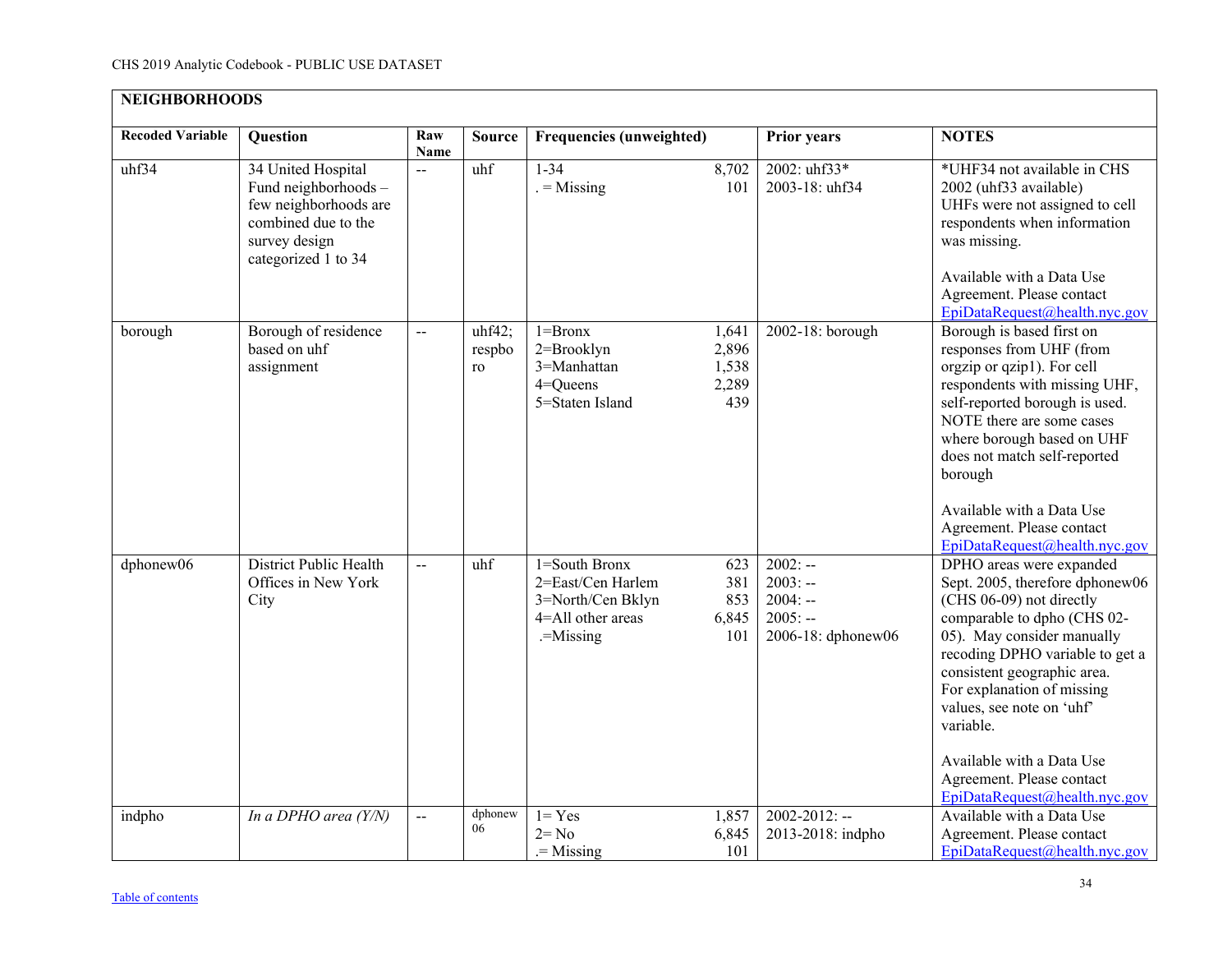| <b>NEIGHBORHOODS</b>              |                                                                                                                                           |             |               |                                                                                      |                                  |                                                                                                                                                                                                                                                                                                                                                                               |                                                                                                                                                                                                                                                                                                                                                                                             |
|-----------------------------------|-------------------------------------------------------------------------------------------------------------------------------------------|-------------|---------------|--------------------------------------------------------------------------------------|----------------------------------|-------------------------------------------------------------------------------------------------------------------------------------------------------------------------------------------------------------------------------------------------------------------------------------------------------------------------------------------------------------------------------|---------------------------------------------------------------------------------------------------------------------------------------------------------------------------------------------------------------------------------------------------------------------------------------------------------------------------------------------------------------------------------------------|
| <b>Recoded Variable</b>           | Question                                                                                                                                  | Raw<br>Name | <b>Source</b> | Frequencies (unweighted)                                                             |                                  | <b>Prior years</b>                                                                                                                                                                                                                                                                                                                                                            | <b>NOTES</b>                                                                                                                                                                                                                                                                                                                                                                                |
| imputed_neighpov<br>$group4_1418$ | Neighborhood poverty;<br>percent of zip code<br>population living<br>below 100% FPL per<br><b>American Community</b><br>Survey, 2014-2018 | $- -$       | fixzip        | $1=0$ - <10% (low pov)<br>$2=10 - 20\%$<br>$3=20 - 30\%$<br>$4=30 - 100\%$ (very hi) | 1,493<br>3,717<br>2,272<br>1,321 | 2002-04:<br>neighpovgroup4_2000<br>$2005 - 09$ :<br>neighpovgroup4 0711<br>2010: neighpovgroup4 0711<br>2011-2012:<br>neighpovgroup4 0711<br>2013:<br>neighpovgroup4 0812<br>2014:<br>neighpovgroup4 0913<br>2015:<br>neighpovgroup4 1014<br>2016:<br>imputed neighpovgroup4 11<br>15<br>2017:<br>imputed neighpovgroup4 12<br>16<br>2018:<br>imputed_neighpovgroup4_13<br>17 | Standard Agency area-based<br>poverty measure, based on % of<br>population in respondent's zip<br>code living below 100% FPL per<br><b>American Community Survey</b><br>2014-2018, with imputation of<br>missing cases.<br>Updated definition where zip<br>codes with zero poverty<br>denominator or missing zip code<br>were imputed<br>Respondents with missing zip<br>code were imputed. |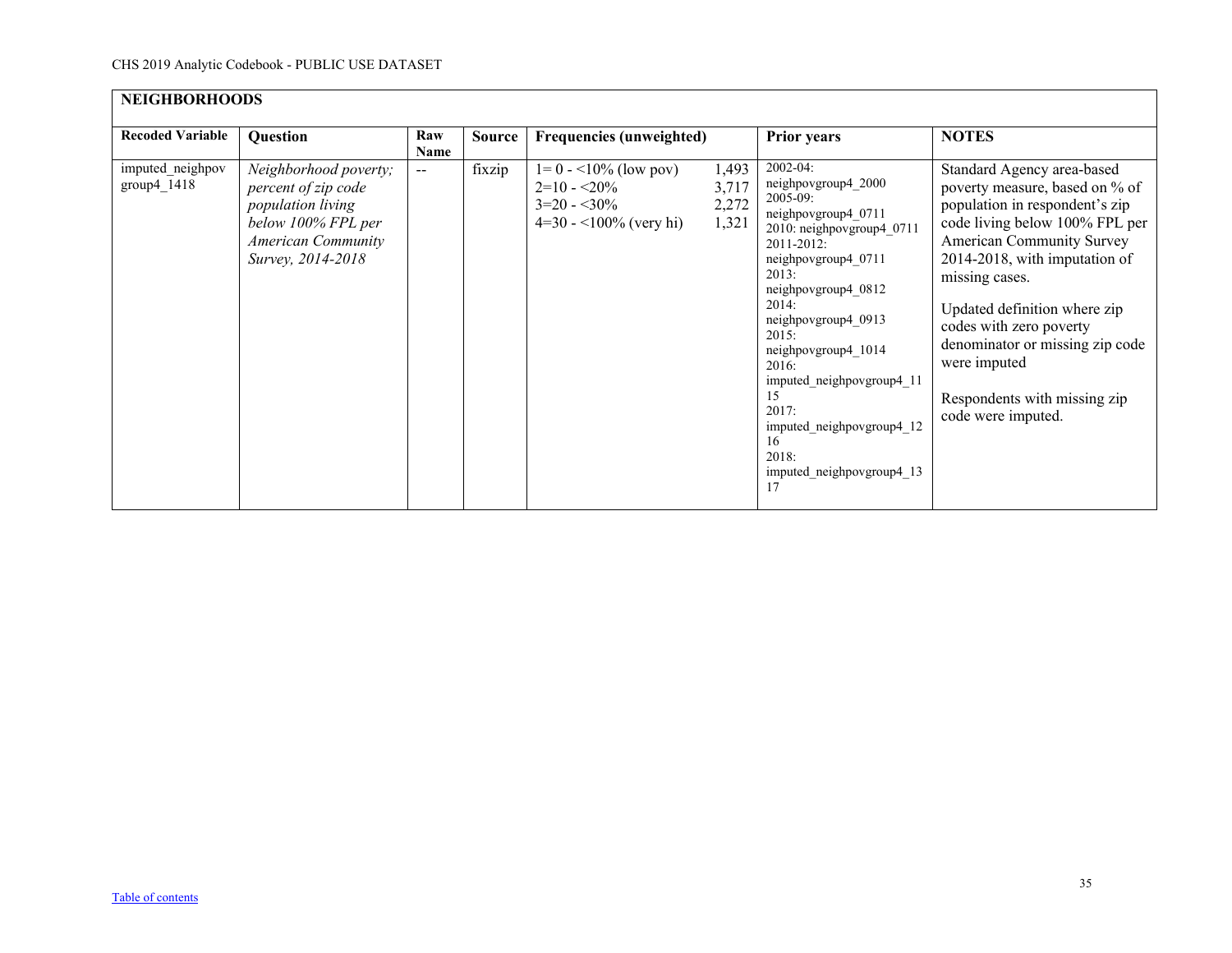<span id="page-35-0"></span>

| <b>NUTRITION</b>        |                                                                                                                                                                                                                                                      |                 |                                     |                                                                                                 |                                           |                                                                                                                                                                                                                                                                                                                                                                              |                                                               |
|-------------------------|------------------------------------------------------------------------------------------------------------------------------------------------------------------------------------------------------------------------------------------------------|-----------------|-------------------------------------|-------------------------------------------------------------------------------------------------|-------------------------------------------|------------------------------------------------------------------------------------------------------------------------------------------------------------------------------------------------------------------------------------------------------------------------------------------------------------------------------------------------------------------------------|---------------------------------------------------------------|
| <b>Recoded variable</b> | <b>Question</b>                                                                                                                                                                                                                                      | <b>Raw Name</b> | <b>Source</b>                       | <b>Frequencies (unweighted)</b>                                                                 |                                           | <b>Prior years</b>                                                                                                                                                                                                                                                                                                                                                           | <b>NOTES</b>                                                  |
| nutrition46             | About how many cups of fruit did<br>you eat yesterday? One cup of fruit<br>would equal one large orange, 8<br>large strawberries, or 1 medium<br>pear.                                                                                               | nutrition46     | Q11.1                               | $0 - 50$<br>$d = Don't know$<br>.r=Refused                                                      | 8,668<br>109<br>26                        | $2002 - 2017$ : --<br>2018: nutrition46                                                                                                                                                                                                                                                                                                                                      | Continuous                                                    |
| nutrition47             | About how many cups of vegetables did<br>you eat yesterday? One cup of<br>vegetables would equal 12 baby carrots,<br>1 large raw tomato, or 1 large ear of<br>corn.                                                                                  | nutrition47     | Q11.2                               | $0 - 50$<br>.d= Don't know<br>.r=Refused                                                        | 8,653<br>129<br>21                        | $2002 - 2017$ : --<br>2018: nutrition47                                                                                                                                                                                                                                                                                                                                      | Continuous                                                    |
| fruitveg19              | Total servings of fruit and/or<br>vegetables eaten yesterday did you<br>eat yesterday?                                                                                                                                                               | $-$             | nutrition<br>46,<br>nutrition<br>47 | $l = None$<br>$2=1-4$ servings<br>$3 = 5$ servings<br>.d=Don't know<br>.r=Refused<br>$-Missing$ | 824<br>6,470<br>1,270<br>36<br>8<br>195   | 2002: fruitveg<br>$2003: -$<br>2004: fruitveg<br>$2005 - 2007$ : --<br>2008-2016: fruitveg<br>2017: fruitveg17<br>2018: fruitveg18                                                                                                                                                                                                                                           | Categorical.<br>Asked differently<br>since 2017               |
| twoplussoda             | Drink two or more sodas per day                                                                                                                                                                                                                      | $\overline{a}$  | nsodape<br>rday19                   | $1 = >2$ sodas<br>$2 = 2$ sodas<br>.d=Don't know<br>.r=Refused<br>$=$ Missing                   | 420<br>8,318<br>57<br>6<br>$\overline{2}$ | $2002 - 2004$ : --<br>2005: twoplussoda<br>$2006: -$<br>2007-2018: twoplussoda                                                                                                                                                                                                                                                                                               | Recommend<br>twoplussoda for<br>comparing '05 v<br>$'07 - 19$ |
| nsugardrinkperday19     | How often do you drink other<br>sweetened drinks like sweetened<br>iced tea, sports drinks, fruit punch<br>or other fruit-flavored drinks? Do<br>not include diet soda, sugar free<br>drinks, or 100% juice. Standardized<br>to per day (continuous) | nutrition15     | Q11.4                               | $0 - 23$<br>.d=Don't know<br>.r=Refused<br>$=$ Missing                                          | 8,722<br>70                               | $2002 - 2006$ : --<br>2007: nsugardrinkperday<br>2008: nsugardrinkperday08<br>2009: nsugardrinkperday09<br>2010: nsugardrinkperday10<br>2011: nsugardrinkperday11<br>2012: nsugardrinkperday12<br>2013: nsugardrinkperday13<br>2014: nsugardrinkperday14<br>2015: nsugardrinkperday15<br>2016: nsugardrinkperday16<br>2017: nsugardrinkperday17<br>2018: nsugardrinkperday18 |                                                               |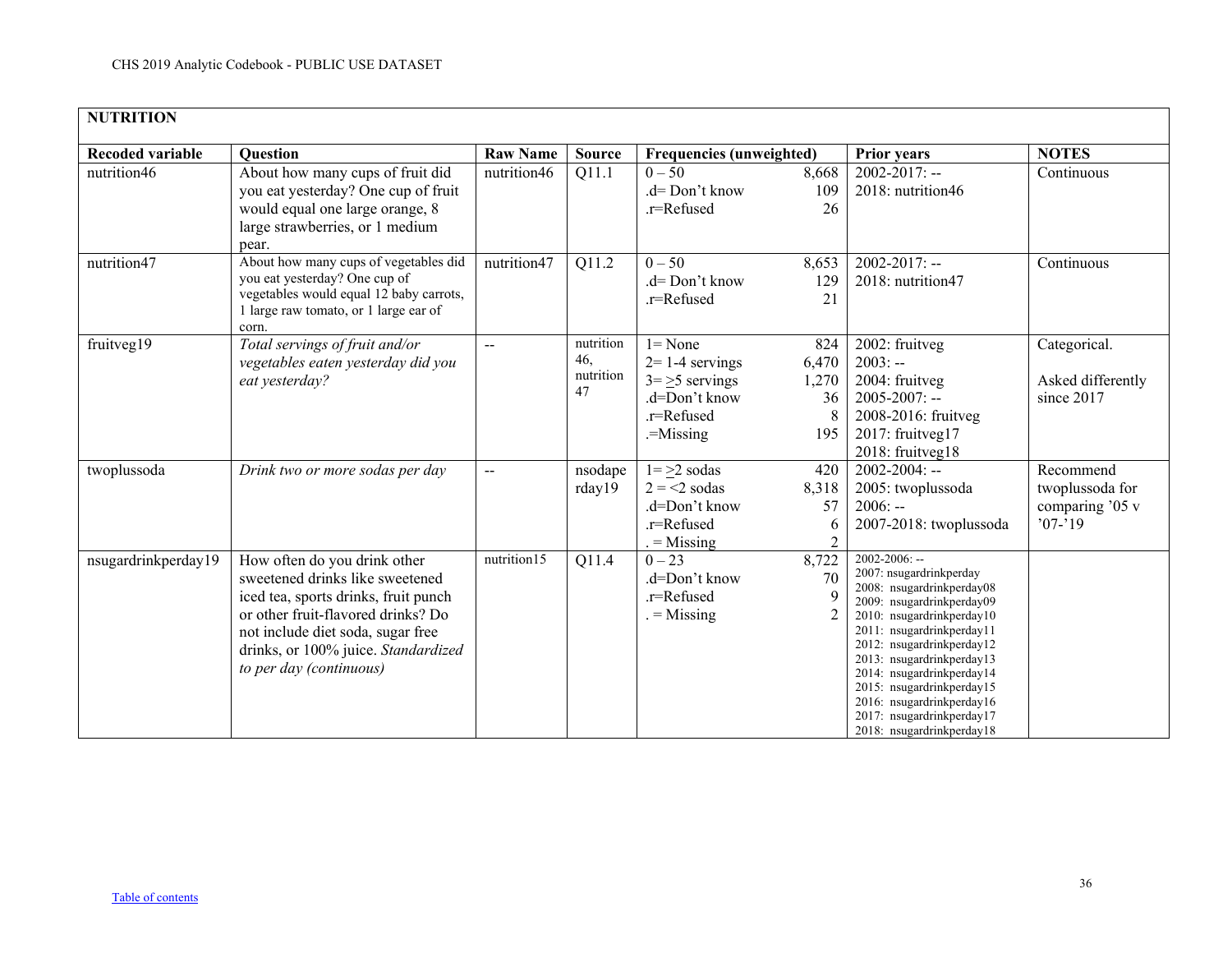| <b>NUTRITION</b>        |                                                                                                            |                 |                                                   |                                                                                                                                  |                                                        |                                                                                                                                                                                                                                                                                                                                                                                            |                                                                       |  |  |  |
|-------------------------|------------------------------------------------------------------------------------------------------------|-----------------|---------------------------------------------------|----------------------------------------------------------------------------------------------------------------------------------|--------------------------------------------------------|--------------------------------------------------------------------------------------------------------------------------------------------------------------------------------------------------------------------------------------------------------------------------------------------------------------------------------------------------------------------------------------------|-----------------------------------------------------------------------|--|--|--|
| <b>Recoded variable</b> | <b>Question</b>                                                                                            | <b>Raw Name</b> | <b>Source</b>                                     | <b>Frequencies (unweighted)</b>                                                                                                  |                                                        | Prior years                                                                                                                                                                                                                                                                                                                                                                                | <b>NOTES</b>                                                          |  |  |  |
| avgsugarperday19        | Average number of other sugar-<br>sweetened beverages per day                                              | $\overline{a}$  | nsugard<br>rinkperd<br>ay19                       | $l = None$<br>$2 = \langle 1 \rangle$ (more than<br>none)<br>$3=$ One<br>$4 = >1$<br>.d=Don't know<br>.r=Refused<br>$=$ Missing  | 5,330<br>2,282<br>593<br>517<br>70<br>9                | $2002 - 2006$ : --<br>2007: avgsugarperday07<br>2008: avgsugarperday08<br>2009: avgsugarperday09<br>2010: avgsugarperday10<br>2011: avgsugarperday11<br>2012: avgsugarperday12<br>2013: avgsugarperday13<br>2014: avgsugarperday14<br>2015: avgsugarperday15<br>2016: avgsugarperday16<br>2017: avgsugarperday17<br>2018: avgsugarperday18                                                 | Response options<br>in 2005 not directly<br>comparable to '07-<br>.19 |  |  |  |
| nsodasugarperday19      | Number of soda and other sugar<br>sweetened beverages consumed.<br>Standardized to per day<br>(continuous) | --              | nsodape<br>rday19,<br>nsugard<br>rinkperd<br>ay19 | $0 - 20$<br>.d=Don't know<br>.r=Refused<br>$=$ Missing                                                                           | 8,714<br>11<br>$\Omega$<br>78                          | 2002-2006: --<br>2007: nsugardrinkperday<br>2008: nsugardrinkperday08<br>2009: nsugardrinkperday09<br>2010: nsugardrinkperday10<br>2011: nsugardrinkperday11<br>2012: nsugardrinkperday12<br>2013: nsugardrinkperday13<br>2014: nsugardrinkperday14<br>2015: nsugardrinkperday15<br>2016: nsugardrinkperday16<br>2017: nsugardrinkperday17<br>2018: nsugardrinkperday18                    |                                                                       |  |  |  |
| avgsodasugarperday19    | Average number of sodas plus<br>sweetened drinks per day<br>(categorical)                                  |                 | nsodasug<br>ardrinkp<br>erday19                   | $l = None$<br>$2 = \langle 1 \rangle$ (more than<br>none)<br>$3 =$ One<br>$4 = >1$<br>.d=Don't know<br>.r=Refused<br>$=$ Missing | 3,970<br>2,962<br>473<br>1,309<br>11<br>$\theta$<br>78 | $2002 - 2006$ : --<br>2007: avgsodasugarperday07<br>2008: avgsodasugarperday08<br>2009: avgsodasugarperday09<br>2010: avgsodasugarperday10<br>2011: avgsodasugarperday11<br>2012: avgsodasugarperday12<br>2013: avgsodasugarperday13<br>2014: avgsodasugarperday14<br>2015: avgsodasugarperday15<br>2016: avgsodasugarperday16<br>2017: avgsodasugarperday17<br>2018: avgsodasugarperday18 | Response options<br>in 2005 not directly<br>comparable to '07-<br>.19 |  |  |  |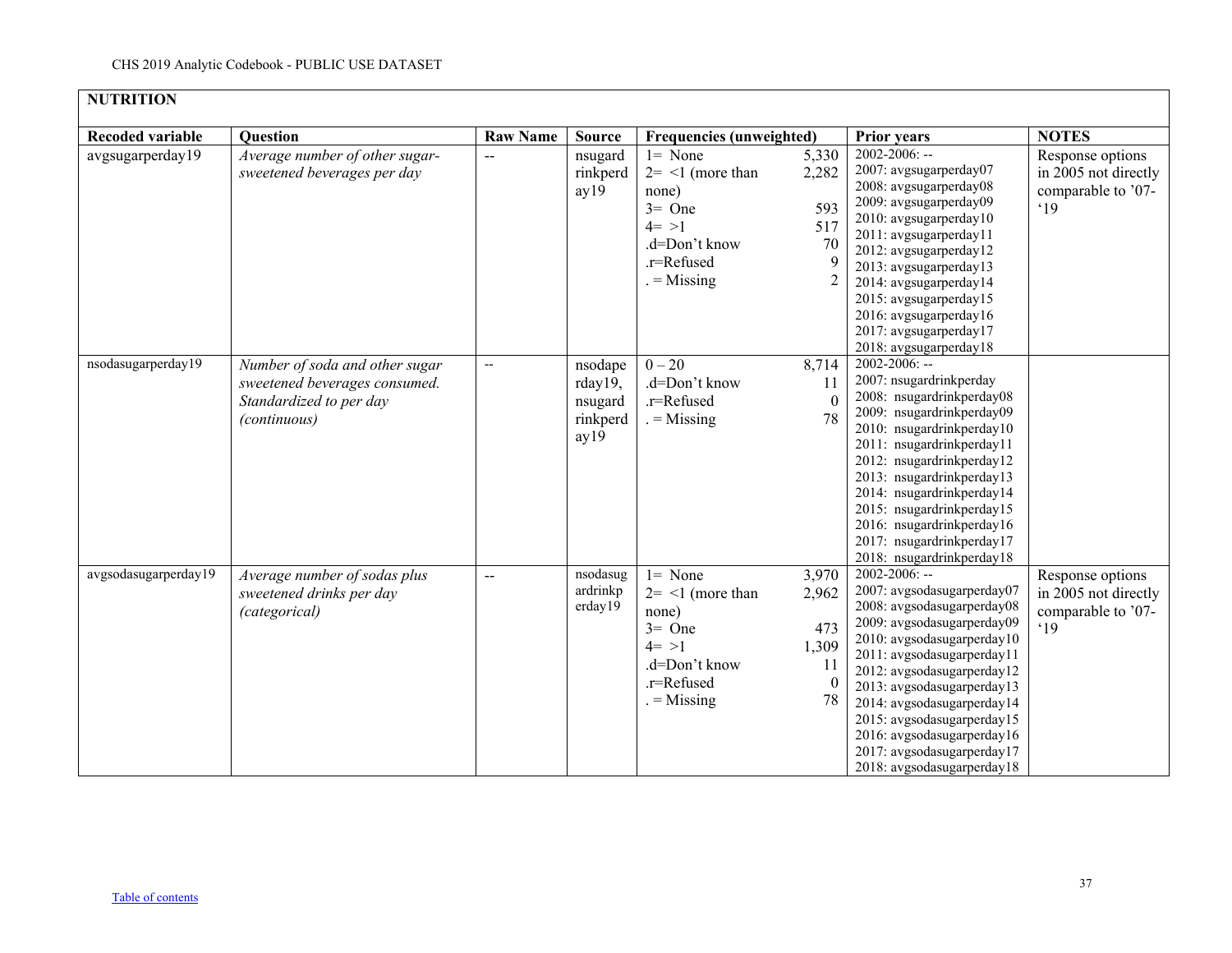| <b>NUTRITION</b>                          |                                                                                                                                                                                         |                 |                                 |                                                                                                                      |                                           |                                     |                                                                                                                                           |
|-------------------------------------------|-----------------------------------------------------------------------------------------------------------------------------------------------------------------------------------------|-----------------|---------------------------------|----------------------------------------------------------------------------------------------------------------------|-------------------------------------------|-------------------------------------|-------------------------------------------------------------------------------------------------------------------------------------------|
| <b>Recoded variable</b>                   | <b>Question</b>                                                                                                                                                                         | <b>Raw Name</b> | <b>Source</b>                   | <b>Frequencies (unweighted)</b>                                                                                      |                                           | <b>Prior years</b>                  | <b>NOTES</b>                                                                                                                              |
| ssb                                       | Consumes one or more sugar<br>sweetened beverages (soda + other<br>sweetened drinks) on average per<br>day                                                                              | --              | nsodasug<br>ardrinkp<br>erday19 | $1 = Yes$<br>$2=N0$<br>$d=Don't know$<br>.r=Refused<br>$=$ Missing                                                   | 1,782<br>6,932<br>11<br>78                | $2002 - 2006$ : --<br>2007-2018 ssb |                                                                                                                                           |
| npresweetenedperday<br>$19$ <sup>q1</sup> | Number of pre-sweetened drink<br>(e.g., coffee or tea drinks from<br>places like Starbucks, Dunkin<br>Donuts, or McDonalds) consumed.<br>Standardized to per day<br><i>(continuous)</i> | nutrition49     | Q11.5                           | $0 - 20$<br>.d=Don't know<br>.r=Refused<br>$=$ Missing/not<br>asked                                                  | 4,289<br>23<br>3<br>4,488                 | $2002 - 2018$ : --                  | New in 2019<br>Version 1 only.<br>Analysis requires<br>special survey<br>strata (strata $q1$ )<br>and weight<br>$(wt20 \text{ dual } q1)$ |
| avgpresweetenedperd<br>$ay19_q1$          | Average pre-sweetened drink per<br>day                                                                                                                                                  | nutrition49     | Q11.5                           | $l = None$<br>$2 = \leq 1$ (more than<br>none)<br>$3=$ One<br>$4 = >1$<br>.d=Don't know<br>.r=Refused<br>$=$ Missing | 2,948<br>961<br>266<br>114<br>23<br>4,488 | $2002 - 2018$ : --                  | New in 2019<br>Version 1 only.<br>Analysis requires<br>special survey<br>strata (strata $q1$ )<br>and weight<br>$(wt20_dual_q1)$          |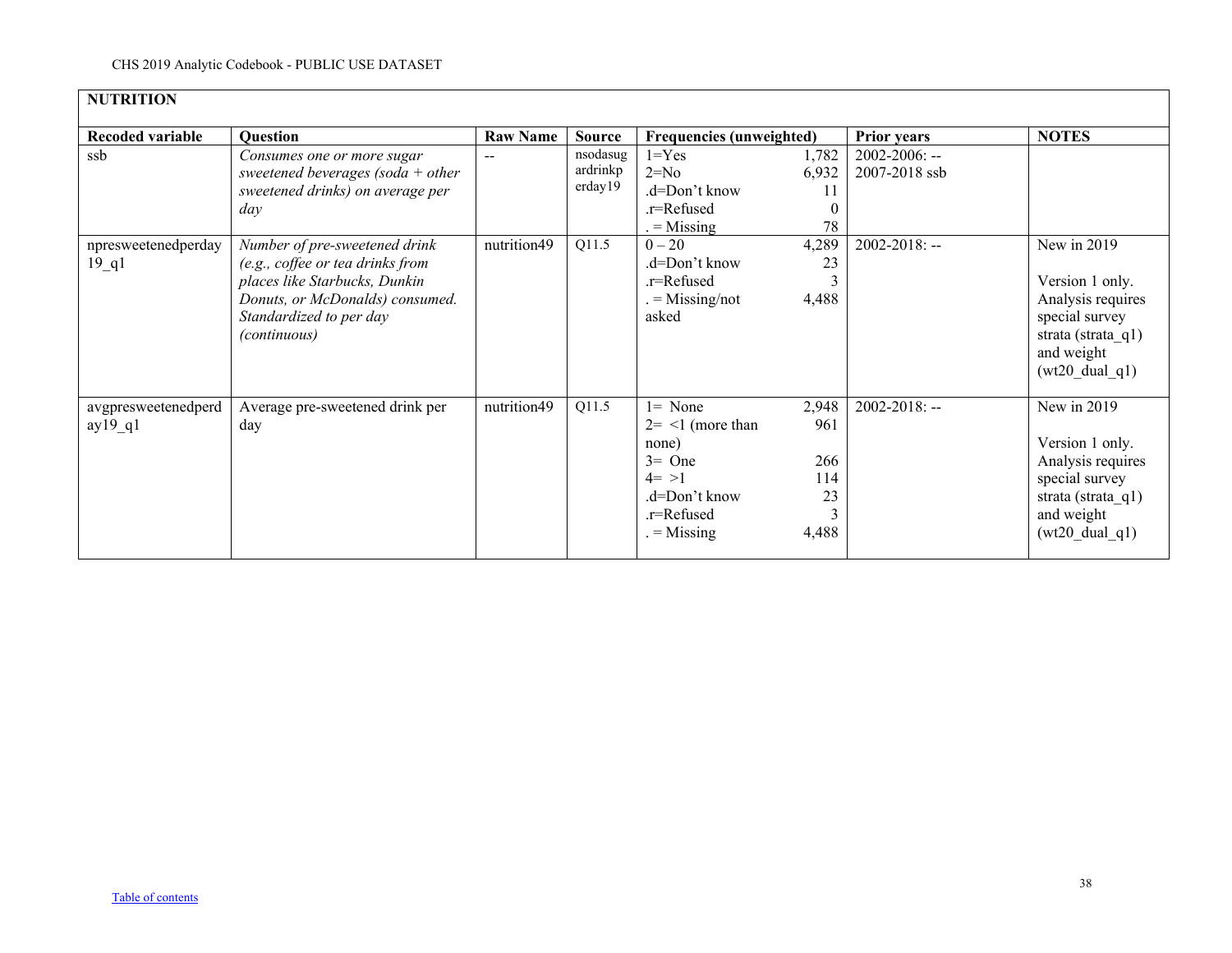<span id="page-38-0"></span>

| PHYSICAL ACTIVITY   |                                                                                                                                                                                                                                           |                 |               |                                                                                                                                                                                  |                                                     |                                                                                                                                                                                                                                                                                   |                                          |
|---------------------|-------------------------------------------------------------------------------------------------------------------------------------------------------------------------------------------------------------------------------------------|-----------------|---------------|----------------------------------------------------------------------------------------------------------------------------------------------------------------------------------|-----------------------------------------------------|-----------------------------------------------------------------------------------------------------------------------------------------------------------------------------------------------------------------------------------------------------------------------------------|------------------------------------------|
| Recoded<br>Variable | Question                                                                                                                                                                                                                                  | <b>Raw Name</b> | <b>Source</b> | Frequencies<br>(unweighted)                                                                                                                                                      |                                                     | <b>Prior years</b>                                                                                                                                                                                                                                                                | <b>NOTES</b>                             |
| exercise19          | During the past 30 days, other than<br>your regular job, did you participate<br>in any physical activities or<br>exercises such as running,<br>calisthenics, golf, gardening, or<br>walking for exercise?                                 | activity1       | Q12.1         | $1 = Yes$<br>$2 = No$<br>.d= Don't know<br>.r=Refused                                                                                                                            | 6,605<br>2,193<br>3<br>$\overline{2}$               | 2002-04: exercise<br>2005: exercise05<br>$2006 - 07: -$<br>2008: exercise<br>2009: exercise09<br>2010: exercise10<br>2011: exercise11<br>2012: exercise12<br>2013: exercise13<br>2014: exercise14<br>2015: exercise15<br>2016: exercise16<br>2017: exercise17<br>2018: exercise18 |                                          |
| cyclingfreq         | In the past 12 months, how often<br>have you ridden a bicycle in one of<br>the five boroughs of New York<br>City? Would you say once a week<br>or more, several times a month, at<br>least once a month, a few times a<br>year, or never? | activity57      | Q12.2         | 1=Once a week or more<br>2=Several times a<br>month<br>3=At least once a month<br>4=A few times a year<br>5=Never<br>6=[Vol] physically<br>unable<br>.d=Don't know<br>.r=Refused | 649<br>341<br>283<br>758<br>6,616<br>131<br>17<br>8 | $2002 - 2011$ :--<br>2012-2014:<br>cyclingfreq<br>$2015: -$<br>2016-2018:<br>cyclingfreq                                                                                                                                                                                          |                                          |
| cycling19           | In the past 12 months, how often<br>have you ridden a bicycle in one of<br>the five boroughs of New York<br>City? Would you say once a week<br>or more, several times a month, at<br>least once a month, a few times a<br>year, or never? | actvity57       | Q12.2         | 1= Several times a<br>month<br>2=At least once a month<br>3=A few times a year<br>$4 = [Vol]$ physically<br>unable<br>$5 =$ Never<br>.d= Don't know<br>.r=Refused                | 990<br>283<br>758<br>131<br>6,616<br>17<br>8        | $2002 - 06: -$<br>2007: cycling<br>$2008: -$<br>2009: cycling09<br>$2010$ : cycling $10$<br>2011: cycling11<br>$2012$ : cycling12<br>2013: cycling13<br>2014: cycling14<br>$2015: -$<br>$2016$ : cycling16<br>2017: cycling17<br>2018: cycling18                                  | 2007-2011<br>response options<br>differ. |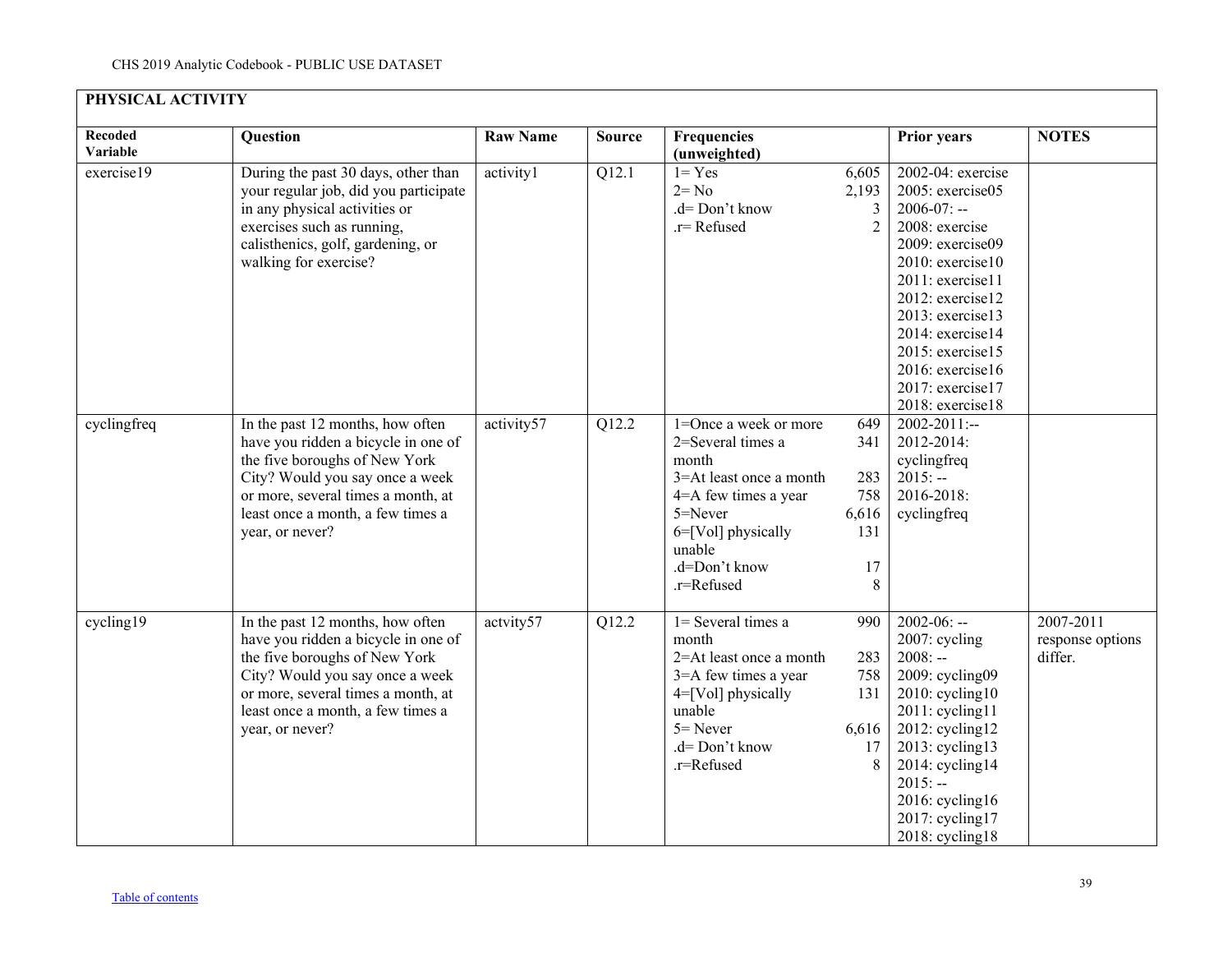<span id="page-39-0"></span>

| <b>DISABILITIES AND COGNITIVE DECLINE</b> |                                                                                                                                                                                                                                                      |                 |               |                                                                               |                                                   |                                              |                                                   |  |  |
|-------------------------------------------|------------------------------------------------------------------------------------------------------------------------------------------------------------------------------------------------------------------------------------------------------|-----------------|---------------|-------------------------------------------------------------------------------|---------------------------------------------------|----------------------------------------------|---------------------------------------------------|--|--|
| Recoded<br>Variable                       | Question                                                                                                                                                                                                                                             | <b>Raw Name</b> | <b>Source</b> | Frequencies<br>(unweighted)                                                   |                                                   | <b>Prior years</b>                           | <b>NOTES</b>                                      |  |  |
| difficultdailyact                         | Do you have any difficulty<br>performing your daily activities<br>because of any physical, mental, or<br>emotional problems?                                                                                                                         | disable9        | Q13.1         | $1 = Yes$<br>$2 = No$<br>$d = Don't know$<br>.r= Refused                      | 1,489<br>7,274<br>21<br>19                        | $2002 - 2018$ : --                           | New in 2019                                       |  |  |
| assistdevice                              | Do you use any assistive devices,<br>such as a cane, a wheelchair, an<br>adapted bed, or a hearing assistive<br>telephone because of a health<br>condition?                                                                                          | disable10       | Q13.2         | $1 = Yes$<br>$2 = No$<br>.d= Don't know<br>.r= Refused                        | 1,191<br>7,601<br>5<br>6                          | $2002 - 2018$ : --                           | New in 2019                                       |  |  |
| meddevice                                 | Do you regularly use any medical<br>devices at home that are important<br>to health and require electricity to<br>run?                                                                                                                               | disable11       | Q13.3         | $1 = Yes$<br>$2 = No$<br>.d= Don't know<br>.r= Refusd                         | 600<br>8,192<br>6<br>5                            | $2002 - 2018$ : --                           | New in 2019                                       |  |  |
| unpaidcare                                | The next question is about care you<br>might provide to someone. At any<br>time in the last 12 months, did you<br>provide unpaid care to an adult<br>relative or friend who has trouble<br>taking care of themselves?                                | carel           | Q13.4         | $1 = Yes$<br>$2 = No$<br>.d= Don't know<br>.r= Refused<br>.=Missing/Not asked | 2,242<br>6,536<br>18<br>7<br>$\Omega$             | $2002 - 2017$ : --<br>2018:<br>unpaidcare q1 |                                                   |  |  |
| cogdecline                                | During the past 12 months, have<br>you experienced confusion or<br>memory loss that is happening<br>more often or is getting worse?                                                                                                                  | cogdec1         | Q13.5         | $1 = Yes$<br>$2 = No$<br>.d= Don't know<br>.r= Refused<br>.=Missing/Not aske  | 746<br>4,203<br>40<br>3,805                       | $2002 - 2018$ : --                           | New in 2019<br>Among adults<br>aged 45 or older   |  |  |
| discusscogdec                             | Have you or anyone else discussed<br>your confusion or memory loss<br>with a health care professional?<br>[Among those who have<br>experienced confusion or memory<br>loss that is happening more often<br>or is getting worse in past 12<br>months] | cogdec2         | Q13.6         | $1 = Yes$<br>$2 = No$<br>.d= Don't know<br>.r= Refused<br>.=Missing/Not asked | 338<br>406<br>$\overline{2}$<br>$\Omega$<br>8,057 | $2002 - 2018$ : --                           | New in $2019$<br>Among adults<br>aged 45 or older |  |  |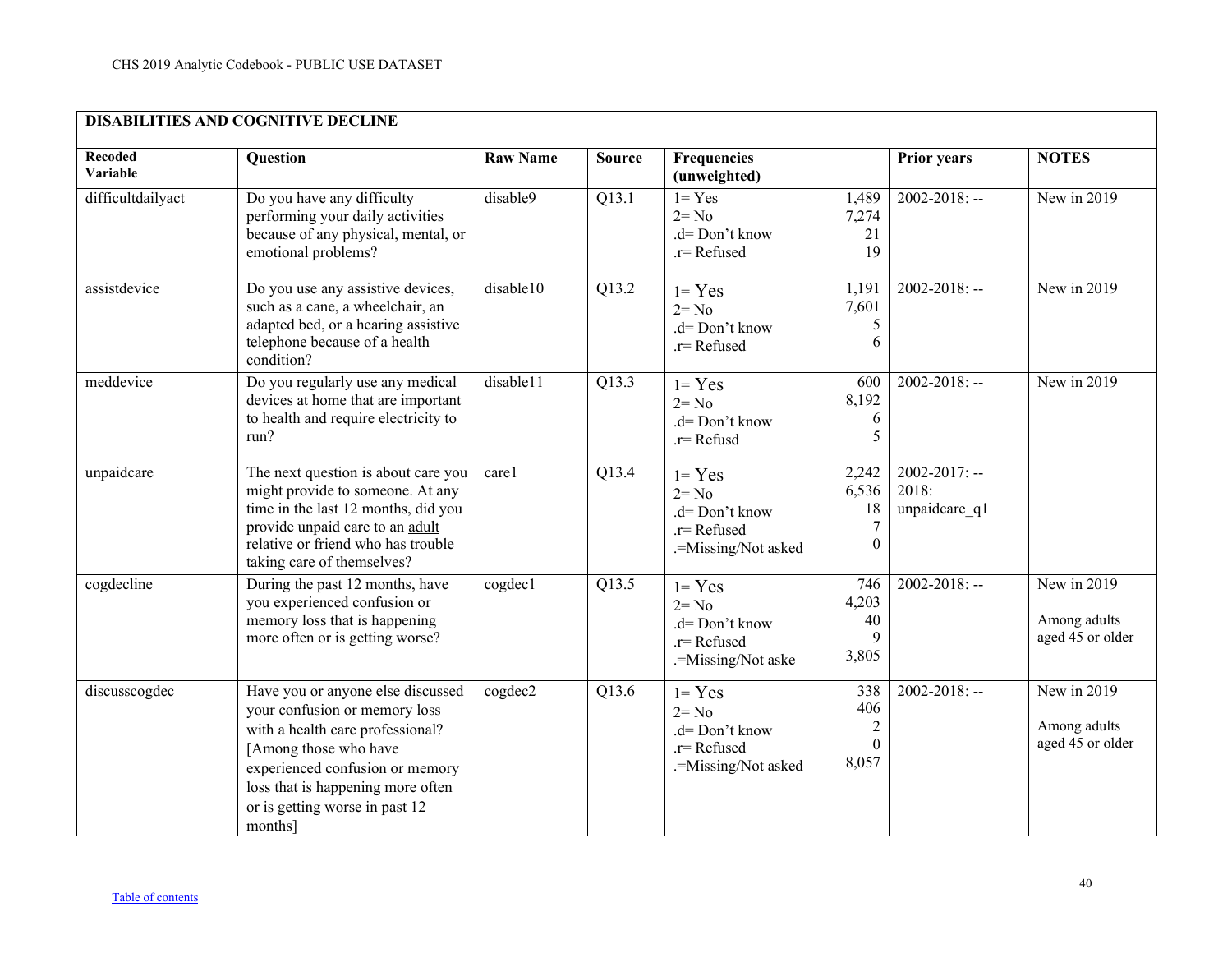<span id="page-40-0"></span>

| <b>IMMUNIZATIONS</b>    |                                                                                                                                                                                                                                                                                                                                                                                    |                 |               |                                                                                                             |                                                  |                                                    |                                                 |  |  |  |
|-------------------------|------------------------------------------------------------------------------------------------------------------------------------------------------------------------------------------------------------------------------------------------------------------------------------------------------------------------------------------------------------------------------------|-----------------|---------------|-------------------------------------------------------------------------------------------------------------|--------------------------------------------------|----------------------------------------------------|-------------------------------------------------|--|--|--|
| <b>Recoded Variable</b> | Question                                                                                                                                                                                                                                                                                                                                                                           | <b>Raw Name</b> | <b>Source</b> | <b>Frequencies (unweighted)</b>                                                                             |                                                  | <b>Prior years</b>                                 | <b>NOTES</b>                                    |  |  |  |
| fluvaccineshot          | During the past 12 months,<br>have you had a flu shot in<br>your arm or a flu vaccine<br>that was sprayed in your<br>nose?                                                                                                                                                                                                                                                         | immuniz10       | Q14.1         | $1 = Yes$<br>$2=N0$<br>.d=Don't know<br>.r=Refused                                                          | 4,433<br>4,291<br>74<br>$\overline{\mathcal{L}}$ | 2002-2005: flushot<br>2006-2018:<br>fluvaccineshot | Question<br>wording changed<br>over time        |  |  |  |
| everhepavaccine         | The hepatitis A vaccine is<br>given in two shots, usually<br>spaced at least 6 months<br>apart. It is often given to<br>children starting at 1 year of<br>age, and to adults and<br>people who travel outside<br>the United States or are at<br>high risk of becoming<br>infected. It has only been<br>available since 1995. Have<br>you ever received the<br>hepatitis A vaccine? | immuniz28       | Q14.2         | $1 = Yes$<br>$2=N0$<br>$3 =$ Don't know<br>.r=Refused                                                       | 3,189<br>3,953<br>1,651<br>10                    | 2002-2018: --                                      | New in 2019,<br>keep DK as a<br>response option |  |  |  |
| hepashots               | How many hepatitis A shots<br>have you received? Would<br>you say one shot, two shots,<br>more than two shots or are<br>you not sure? [Among those<br>who have received the<br>hepatitis A vaccine]                                                                                                                                                                                | immuniz29       | Q14.3         | 1=One shot<br>$2 = Two$ shots<br>3=More than two shots<br>4=Don't know<br>.r=Refused<br>.=Missing/Not asked | 450<br>986<br>405<br>1,344<br>4<br>5,614         | $2002 - 2018$ : --                                 | New in 2019,<br>keep DK as a<br>response option |  |  |  |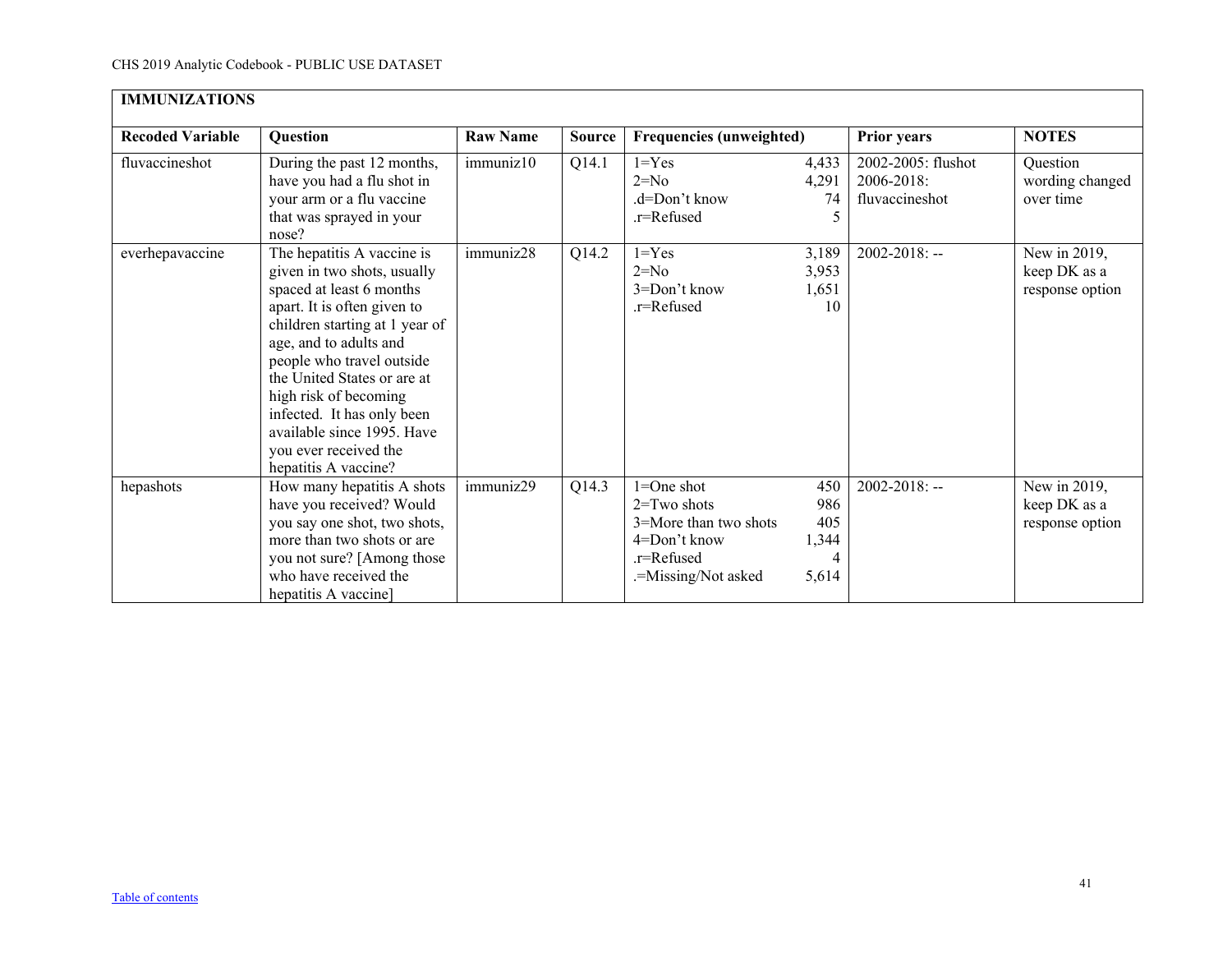<span id="page-41-0"></span>

| <b>CANCER SCREENING</b> |                                                                                                                 |                                 |               |                                                                                                                                                            |                                                         |                                                                                                                                                                                                                                                                                                            |                          |  |  |  |
|-------------------------|-----------------------------------------------------------------------------------------------------------------|---------------------------------|---------------|------------------------------------------------------------------------------------------------------------------------------------------------------------|---------------------------------------------------------|------------------------------------------------------------------------------------------------------------------------------------------------------------------------------------------------------------------------------------------------------------------------------------------------------------|--------------------------|--|--|--|
| <b>Recoded Variable</b> | Question                                                                                                        | <b>Raw Name</b>                 | <b>Source</b> | <b>Frequencies (unweighted)</b>                                                                                                                            |                                                         | <b>Prior years</b>                                                                                                                                                                                                                                                                                         | <b>NOTES</b>             |  |  |  |
| hadmammogram            | A mammogram is an<br>x-ray of each breast<br>to look for breast<br>cancer. Have you<br>ever had a<br>mammogram? | female1<br>age40new             | Q15.1         | $1 = Yes$<br>$2=N0$<br>.d=Don't know<br>.r=Refused<br>. = Missing/Not asked                                                                                | 3,007<br>267<br>9<br>$\Omega$<br>5,520                  | 2002: hadmammogram<br>$2003: -$<br>2004-10: hadmammogram<br>2011-2012: hadmammogram<br>$2013: -$<br>2014: hadmammogram<br>$2015 - 2018$ : --                                                                                                                                                               | Among women $\geq$ 40yrs |  |  |  |
| timemammogram19         | How long has it been<br>since your last<br>mammogram?                                                           | female1;<br>female9<br>age40new | Q15.2         | $1 =$ Never<br>$2 = 1$ year<br>$3 = 1 - 2$ years<br>$4=2-3$ years<br>$5=3-5$ years<br>$6=5+$ years<br>.d=Don't know<br>.r=Refused<br>. = Missing/Not asked | 267<br>1,621<br>701<br>266<br>178<br>211<br>29<br>5,529 | 2002: timemammogram<br>$2003: - 2004:$<br>timemammogram 2005:<br>timemammogram05 2006:<br>timemammogram06 2007:<br>timemammogram07 2008:<br>timemammogram08 2009:<br>timemammogram09 2010:<br>timemammogram10 2011:--<br>2012: timemammogram12<br>$2013: -$<br>2014: timemammogram14<br>$2015 - 2018$ : -- | Among women $\geq$ 40yrs |  |  |  |
| mammogram1yr19          | Had mammogram<br>less than one year<br>ago?                                                                     | female1;<br>female9<br>age40new | Q15.2         | $1 = Yes$<br>$2=N0$<br>.d=Don't know<br>.r=Refused<br>. = Missing/Not asked                                                                                | 1,621<br>1,623<br>38<br>5,520                           | 2002: mammogram1yr<br>$2003: - 2004:$<br>mammogram1yr 2005:<br>mammogram1yr05 2006:<br>mammogram1yr06 2007:<br>mammogram1yr07 2008:<br>mammogram1yr08 2009:<br>mammogram1yr09 2010:<br>mammogram1yr10 2011: --<br>2012: mammogram1yr12<br>$2013: -$<br>2014: mammogram1yr14<br>$2015 - 2018$ : --          | Among women $\geq$ 40yrs |  |  |  |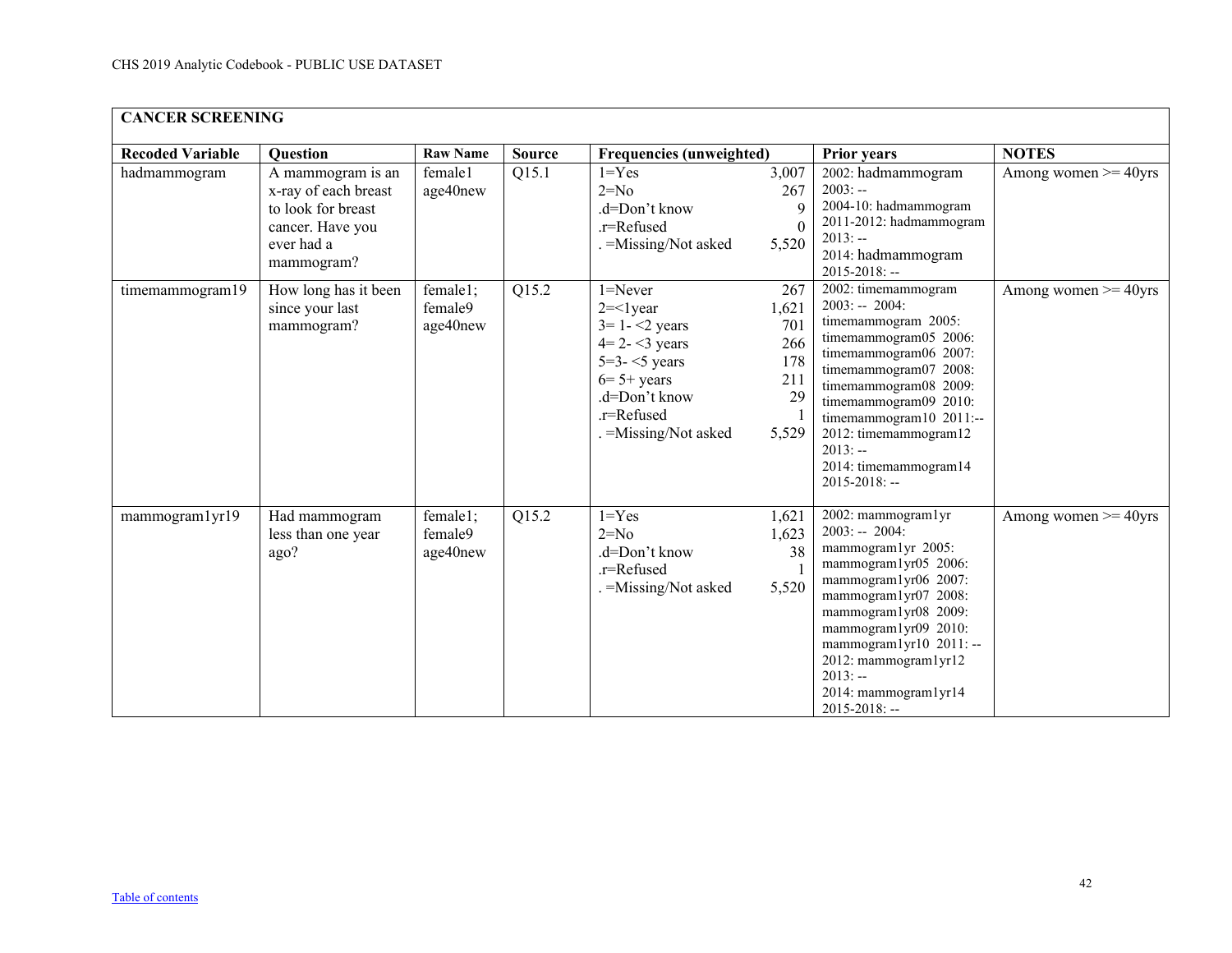|                         | <b>CANCER SCREENING</b>                                                                                                                                                                   |                                 |                   |                                                                             |                             |                                                                                                                                                                                                                                                                                                                                                                                                                       |                                                                                                                                                                      |  |  |  |  |
|-------------------------|-------------------------------------------------------------------------------------------------------------------------------------------------------------------------------------------|---------------------------------|-------------------|-----------------------------------------------------------------------------|-----------------------------|-----------------------------------------------------------------------------------------------------------------------------------------------------------------------------------------------------------------------------------------------------------------------------------------------------------------------------------------------------------------------------------------------------------------------|----------------------------------------------------------------------------------------------------------------------------------------------------------------------|--|--|--|--|
| <b>Recoded Variable</b> | <b>Question</b>                                                                                                                                                                           | <b>Raw Name</b>                 | <b>Source</b>     | <b>Frequencies (unweighted)</b>                                             |                             | <b>Prior years</b>                                                                                                                                                                                                                                                                                                                                                                                                    | <b>NOTES</b>                                                                                                                                                         |  |  |  |  |
| mammogram2yr19          | Had mammogram<br>less than two years<br>ago?                                                                                                                                              | female1;<br>female9<br>age40new | Q15.2             | $1 = Yes$<br>$2=N0$<br>.d=Don't know<br>.r=Refused<br>. = Missing/Not asked | 2,322<br>922<br>38<br>5,520 | 2002: mammogram2yr<br>2003-2004: mammogram2yr<br>2005: mammogram2yr05<br>2006: mammogram2yr06<br>2007: mammogram2yr07<br>2008: mammogram2yr08<br>2009: mammogram2yr09<br>2010: mammogram2yr10<br>$2011 - 2013$ : --<br>2014: mammogram2yr14<br>$2015 - 2018$ : --                                                                                                                                                     | Among women $\geq$ 40yrs                                                                                                                                             |  |  |  |  |
| evercolon19             | Colonoscopy is an<br>exam in which a tube<br>is inserted in the<br>rectum to view the<br>bowel for signs of<br>cancer or other health<br>problems. Have you<br>ever had a<br>colonoscopy? | sigmoid7                        | Q15.3;<br>age50up | $1 = Yes$<br>$2=N0$<br>.d=Don't know<br>.r=Refused<br>. = Missing/Not asked | 3,301<br>955<br>19<br>4,526 | $2002:$ —<br>$2003$ : evercolon $03$<br>$2004$ : evercolon $04$<br>2005: evercolon05<br>2006: evercolon06<br>2007: evercolon07<br>2008: evercolon08<br>$2009$ : evercolon $09$<br>$2010$ : evercolon $10$<br>$2011$ : evercolon $11$<br>$2012$ : evercolon $12$<br>$2013$ : evercolon $13$<br>2014: evercolon14<br>$2015$ : evercolon $15$<br>$2016$ : evercolon $16$<br>$2017$ : evercolon $17$<br>2018: evercolon18 | Denominator is adults<br>$50+$ yrs<br>Question wording<br>modified from '03; using<br>caution when comparing<br>$'03$ vs. $'08$<br>Age-adjustment weight:<br>age50up |  |  |  |  |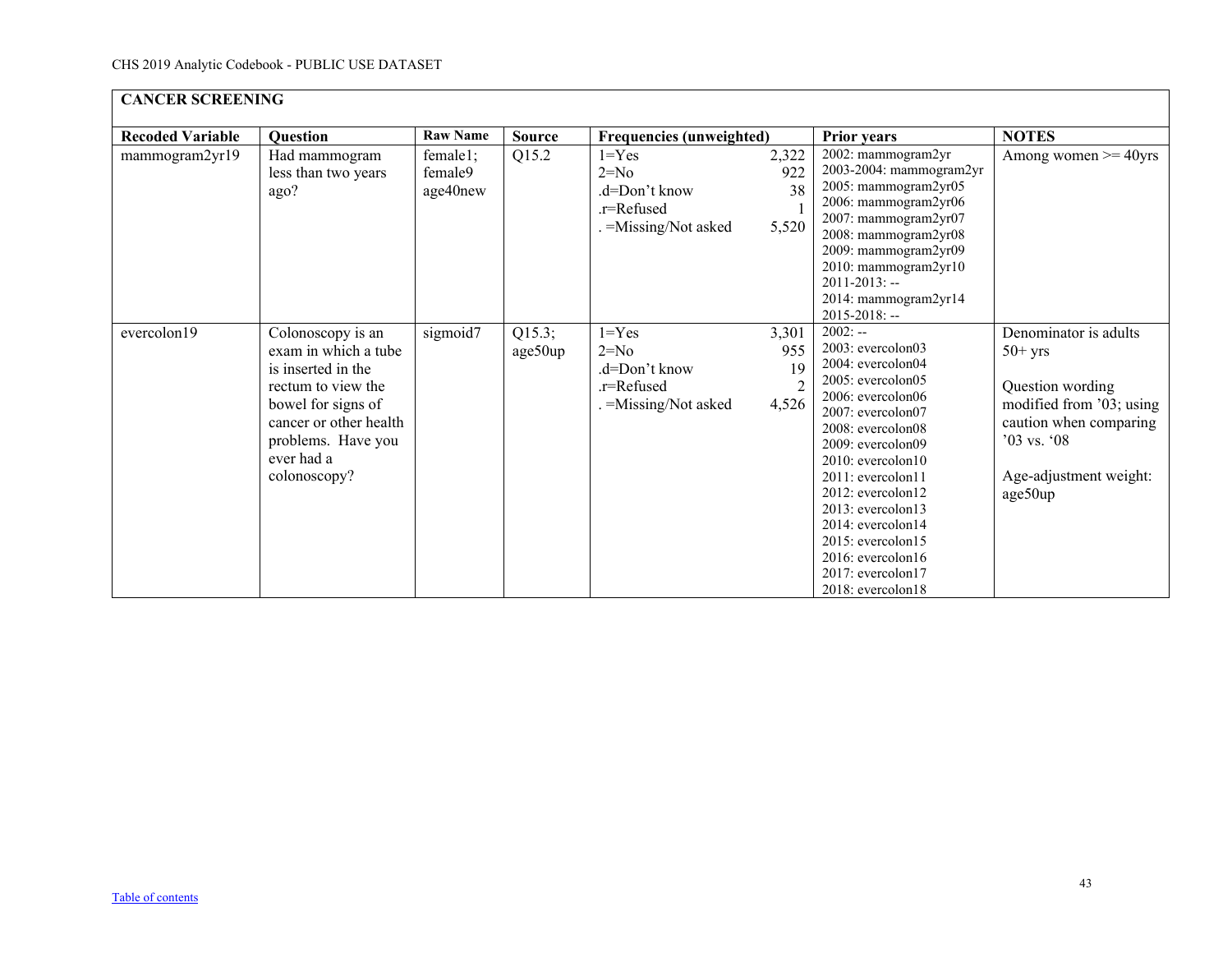| <b>CANCER SCREENING</b> |                                                        |                 |                                              |                                                                                                              |                                                 |                                                                                                                                                                                                                                                                                                                                                                                                                                                                  |                                                                          |  |  |  |
|-------------------------|--------------------------------------------------------|-----------------|----------------------------------------------|--------------------------------------------------------------------------------------------------------------|-------------------------------------------------|------------------------------------------------------------------------------------------------------------------------------------------------------------------------------------------------------------------------------------------------------------------------------------------------------------------------------------------------------------------------------------------------------------------------------------------------------------------|--------------------------------------------------------------------------|--|--|--|
| <b>Recoded Variable</b> | <b>Question</b>                                        | <b>Raw Name</b> | <b>Source</b>                                | <b>Frequencies (unweighted)</b>                                                                              |                                                 | <b>Prior years</b>                                                                                                                                                                                                                                                                                                                                                                                                                                               | <b>NOTES</b>                                                             |  |  |  |
| colonoscopy10yr19       | When was your most<br>recent colonoscopy<br>performed? | sigmoid11       | Q15.4;<br>sigmoid7;<br>age50up;<br>sigmoid11 | $1 =$ Less than 10 yrs ago<br>2=Never or $\geq$ 10yr<br>.d=Don't know<br>.r=Refused<br>$=$ Missing/Not asked | 3,023<br>1,174<br>76<br>4,526                   | 2002: colonoscopy10yr<br>2003: colonoscopy10yr<br>2004: colonoscopy10yr<br>2005: colonoscopy10yr05i<br>2006: colonoscopy10yr<br>2007: colonoscopy10yr07<br>2008: colonoscopy10yr08<br>2009: colonoscopy10yr09<br>2010: colonoscopy10yr10<br>2011: colonoscopy10yr11<br>2012: colonoscopy10yr12<br>2013: colonoscopy10yr13<br>2014: colonoscopy10yr14<br>2015: colonoscopy10yr15<br>2016: colonoscopy10yr16<br>2017: colonoscopy10yr17<br>2018: colonoscopy10yr18 | Denominator is persons<br>$50+$ yrs<br>Age-adjustment weight:<br>age50up |  |  |  |
| evercolon19 45          | See evercolon16                                        | sigmoid7        | demog1;<br>sigmoid7;<br>age45up              | $1 = Yes$<br>$2=No$<br>.d=Don't know<br>.r=Refused<br>$=$ Missing/Not asked                                  | 3,533<br>1,442<br>19<br>$\overline{4}$<br>3,805 | $2002 - 2006$ : --<br>2007: evercolon07 45<br>2008: evercolon08 45<br>2009: evercolon09 45<br>2010: evercolon10 45<br>$2011:$ evercolon $11$ 45<br>2012: evercolon12_45<br>2013: evercolon13 45<br>2014: evercolon14 45<br>2015: evercolon15 45<br>2016: evercolon16 45<br>2017: evercolon17_45<br>2018: evercolon18 45                                                                                                                                          | Denominator is persons<br>$45+$ yrs<br>Age-adjustment weight:<br>age45up |  |  |  |
| colonoscopy10yr 45      | See<br>colonoscopy10yr19                               | sigmoid11       | demog1<br>sigmoid7;<br>age45up               | $1 = \leq 10$ yrs ago<br>$2 =$ Never or $>10$ yrs<br>.d=Don't know<br>$r =$ Refused<br>$=$ Missing/Not asked | 3,227<br>1,686<br>79<br>6<br>3,805              | $2002 - 2006$ : --<br>2007-2018:<br>colonoscopy10yr 45                                                                                                                                                                                                                                                                                                                                                                                                           | Denominator is persons<br>$45+$ yrs<br>Age-adjustment weight:<br>age45up |  |  |  |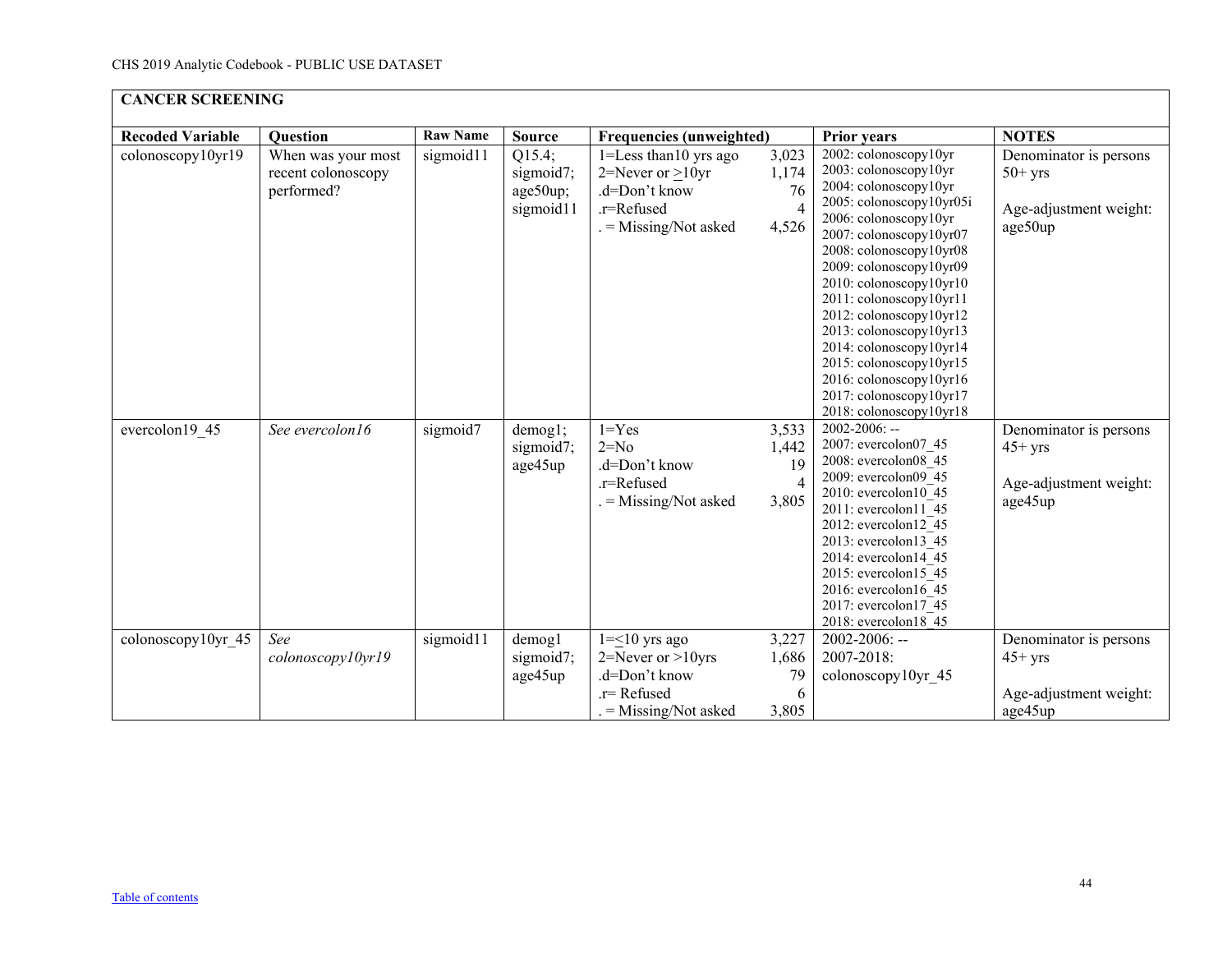<span id="page-44-0"></span>

| <b>HIV TESTING</b>      |                                                       |                    |                 |                                                    |                             |                                                                                                                                                                                                                                                                                                                                                                                                                                       |                                                                                                                                               |
|-------------------------|-------------------------------------------------------|--------------------|-----------------|----------------------------------------------------|-----------------------------|---------------------------------------------------------------------------------------------------------------------------------------------------------------------------------------------------------------------------------------------------------------------------------------------------------------------------------------------------------------------------------------------------------------------------------------|-----------------------------------------------------------------------------------------------------------------------------------------------|
| <b>Recoded Variable</b> | Question                                              | Raw<br><b>Name</b> | <b>Source</b>   | <b>Frequency (unweighted)</b>                      |                             | <b>Prior years</b>                                                                                                                                                                                                                                                                                                                                                                                                                    | <b>NOTES</b>                                                                                                                                  |
| hiv12months19           | Have you had an HIV<br>test in the last 12<br>months? | hiv18              | Q16.1           | $1 = Yes$<br>$2=N0$<br>.d=Don't know<br>.r=Refused | 2,730<br>5,887<br>180<br>6  | $2002: -$<br>2003: hiv6<br>$2004: -$<br>$2005$ : hiv12months05<br>2006: hiv12months06<br>2007: hiv12months07<br>$2008$ : hiv $12$ months $08$<br>2009: hiv12months09<br>$2010$ : hiv $12$ months $10$<br>2011: hiv12months11<br>$2012$ : hiv $12$ months $12$<br>2013: hiv12months13<br>$2014$ : hiv $12$ months $14$<br>$2015$ : hiv $12$ months $15$<br>2016: hiv12months16<br>$2017$ : hiv $12$ months $17$<br>2018: hiv12months18 | Question wording differs<br>in '05/'06 v. '07-'09                                                                                             |
| everhivtest19           | Have you ever had an<br>HIV test?                     | hiv19              | Q16.2;<br>hiv18 | $1 = Yes$<br>$2=No$<br>.d=Don't know<br>.r=Refused | 5,608<br>2,919<br>266<br>10 | $2002 - 04: -$<br>2005: everhivtest05<br>$2006: -$<br>2007: everhivtest07<br>2008: everhivtest08<br>2009: everhivtest09<br>2010: everhivtest10<br>2011: everhivtest11<br>2012: everhivtest12<br>2013: everhivtest13<br>2014: everhivtest14<br>2015: everhivtest15<br>2016: everhivtest16<br>2017: everhivtest17<br>2018: everhivtest18                                                                                                | Question wording changed<br>over time and response<br>coding/level changed.<br>In 2002 and 2004 question<br>restricted to 18-64 year<br>olds. |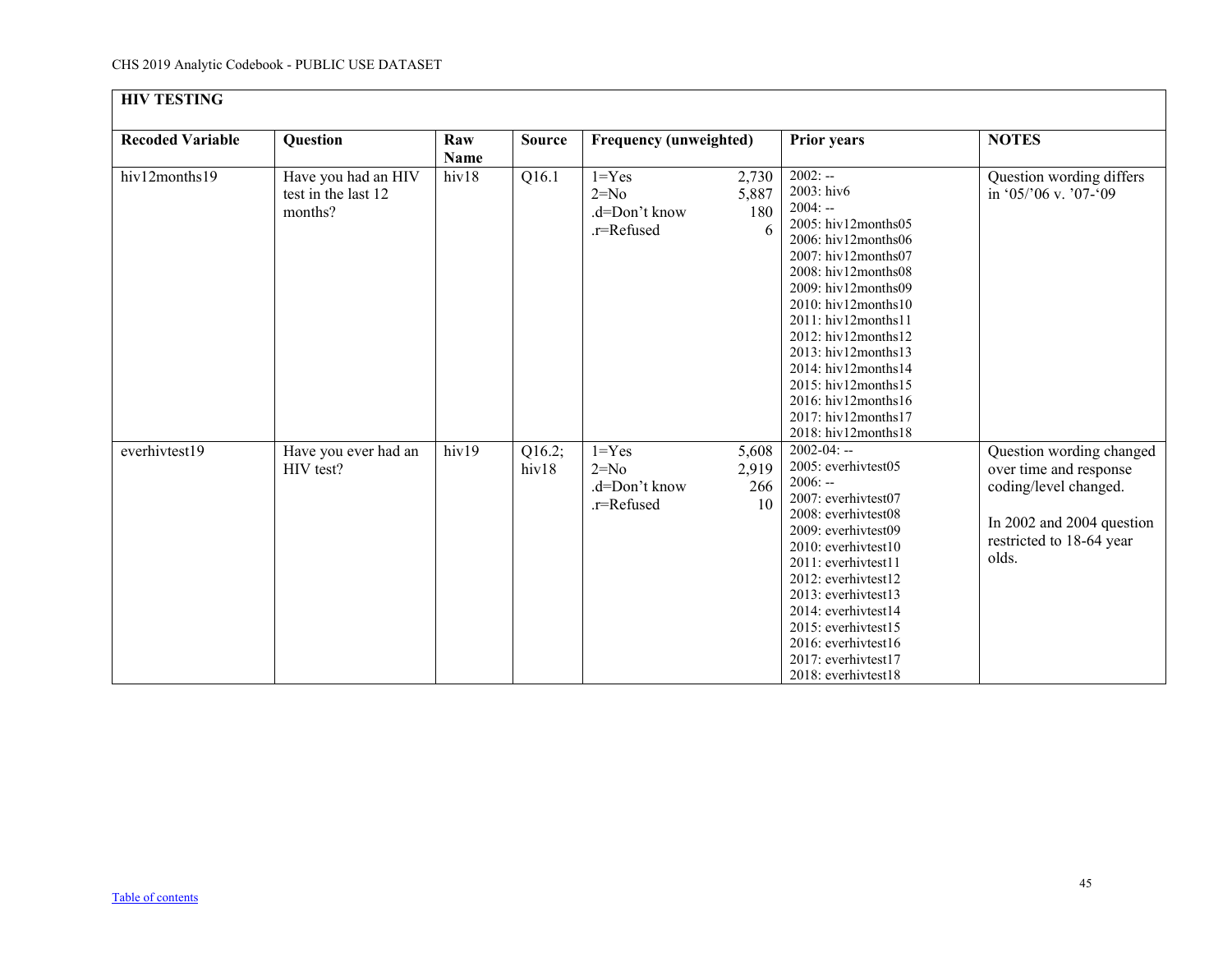<span id="page-45-0"></span>

| <b>SEXUAL BEHAVIOR</b>  |                                      |                              |                                         |                                                                                                         |                                    |                                                                                                                                                                                                                                                                                                                                                                                                                                                   |                                                                                                                                                |
|-------------------------|--------------------------------------|------------------------------|-----------------------------------------|---------------------------------------------------------------------------------------------------------|------------------------------------|---------------------------------------------------------------------------------------------------------------------------------------------------------------------------------------------------------------------------------------------------------------------------------------------------------------------------------------------------------------------------------------------------------------------------------------------------|------------------------------------------------------------------------------------------------------------------------------------------------|
| <b>Recoded Variable</b> | Question                             | <b>Raw Name</b>              | <b>Source</b>                           | <b>Frequencies (unweighted)</b>                                                                         |                                    | <b>Prior years</b>                                                                                                                                                                                                                                                                                                                                                                                                                                | <b>NOTES</b>                                                                                                                                   |
| sexbehav active19       | Sexual behavior, past 12<br>months   | sex21, sex32<br>sex40, sex43 | Q17.1f,<br>Q17.2f,<br>Q17.1m,<br>Q17.2m | 1=Homosexual<br>2=Bisexual<br>3=Heterosexual<br>4=Incomplete info<br>. = Missing/Not sexually<br>active | 276<br>108<br>4,923<br>37<br>3,459 | $2002: -$<br>2003: sexbehav active<br>2004: sexbehav active<br>2005: sexbehav active<br>2006: sexbehav active<br>2007: sexbehav active07<br>2008: sexbehav active08<br>2009: sexbehav active09<br>2010: sexbehav active10<br>2011: sexbehav active11<br>2012: sexbehav active12<br>2013: sexbehav active13<br>2014: sexbehav active14<br>2015: sexbehav active15<br>2016: sexbehav active16<br>2017: sexbehav active17<br>2018: sexbehav active18 | Denominator is all<br>sexually active                                                                                                          |
| sexuallyactive19        | Sexually active in past 12<br>months | $\overline{\phantom{a}}$     | sexbehav<br>active19                    | $1 = Yes$<br>$2=No$<br>. = Missing/Not asked                                                            | 5,344<br>2,711<br>748              | $2002: -$<br>2003: sexuallyactive<br>2004: sexuallyactive<br>2005: sexuallyactive<br>2006: sexuallyactive06<br>2007: sexuallyactive07<br>2008: sexuallyactive08<br>2009: sexuallyactive09<br>2010: sexuallyactive10<br>2011: sexuallyactive11<br>2012: sexuallyactive12<br>2013: sexuallyactive13<br>2014: sexuallyactive14<br>2015: sexuallyactive15<br>2016: sexuallyactive16<br>2017: sexuallyactive17<br>2018:<br>imputed sexually active 18  | Question wording<br>modified across<br>years<br>In 2002 question<br>restricted to 18-<br>64yrs<br>Respondents with<br>missing were<br>imputed. |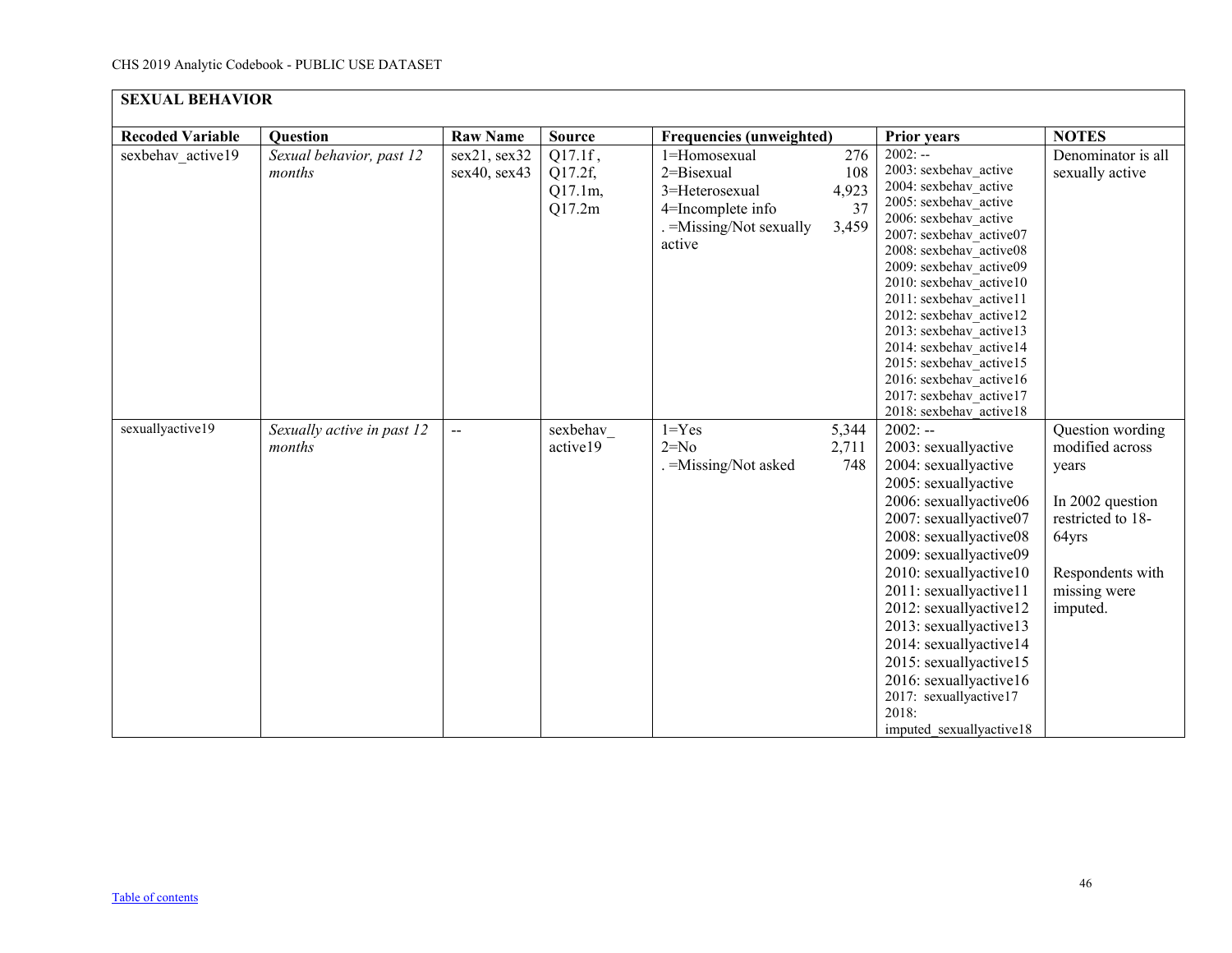| <b>SEXUAL BEHAVIOR</b>  |                                                                    |                 |                               |                                                                                |                                     |                                                                        |                                                                                                                                            |  |  |
|-------------------------|--------------------------------------------------------------------|-----------------|-------------------------------|--------------------------------------------------------------------------------|-------------------------------------|------------------------------------------------------------------------|--------------------------------------------------------------------------------------------------------------------------------------------|--|--|
| <b>Recoded Variable</b> | <b>Question</b>                                                    | <b>Raw Name</b> | <b>Source</b>                 | <b>Frequencies (unweighted)</b>                                                |                                     | <b>Prior years</b>                                                     | <b>NOTES</b>                                                                                                                               |  |  |
| sexpartner              | Number of male and<br>female sex partners in the<br>past 12 months |                 | sex21, sex43,<br>sex32, sex40 | $1 = None$<br>$2=One$<br>$3 = Two$<br>4=Three or more<br>. = Missing/Not asked | 2,711<br>4,302<br>417<br>625<br>748 | $2002: -$<br>2003-2016: sexpartner<br>2017-2018: imputed<br>sexpartner | Question wording<br>modified across<br>years<br>In 2002 question<br>restricted to 18-<br>64yrs<br>Missing values<br>were imputed.          |  |  |
| <b>WSW</b>              | Women who have sex with<br>women, past 12 months                   | sex32, sex21    | Q19.7f<br>Q19.1f<br>demog72   | $1 = Yes$<br>$2=N0$<br>. = Missing/Not asked                                   | 145<br>2,490<br>6,168               | $2002: -$<br>2003-2018: wsw                                            | WSW:<br>denominator is<br>sexually active<br>women<br>In 2002 question<br>restricted to 18-<br>64yrs                                       |  |  |
| wswexclusive            | Women who have sex with<br>women, exclusively in<br>past 12 months | sex32,<br>sex21 | Q19.7f<br>Q19.1f<br>demog72   | $1 = Yes$<br>$2=N0$<br>. = Missing/Not asked                                   | $\overline{72}$<br>2,578<br>6,153   | $2002: -$<br>2003-2018: wswexclusive                                   | Denominator is<br>sexually active<br>women<br>In 2002 question<br>restricted to 18-<br>64yrs                                               |  |  |
| msm                     | Men who have sex with<br>men, past 12 months                       | sex43, sex40    | Q19.2m<br>Q19.1m<br>demog72   | $1 = Yes$<br>$2=No$<br>. = Missing/Not asked                                   | 244<br>2,433<br>6,126               | $2002: -$<br>2003-2018: msm                                            | MSM: denominator<br>is sexually active<br>men<br>In 2002 question<br>restricted to 18-<br>64yrs                                            |  |  |
| msmexclusive            | Men who have sex with<br>men, exclusively in past<br>12 months     | sex43,<br>sex40 | Q19.2m,<br>Q19.1m<br>demog72  | $1 = Yes$<br>$2=N0$<br>. = Missing/Not asked                                   | 204<br>2,485<br>6,114               | $2002: -$<br>2003-2018:<br>msmexclusive                                | Question wording<br>modified across<br>years<br>Denominator is<br>sexually active<br>men<br>In 2002 question<br>restricted to 18-<br>64yrs |  |  |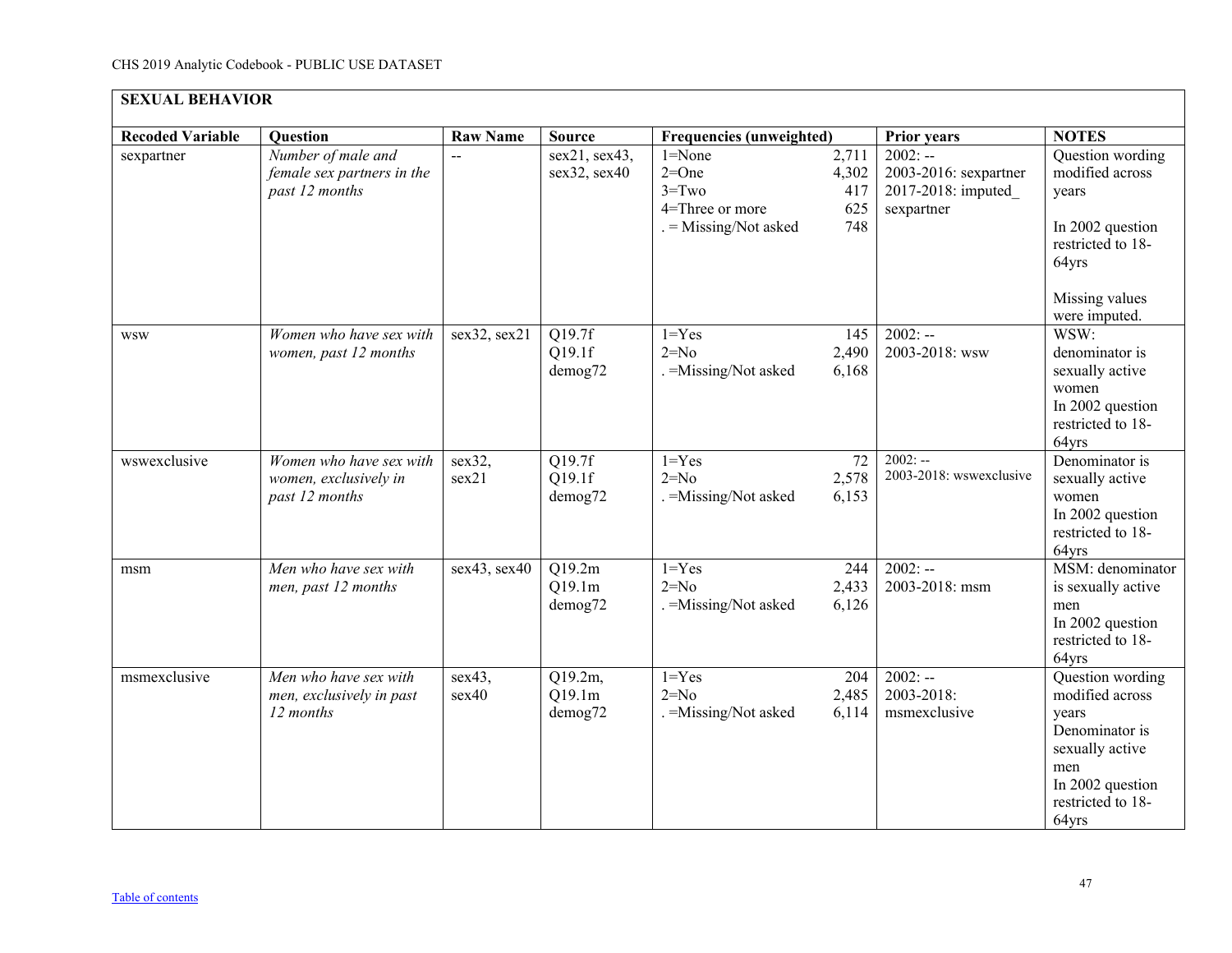| <b>SEXUAL BEHAVIOR</b>  |                                                                                                                                                                                 |                                  |                                                                       |                                                                             |                                       |                                                                                                                                                                                                                                                                                                                 |                                                                                                                                                                                                                                                     |  |  |  |
|-------------------------|---------------------------------------------------------------------------------------------------------------------------------------------------------------------------------|----------------------------------|-----------------------------------------------------------------------|-----------------------------------------------------------------------------|---------------------------------------|-----------------------------------------------------------------------------------------------------------------------------------------------------------------------------------------------------------------------------------------------------------------------------------------------------------------|-----------------------------------------------------------------------------------------------------------------------------------------------------------------------------------------------------------------------------------------------------|--|--|--|
| <b>Recoded Variable</b> | <b>Question</b>                                                                                                                                                                 | <b>Raw Name</b>                  | <b>Source</b>                                                         | <b>Frequencies (unweighted)</b>                                             |                                       | <b>Prior years</b>                                                                                                                                                                                                                                                                                              | <b>NOTES</b>                                                                                                                                                                                                                                        |  |  |  |
| condom19                | The last time you had sex,<br>did you use a condom?<br>Among all sexually active                                                                                                | sex60,<br>sex98,<br>sex45, sex46 | Q19.2f<br>Q19.3m,<br>Q19.4m,<br>Q19.5m                                | $1 = Yes$<br>$2=No$<br>.d=Don't know<br>.r=Refused<br>=Missing/Not asked    | 1,504<br>3,712<br>20<br>33<br>3,534   | $2002: -$<br>2003: condom03<br>2004: condomNOToral<br>2005: condom05<br>2006: condom06<br>$2007: -$<br>2008: condom08<br>2009: condom09<br>$2010$ : condom $10$<br>2011: condom11<br>2012: condom12<br>2013: condom13<br>2014: condom14<br>2015: condom15<br>2016: condom16<br>2017: condom17<br>2018: condom18 | Among those<br>sexually active in<br>last 12 months.<br>In 2007 condom<br>use question was<br>not asked of MSM<br>exclusive so<br>condomuse07 not<br>directly<br>comparable to any<br>other years<br>In 2002 question<br>restricted to 18-<br>64yrs |  |  |  |
| condomusetrend          | The last time you had sex,<br>did you use a condom?<br>Among sexually active 18-<br>64 year olds who had sex<br>with 1 or more partners of<br>opposite sex in past 12<br>months | $\overline{\phantom{a}}$         | $sex60$ ,<br>sex45, sex46,<br>sex98;<br>msmexclusive,<br>wswexclusive | $1 = Yes$<br>$2=N0$<br>.d=Don't know<br>.r=Refused<br>=Missing/Not asked    | 1,351<br>3,061<br>18<br>29<br>4,344   | 2002-2018:<br>condomusetrend                                                                                                                                                                                                                                                                                    | Denominator is<br>persons 18-64 yrs<br>who had sex with<br>$>1$ partner of<br>opposite sex in past<br>12 months                                                                                                                                     |  |  |  |
| analsex                 | In the past 12 months,<br>have you had anal sex?                                                                                                                                | sex61,<br>sex68                  | Q19.5f, sex21;<br>Q19.8m,<br>sex40, sex43                             | $1 = Yes$<br>$2=N0$<br>.d=Don't know<br>.r=Refused<br>$=M$ issing/Not asked | 505<br>4,679<br>22<br>63<br>3,534     | $2002 - 2006$ : --<br>2007: analsex<br>$2008: -$<br>2009-2018: analsex                                                                                                                                                                                                                                          | Denominator is<br>WSM and MSWM                                                                                                                                                                                                                      |  |  |  |
| analsexcondomuse19      | In the past 12 months,<br>when you have had anal<br>sex have you or your<br>partner used a condom?                                                                              | sex92,<br>sex93                  | Q19.6f<br>(sex92),<br>Q19.9m<br>(sex93)                               | $1 = Yes$<br>$2=No$<br>.d=Don't know<br>.r=Refused<br>=Missing/Not asked    | 183<br>319<br>$\overline{2}$<br>8,298 | $2002 - 2014$ : --<br>2015:<br>analsexcondomuse15<br>2016:<br>analsexcondomuse16<br>2017:<br>analsexcondomuse17<br>2018:<br>analsexcondomuse18                                                                                                                                                                  | Denominator is<br>those report anal<br>sex<br>Response options<br>changed                                                                                                                                                                           |  |  |  |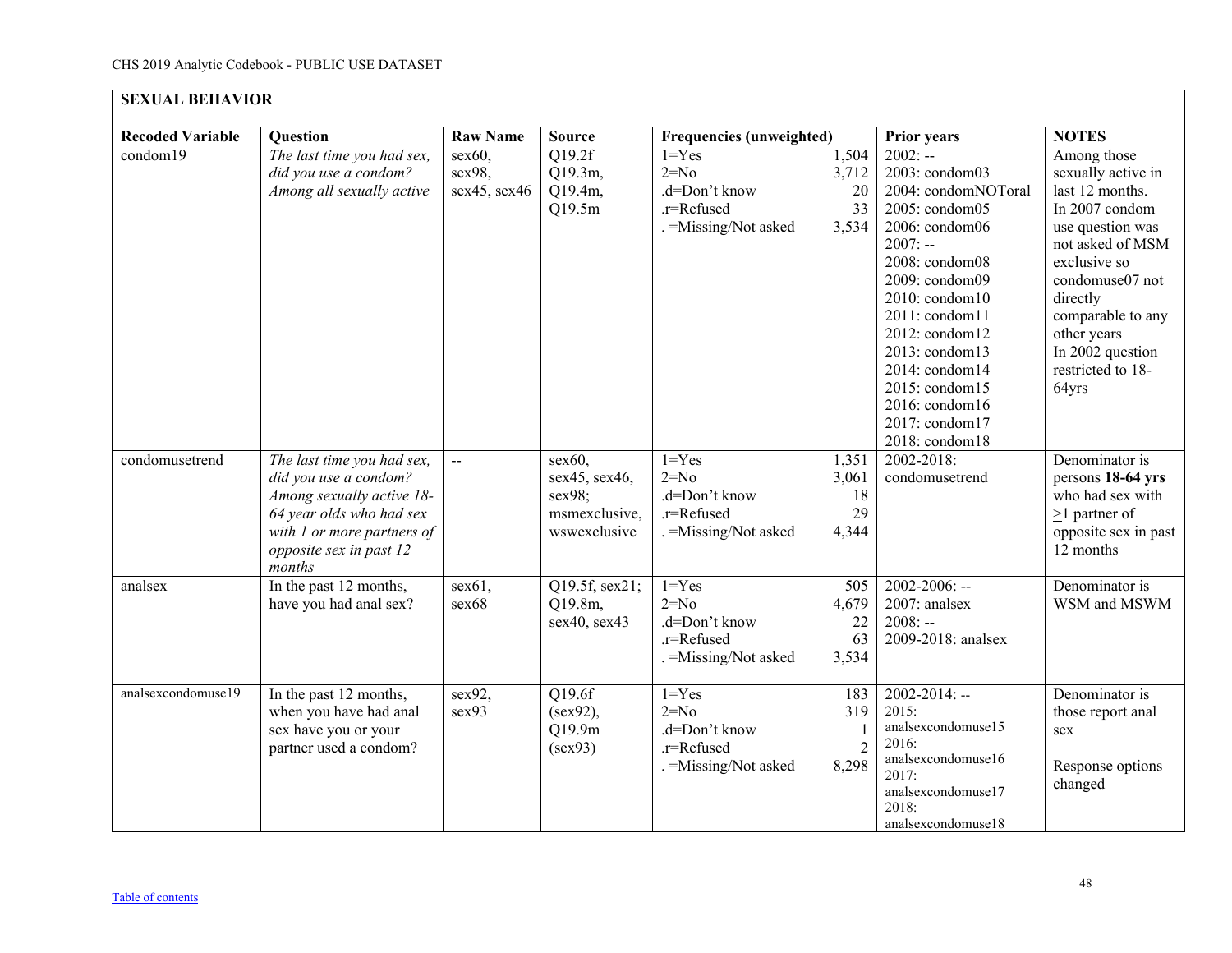| <b>SEXUAL BEHAVIOR</b>  |                                                                                                                                                                             |                   |                                                                                                                               |                                                                                                                                                                                                                                                               |                                                            |                                                                                                                                                                    |                                                                                                                                                                              |  |  |
|-------------------------|-----------------------------------------------------------------------------------------------------------------------------------------------------------------------------|-------------------|-------------------------------------------------------------------------------------------------------------------------------|---------------------------------------------------------------------------------------------------------------------------------------------------------------------------------------------------------------------------------------------------------------|------------------------------------------------------------|--------------------------------------------------------------------------------------------------------------------------------------------------------------------|------------------------------------------------------------------------------------------------------------------------------------------------------------------------------|--|--|
| <b>Recoded Variable</b> | <b>Question</b>                                                                                                                                                             | <b>Raw Name</b>   | <b>Source</b>                                                                                                                 | <b>Frequencies (unweighted)</b>                                                                                                                                                                                                                               |                                                            | <b>Prior years</b>                                                                                                                                                 | <b>NOTES</b>                                                                                                                                                                 |  |  |
| bthcntrltype19          | Type of birth control used<br>at last vaginal sex<br>(EXCLUDES condoms)                                                                                                     |                   | otherbc1 19,<br>otherbc2 19,<br>otherbc3 19,<br>otherbc4 19,<br>otherbc5m 19,<br>otherbc5f 19,<br>otherbc6 19,<br>otherbc7 19 | 1=No contraception<br>$2 =$ Pill only<br>$3 =$ Pill + other methods<br>(incl. shots, vaginal ring,<br>patch, IUD/Implace, EC)<br>$4$ = Shots, vaginal ring,<br>or patch<br>5=IUD or implant<br>$6 = EC$<br>7=Other<br>8=Sterilization<br>.=Missing/not asked. | 2,525<br>437<br>10<br>96<br>344<br>23<br>72<br>50<br>5,246 | 2002-2012:--<br>2013-2014:<br>bthcontroltype<br>$2015: -$<br>2016: bthcontroltype16<br>2017: bthcontroltype17<br>2018: bthcontroltype18                            | Denominator is<br>women 18-45 and<br>men 18-65 with at<br>least one opposite<br>sex partner<br>Categories DO<br>NOT include<br>condom use<br>Not comparable to<br>2013, 2014 |  |  |
| bthcontrollastsex19     | Any birth control at last<br>sex (includes condom use)                                                                                                                      | $\overline{a}$    | condom19,<br>otherbenotcon<br>dom,<br>bthcontroltype<br>19                                                                    | $1 = Yes$<br>$2=N0$<br>.=Missing/Not asked                                                                                                                                                                                                                    | 2,026<br>1,594<br>5,183                                    | $2002 - 2012$ : --<br>2013-2014:<br>bthcontrollastsex<br>$2015: -$<br>2016:<br>bthcontrollastsex16<br>2017:<br>bthcontrollastsex17<br>2018:<br>bthcontrollastsex18 | Denominator is<br>women 18-45 and<br>men 18-65 with at<br>least one opposite<br>sex partner<br>Includes condom<br>use<br>Comparable to<br>2013, 2014                         |  |  |
| analstdtest             | Anal or rectal STD test in<br>past 12 months (among<br><b>WSM</b> and MSWM)                                                                                                 | sex111,<br>sex113 | Q17.10m,<br>Q17.8f                                                                                                            | 1=Had anal STD test in<br>past 12 months<br>2=Did not have anal<br>STD test in past 12<br>months<br>3=Did not have<br>receptive anal in past 12<br>months<br>.d=Don't know<br>.=Missing/Not asked                                                             | 141<br>354<br>3<br>$\tau$<br>8,298                         | $2002 - 2018$ : --                                                                                                                                                 | New in 2019                                                                                                                                                                  |  |  |
| reprodcare              | Was there a time in the<br>past 12 months when you<br>needed contraception or<br>abortion services but did<br>not get it? (among<br>sexually active women<br>$\leq$ 45 vrs) | sex112            | Q17.10f                                                                                                                       | $1 = Yes$<br>$2=N0$<br>.d=Don't know<br>.r=Refused<br>.=Missing/Not asked                                                                                                                                                                                     | 30<br>1,563<br>3<br>$\overline{2}$<br>7,205                | $2002 - 2018$ : --                                                                                                                                                 | New in 2019                                                                                                                                                                  |  |  |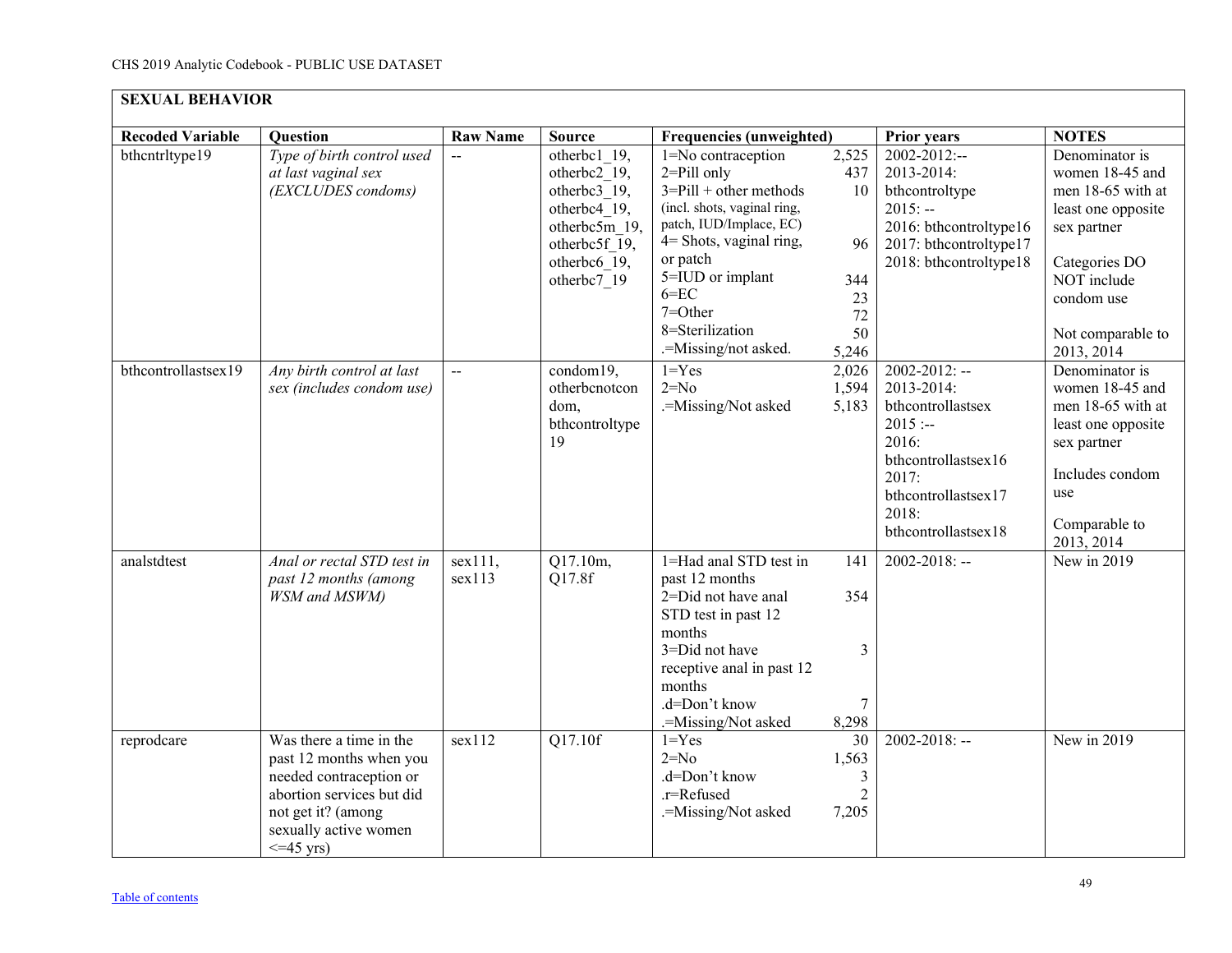<span id="page-49-0"></span>

| <b>ALCOHOL</b>                    |                                                                                                                                                                                                                                                                                                                   |             |               |                                                    |                            |                                                       |                                                            |
|-----------------------------------|-------------------------------------------------------------------------------------------------------------------------------------------------------------------------------------------------------------------------------------------------------------------------------------------------------------------|-------------|---------------|----------------------------------------------------|----------------------------|-------------------------------------------------------|------------------------------------------------------------|
| <b>Recoded</b><br><b>Variable</b> | <b>Question</b>                                                                                                                                                                                                                                                                                                   | Raw<br>Name | <b>Source</b> | <b>Frequencies (unweighted)</b>                    |                            | <b>Prior years</b>                                    | <b>NOTES</b>                                               |
| drinker                           | Consumed at least one<br>alcohol drink in past 30<br>days                                                                                                                                                                                                                                                         | drink9      | Q18.1         | $1 = Yes$<br>$2=N0$<br>.d=Don't know<br>.r=Refused | 4,855<br>3,855<br>71<br>22 | 2002-05: drinker<br>$2006: -$<br>2007-18: drinker     | Values for none/<br>no drinks have<br>changed over<br>time |
| daysalc30                         | A drink of alcohol is 1 can<br>or bottle of beer, 1 glass of<br>wine, 1 can or bottle of<br>wine cooler, 1 cocktail, or<br>1 shot of liquor. During the<br>past 30 days, how many<br>days per week or per<br>month did you have at least<br>1 drink of any alcoholic<br>beverage?<br>STANDARDIZED TO<br>PER MONTH | drink9      | Q18.1         | $0 - 30.1$<br>.d=Don't know<br>.r=Refused          | 8,710<br>71<br>22          | 2002-05: daysalc30<br>$2006: -$<br>2007-18: daysalc30 | Continuous<br>measure<br>standardized to<br>days per month |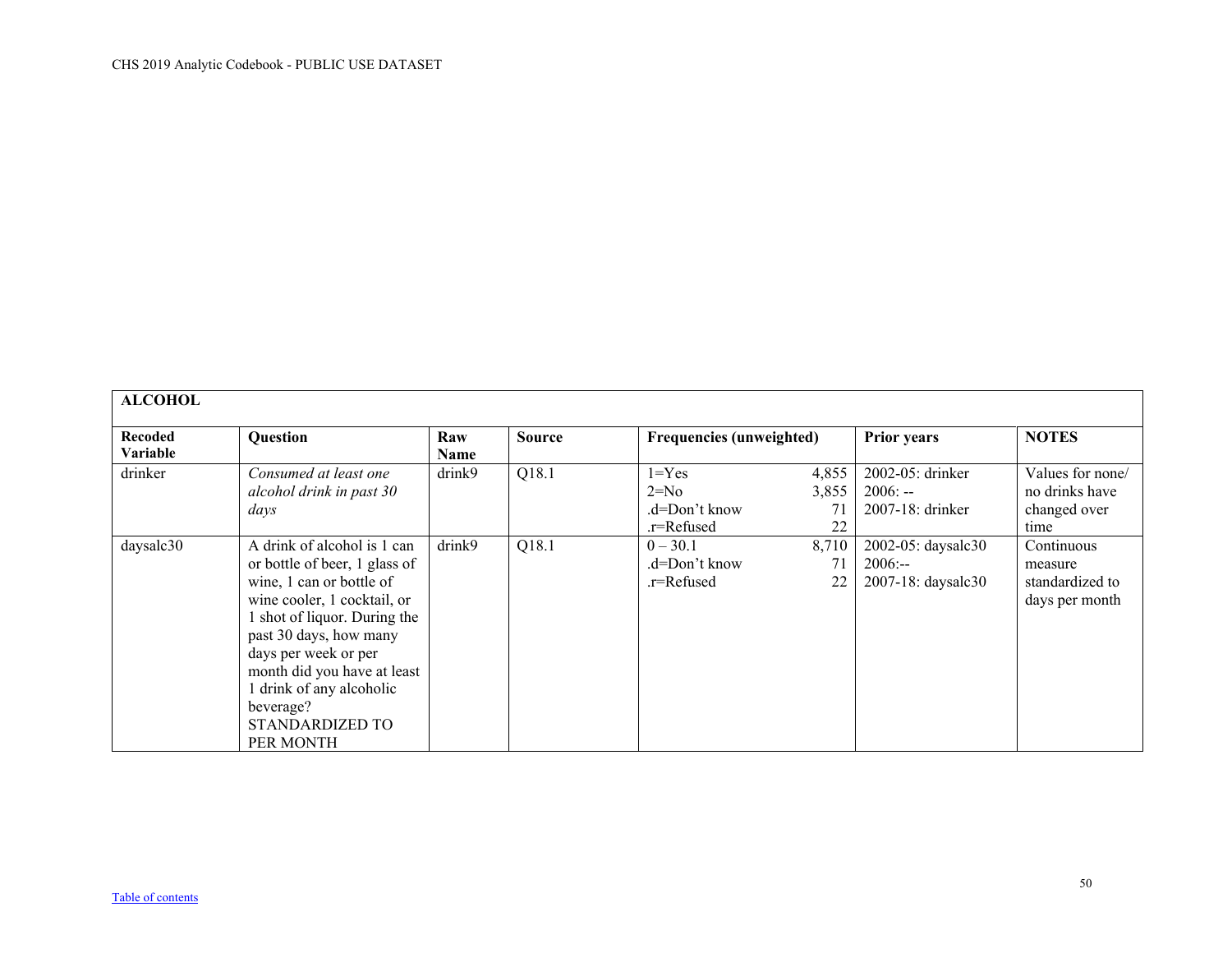| <b>ALCOHOL</b>             |                                                                                                                                                              |              |                                      |                                                          |                             |                                                                                                                                                                                                                                                                                                                                                            |                                                                                                |  |  |
|----------------------------|--------------------------------------------------------------------------------------------------------------------------------------------------------------|--------------|--------------------------------------|----------------------------------------------------------|-----------------------------|------------------------------------------------------------------------------------------------------------------------------------------------------------------------------------------------------------------------------------------------------------------------------------------------------------------------------------------------------------|------------------------------------------------------------------------------------------------|--|--|
| <b>Recoded</b><br>Variable | Question                                                                                                                                                     | Raw<br>Name  | <b>Source</b>                        | <b>Frequencies (unweighted)</b>                          |                             | <b>Prior years</b>                                                                                                                                                                                                                                                                                                                                         | <b>NOTES</b>                                                                                   |  |  |
| averagedrink19             | On the days when you<br>drank, about how many<br>drinks did you drink on<br>average? Standardized to<br>average number of drinks<br>per day in last 30 days) | drink5       | Q18.2;<br>drink9                     | $0 - 33.3$<br>.d=Don't know<br>.r=Refused<br>$=$ Missing | 8,665<br>39<br>6<br>93      | 2002-04: averagedrink<br>2005: averagedrink05<br>$2006: -$<br>2007: averagedrink07<br>2008: averagedrink08<br>2009: averagedrink09<br>2010: averagedrink10<br>2011: averagedrink11<br>2012: averagedrink12<br>2013: averagedrink13<br>2014: averagedrink14<br>2015: averagedrink15<br>2016: averagedrink16<br>2017: averagedrink17<br>2018: averagedrink18 |                                                                                                |  |  |
| heavydrink19               | Heavy drinking defined as<br>men having $>2$ drinks per<br>day or women having $>l$<br>drink per day                                                         | $\mathbf{u}$ | averagedrink18;<br>drinker; birthsex | $1 = Yes$<br>$2=N0$<br>$=$ Missing                       | 432<br>8,203<br>168         | 2002-04: heavydrink<br>2005: heavydrink05<br>$2006: -$<br>2007: heavydrink07<br>2008: heavydrink08<br>2009: heavydrink09<br>2010: heavydrink10<br>2011: heavydrink11<br>2012: heavydrink12<br>2013: heavydrink13<br>2014: heavydrink14<br>2015: heavydrink15<br>2016: heavydrink16<br>2017: heavydrink17<br>2018: heavydrink18                             |                                                                                                |  |  |
| bingenew                   | During the past 30 days<br>had [men: 5 or more drinks]<br>on one occasion ] [women:<br>4 or more drinks on one<br>occasion]                                  | drink10      | Q18.3; drinker                       | $1 = Yes$<br>$2=No$<br>.d=Don't know<br>.r=Refused       | 1,444<br>7,197<br>132<br>30 | 2002-2010: not<br>comparable<br>2011-2018: bingenew                                                                                                                                                                                                                                                                                                        | Change to<br>question in 2011,<br>among women<br>asked 4 or more<br>drinks on one<br>occasion. |  |  |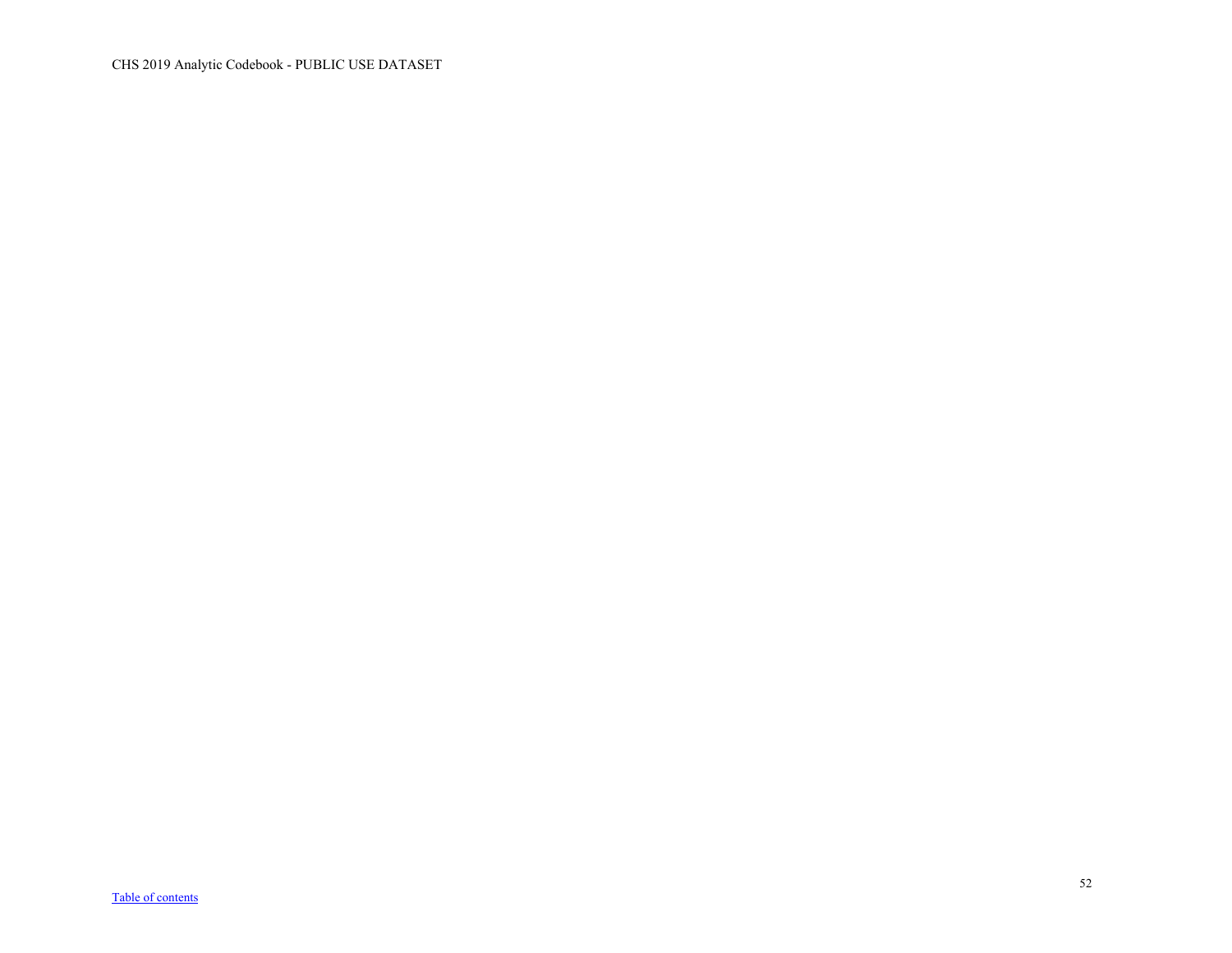<span id="page-52-0"></span>

| <b>TRAFFIC SAFETY</b>   |                                                                                                                                         |                    |                    |                                                                                                                                                                |                                                              |                                                                    |                                                                                                                                              |  |  |
|-------------------------|-----------------------------------------------------------------------------------------------------------------------------------------|--------------------|--------------------|----------------------------------------------------------------------------------------------------------------------------------------------------------------|--------------------------------------------------------------|--------------------------------------------------------------------|----------------------------------------------------------------------------------------------------------------------------------------------|--|--|
| <b>Recoded Variable</b> | Question                                                                                                                                | Raw<br><b>Name</b> | <b>Source</b>      | <b>Frequency (unweighted)</b>                                                                                                                                  |                                                              | <b>Prior years</b>                                                 | <b>NOTES</b>                                                                                                                                 |  |  |
| nycdriver19 q1          | In the past 30 days, on<br>how many days did<br>you drive a car or<br>motor vehicle in one<br>of the five boroughs of<br>New York City? | traffic4           | Q19.1              | $1 = Yes$<br>$2=No$<br>.d=Don't know<br>.r=Refused<br>.=Missing/Not asked                                                                                      | 1,892<br>2,396<br>19<br>9<br>4,487                           | $2002 - 2014$ : --<br>2015-2016:<br>nycdriver<br>$2017 - 2018$ :-- | Question was only asked<br>in Version 1<br>Analysis requires special<br>survey strata (strata q1)<br>and weight<br>$(wt20 \text{ dual } q1)$ |  |  |
| drivefreq19_q1          | Driver frequency in<br>past 30 days (among<br>drivers only).                                                                            | traffic4           | Q19.1              | $1=1$ to 4 days<br>$2=5$ to 9 days<br>$3=10$ to 19 days<br>$4=20$ to 29 days<br>$5=30$ days<br>.d=Don't know<br>.r=Refused<br>.=Missing/Not asked              | 359<br>226<br>245<br>327<br>735<br>19<br>9<br>6,883          | $2002 - 2014$ : --<br>2015-2016:<br>drivefreq<br>$2017 - 2018$ :-- | Question was only asked<br>in Version 1<br>Analysis requires special<br>survey strata (strata q1)<br>and weight<br>$(wt20_dual_q1)$          |  |  |
| drivefreq all19 q1      | Driver frequency in<br>past 30 days (among<br>all).                                                                                     | traffic4           | $\overline{Q19.1}$ | $1=0$ day<br>$2=1$ to 4 days<br>$3=5$ to 9 days<br>$4=10$ to 19 days<br>$5=20$ to 29 days<br>$6=30$ days<br>.d=Don't know<br>.r=Refused<br>.=Missing/Not asked | 2,396<br>359<br>226<br>245<br>327<br>735<br>19<br>9<br>4,487 | $2002 - 2014$ : --<br>2015-2016:<br>drivefreq all<br>2017-2018:--  | Question was only asked<br>in Version 1<br>Analysis requires special<br>survey strata (strata_q1)<br>and weight<br>$(wt20 \text{ dual } q1)$ |  |  |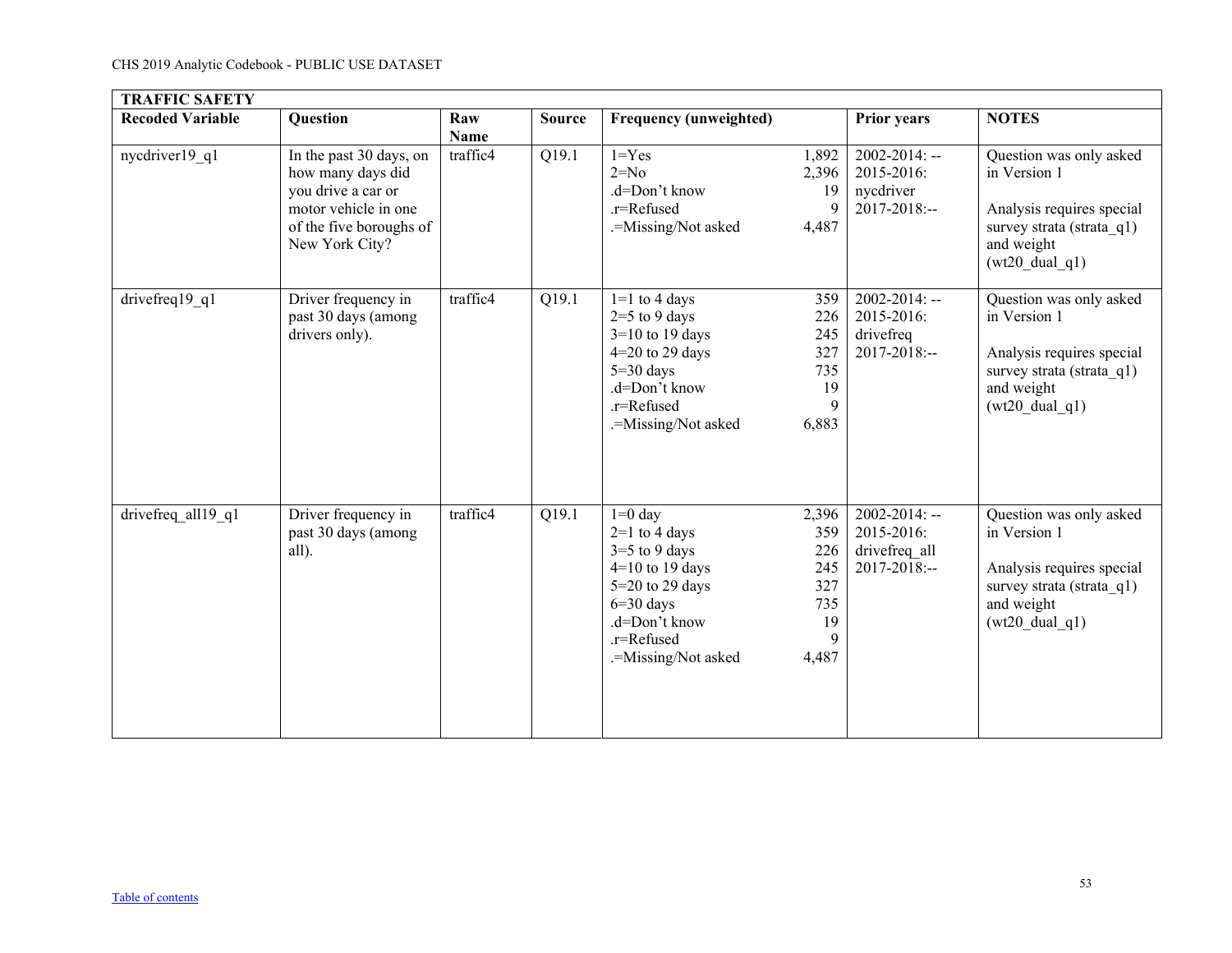| <b>TRAFFIC SAFETY</b>   |                                                                                                                                                                                                                                 |                    |               |                                                                                                         |                                                           |                                                                    |                                                                                                                                              |
|-------------------------|---------------------------------------------------------------------------------------------------------------------------------------------------------------------------------------------------------------------------------|--------------------|---------------|---------------------------------------------------------------------------------------------------------|-----------------------------------------------------------|--------------------------------------------------------------------|----------------------------------------------------------------------------------------------------------------------------------------------|
| <b>Recoded Variable</b> | <b>Question</b>                                                                                                                                                                                                                 | Raw<br><b>Name</b> | <b>Source</b> | <b>Frequency (unweighted)</b>                                                                           |                                                           | <b>Prior years</b>                                                 | <b>NOTES</b>                                                                                                                                 |
| drivefreq3_all19_q1     | Driver frequency in<br>past 30 days, 3 levels<br>(among all).                                                                                                                                                                   | traffic4           | Q19.1         | $1=0$ day<br>$2=1$ to 29 days<br>$3=30$ days<br>.d=Don't know<br>.r=Refused<br>.=Missing/Not asked      | 2,396<br>1,157<br>735<br>19<br>9<br>4,487                 | $2002 - 2014$ :--<br>2015-2016:<br>drivefreq3 all1<br>2017-2018:-- | Question was only asked<br>in Version 1<br>Analysis requires special<br>survey strata (strata q1)<br>and weight<br>$(wt20 \text{ dual } q1)$ |
| everspeed_q1            | In the past 30 days,<br>when you drove in one<br>of the five boroughs<br>(READ IF NEEDED:<br>of New York City),<br>how often did you<br>drive 10 miles per<br>hour or more over the<br>posted speed limit?<br>Would you say     | traffic5           | Q19.2         | $1 = Yes$<br>$2=No$<br>.d=Don't know<br>.r=Refused<br>.=Missing/Not asked                               | 1,202<br>674<br>12<br>$\overline{4}$<br>6,911             | 2002-2014:--<br>2015-2016:<br>everspeed<br>2017-2018:--            | Question was only asked<br>in Version 1<br>Analysis requires special<br>survey strata (strata q1)<br>and weight<br>$(wt20 \text{ dual } q1)$ |
| speedfreq q1            | In the past 30 days,<br>when you drove in one<br>of the five boroughs<br>(of New York City),<br>how often did you<br>drive 10 miles per<br>hour or more over the<br>posted speed limit?<br>(Among drivers only).                | traffic5           | Q19.2         | $1 =$ Often<br>2=Sometimes<br>3=Rarely<br>4=Never<br>.d=Don't know<br>.r=Refused<br>.=Missing/Not asked | 219<br>374<br>609<br>674<br>12<br>$\overline{4}$<br>6,911 | 2002-2014:--<br>2015-2016:<br>speedfreq<br>2017-2018:--            | Question was only asked<br>in Version 1<br>Analysis requires special<br>survey strata (strata q1)<br>and weight<br>$(wt20 \text{ dual } q1)$ |
| evermessage q1          | In the past 30 days,<br>when you drove in one<br>of the five boroughs<br>(READ IF NEEDED:<br>of New York City),<br>how often have you<br>read or sent a text<br>message or email<br>while you were<br>driving? Would you<br>say | traffic6           | Q19.3         | $1 = Yes$<br>$2=No$<br>.d=Don't know<br>.r=Refused<br>.=Missing/Not asked                               | 471<br>1,415<br>$\mathbf{1}$<br>5<br>6,911                | $2002 - 2014$ :--<br>2015-2016:<br>evermessage<br>2017-2018:--     | Question was only asked<br>in Version 1<br>Analysis requires special<br>survey strata (strata q1)<br>and weight<br>$(wt20 \text{ dual } q1)$ |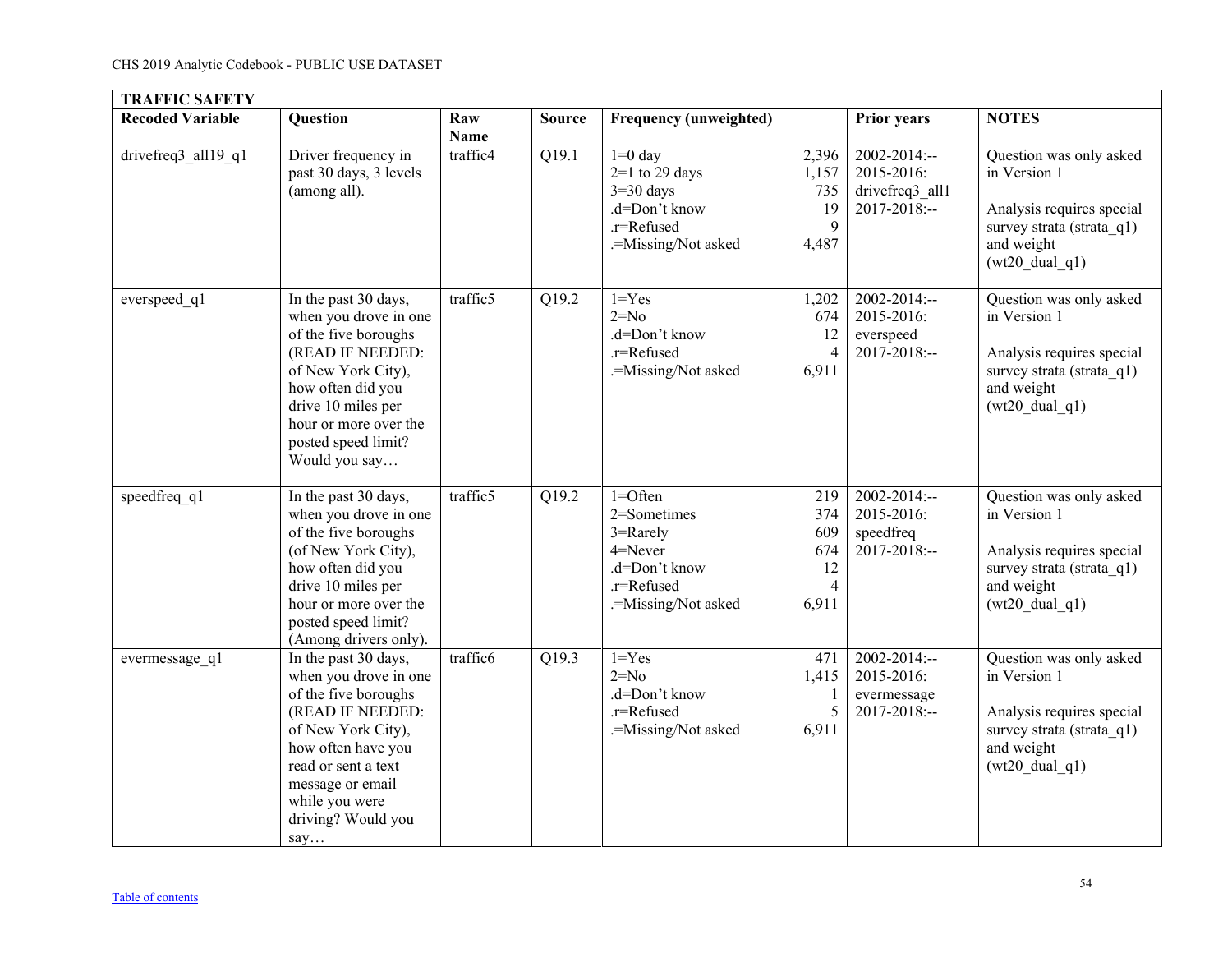| <b>TRAFFIC SAFETY</b>   |                                                                                                                                                                                                                      |                      |               |                                                                                                                    |                                    |                                                                     |                                                                                                                                              |
|-------------------------|----------------------------------------------------------------------------------------------------------------------------------------------------------------------------------------------------------------------|----------------------|---------------|--------------------------------------------------------------------------------------------------------------------|------------------------------------|---------------------------------------------------------------------|----------------------------------------------------------------------------------------------------------------------------------------------|
| <b>Recoded Variable</b> | <b>Question</b>                                                                                                                                                                                                      | Raw                  | <b>Source</b> | <b>Frequency (unweighted)</b>                                                                                      |                                    | <b>Prior years</b>                                                  | <b>NOTES</b>                                                                                                                                 |
|                         |                                                                                                                                                                                                                      | Name                 |               |                                                                                                                    |                                    |                                                                     |                                                                                                                                              |
| messagefreq q1          | In the past 30 days,<br>when you drove in one<br>of the five boroughs<br>(of New York City),<br>how often have you<br>read or sent a text<br>message or email<br>while you were<br>driving? (among<br>drivers only). | traffic <sub>6</sub> | Q19.3         | $1 =$ Often<br>$2$ =Sometimes<br>$3 =$ Rarely<br>$4 =$ Never<br>.d=Don't know<br>.r=Refused<br>.=Missing/Not asked | 41<br>101<br>329<br>1,415<br>6,911 | $2002 - 2014$ :--<br>2015-2016:<br>messagefreq<br>$2017 - 2018$ :-- | Question was only asked<br>in Version 1<br>Analysis requires special<br>survey strata (strata q1)<br>and weight<br>$(wt20 \text{ dual } q1)$ |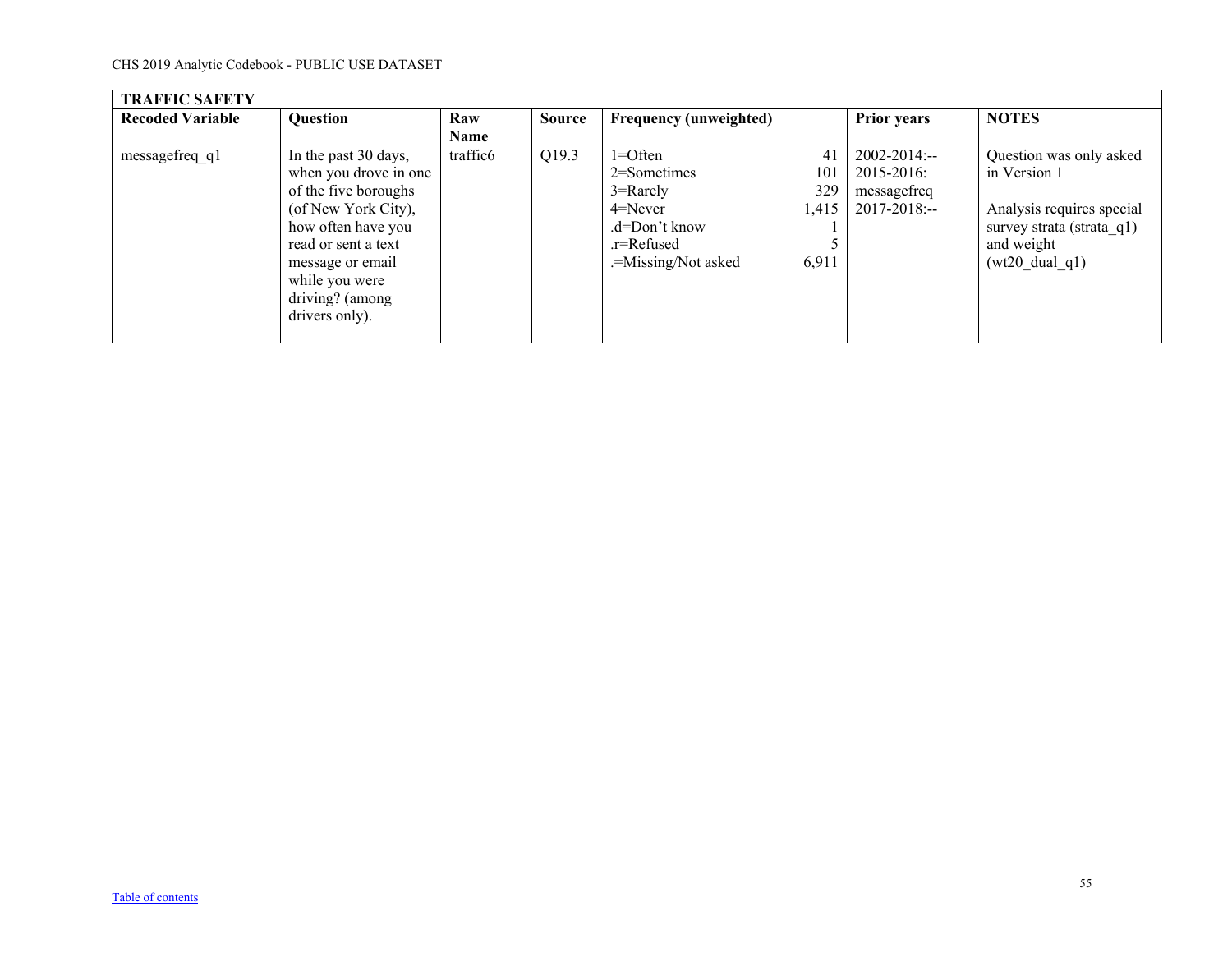<span id="page-55-0"></span>

| <b>SEXUAL ASSAULT</b>   |                                                                                                                                                                                                                                                             |                    |               |                                                    |                             |                                                     |              |  |  |
|-------------------------|-------------------------------------------------------------------------------------------------------------------------------------------------------------------------------------------------------------------------------------------------------------|--------------------|---------------|----------------------------------------------------|-----------------------------|-----------------------------------------------------|--------------|--|--|
| <b>Recoded Variable</b> | <b>Question</b>                                                                                                                                                                                                                                             | Raw<br><b>Name</b> | <b>Source</b> | <b>Frequencies (unweighted)</b>                    |                             | <b>Prior years</b>                                  | <b>NOTES</b> |  |  |
| sexaslttouch            | Has anyone ever touched sexual<br>parts of your body – after you said<br>or showed that you didn't want<br>them to, or without your consent-<br>such as being kissed in a sexual<br>way or having your sexual body<br>parts fondled or grabbed?             | sexaslt1           | Q20.1         | $1 = Yes$<br>$2=N0$<br>.d=Don't know<br>.r=Refused | 1,372<br>7,242<br>19<br>170 | 2002-2018:--                                        | New in 2019  |  |  |
| sexashtrape             | Has anyone ever forced you into<br>any type of unwanted oral, vaginal,<br>or anal sex? This includes times<br>when you were unable to consent,<br>for example, you were drunk or<br>asleep, or you thought you would<br>be hurt or punished if you refused. | sexaslt2           | Q20.2         | $1 = Yes$<br>$2=N0$<br>.d=Don't know<br>.r=Refused | 686<br>7,942<br>16<br>159   | $2002 - 2018$ :--                                   | New in 2019  |  |  |
| dvscreen                | Has a doctor or other health<br>professional ever asked you about<br>conflict in your relationship, such<br>as whether you have been hit or<br>hurt or forced into a sexual act by<br>an intimate partner?                                                  | domest5            | Q20.3         | $1 = Yes$<br>$2=N0$<br>.d=Don't know<br>.r=Refused | 1,051<br>7,621<br>54<br>77  | 2002-2007:--<br>2008: dvscreen<br>$2009 - 2018$ :-- |              |  |  |